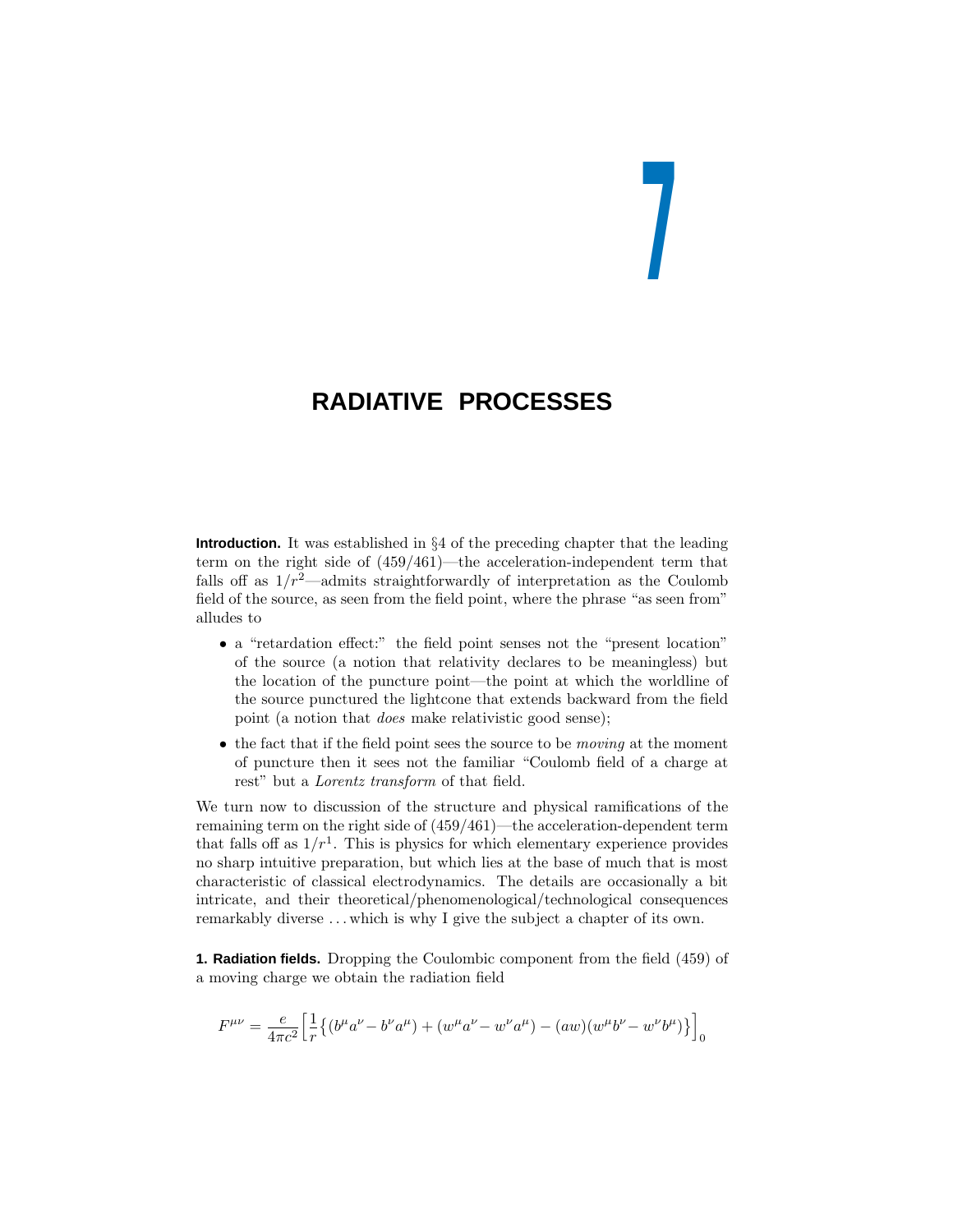But (see again page 359)

$$
w_0^{\mu} = \left[\frac{R^{\mu}}{r} - b^{\mu}\right]_0
$$

$$
b^{\mu} \equiv \frac{1}{c}u^{\mu}
$$

$$
r \equiv \frac{1}{c}R_{\alpha}u^{\alpha} = (Rb) = \gamma(1 - \beta_{\parallel})R
$$

so after a short calculation we find

$$
F^{\mu\nu} = \frac{e}{4\pi} \left[ \frac{1}{(Ru)^2} \left\{ (R^{\mu}a^{\nu} - R^{\nu}a^{\mu}) - \frac{(Ra)}{(Ru)} (R^{\mu}u^{\nu} - R^{\nu}u^{\mu}) \right\} \right]_0
$$
  
=  $\frac{e}{4\pi} \left[ \frac{1}{(Ru)^2} (R^{\mu}a^{\nu}_{\perp} - R^{\nu}a^{\mu}_{\perp}) \right]_0$  (464.1)

where *a* 

$$
u_{\perp}^{\mu} \equiv a^{\mu} - \frac{(Ra)}{(Ru)} u^{\mu} \tag{464.2}
$$

is (in the Lorentzian sense)  $\perp$  to  $R^{\mu}$ :  $(Ra_{\perp}) = 0$ . Note the manifest covariance of this rather neat result.

3-vector notation—though contraryto the spirit of the principle of manifest covariance, and though always uglier—is sometimes more useful. Looking back again, therefore, to  $(461)$ , we observe that<sup>279</sup>

$$
\hat{\mathbf{R}} \times ((\hat{\mathbf{R}} - \boldsymbol{\beta}) \times \mathbf{a}) = -(1 - \hat{\mathbf{R}} \cdot \boldsymbol{\beta}) \underbrace{\left\{ \mathbf{a} - \frac{\hat{\mathbf{R}} \cdot \mathbf{a}}{1 - \hat{\mathbf{R}} \cdot \boldsymbol{\beta}} (\hat{\mathbf{R}} - \boldsymbol{\beta}) \right\}}_{\perp \mathbf{R}}
$$

and that on this basis the radiative part of  $(461)$  can be written<sup>280</sup>

$$
\boldsymbol{E} = -\frac{e}{4\pi c^2} \Big[ \frac{1}{R(1 - \hat{\boldsymbol{R}} \cdot \boldsymbol{\beta})^2} \left\{ \boldsymbol{a} - \frac{\hat{\boldsymbol{R}} \cdot \boldsymbol{a}}{1 - \hat{\boldsymbol{R}} \cdot \boldsymbol{\beta}} (\hat{\boldsymbol{R}} - \boldsymbol{\beta}) \right\} \Big]_0 \tag{465.1}
$$

$$
\boldsymbol{B} = \left[ \hat{\boldsymbol{R}} \times \boldsymbol{E} \right]_0 \tag{465.2}
$$

Equations (464)  $\&$  (465) provide notationally distinct but physically equivalent descriptions of the <u>radiation field generated</u> by an accelerated point charge.

It is instantaneously possible to have  $v = 0$  but  $a \neq 0$ ; *i.e.*, for a point momentarilyat rest to be accelerating. In such a circumstance (465.1) becomes

$$
\mathbf{E} = -\frac{e}{4\pi c^2} \Big[ \frac{1}{R} \mathbf{a}_{\perp} \Big]_0
$$
  
\n
$$
\mathbf{a}_{\perp} = \mathbf{a} - (\hat{\mathbf{R}} \cdot \mathbf{a}) \hat{\mathbf{R}} = -\hat{\mathbf{R}} \times (\hat{\mathbf{R}} \times \mathbf{a})
$$
  
\n
$$
= \frac{e}{4\pi c^2} \Big[ \hat{\mathbf{R}} \times (\hat{\mathbf{R}} \times \mathbf{a}) \Big]_0
$$
 (466)

with consequences which are illustrated in Figures 123 & 124.

 $279$  PROBLEM 75.

<sup>&</sup>lt;sup>280</sup> We make use here of  $r \equiv \gamma (1 - \hat{\mathbf{R}} \cdot \mathbf{\beta}) R$ : see again page 359.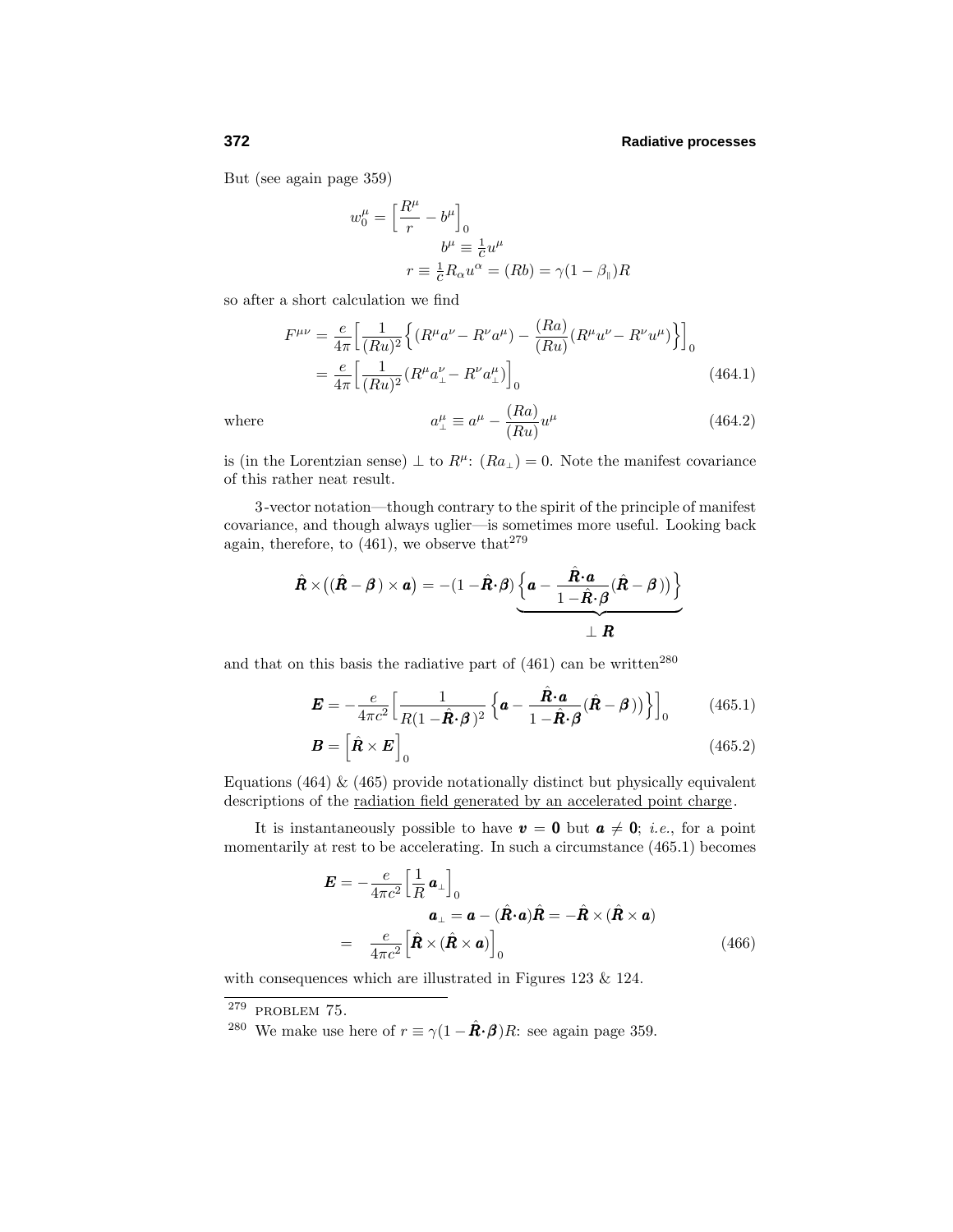

FIGURE 123: Electric field at points that look back to the same puncture point, where they see the charge to be momentarily at rest but accelerating (in the direction indicated by the green arrow). The red *E*-vectors arise from the radiative term (466). Addition of the Coulombic component produces the black *E*-vectors. The grey arrows are unit vectors  $\mathbf{R}$ . The figure is deceptive in one respect: every  $\bf{E}$ -vector on the left should, according to (466), have the same length as its counterpart on the right.

The intricate details of (461) are well-adapted to computer-graphic analysis. In this connection every student of electrodynamics should study the classic little paper by R. Y. Tsien,  $281$  from which I have taken Figures 125–128. Tsien assumes the source orbit to lie in everycase in a plane, and it is in that plane that he displays the "electric lines of force." From his figures one can read off the *direction* of the retarded  $\boldsymbol{E}$ -field, but information pertaining directly to the *magnitude* of the  $\vec{E}$ -field (and all information pertaining to the  $\vec{B}$ -field) has been discarded. Nor does Tsien attempt to distinguish the radiative from the Coulombic component of *E*.

<sup>281</sup> "Pictures of Dynamic Electric Fields," AJP **40**, 46 (1972). Computers and software have come a verylong wayin thirtyyears: the time is ripe for someone to write (say) a *Mathematica* program that would permit students to do interactively/experimentally what Tsien labored so hard to do with relatively primitive resources. Tsien, bythe way, is todaya well-known biophysicist, who in 1972 was still an undergraduate at Harvard, a student of E. M. Purcell, whose influential *Electricity*  $\mathcal{B}$  *Magnetism* (Berkeley Physics Course, Volume II) was then recent.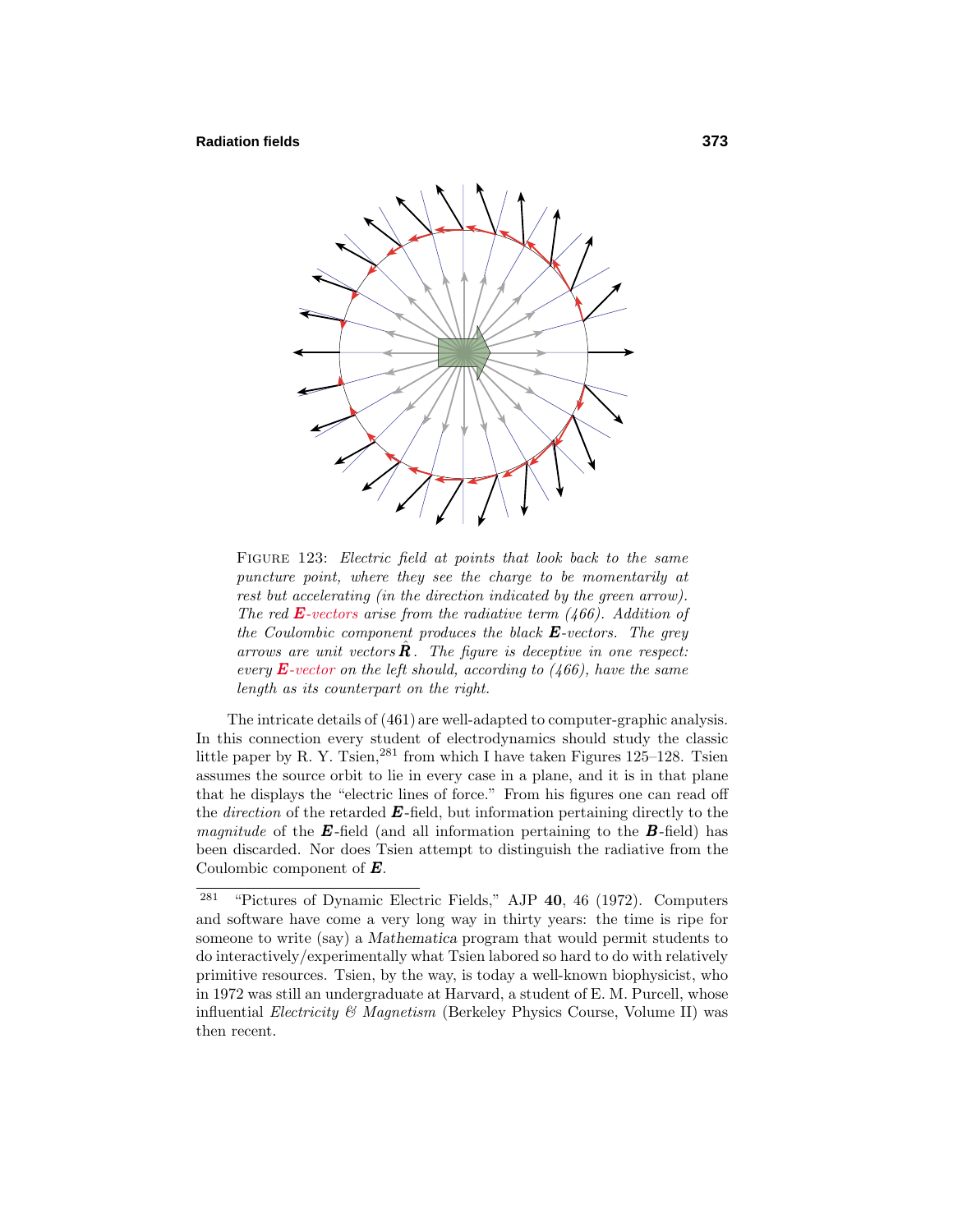

FIGURE 124: Shown below: the worldline of a charged particleinitially at rest—that begins abruptly to accelerate to the right, then promptly decelerates, returning again to rest. Shown above is the resulting *E*-field. The remote radial section is concentric about the original position, the inner radial section is concentric about the altered position. The acceleration-dependent interpolating field has the form shown in Figure 123. Indeed: it was from this figure—not  $(466)$ —that I took the details of Figure 123. The next figure speaks more precisely to the same physics.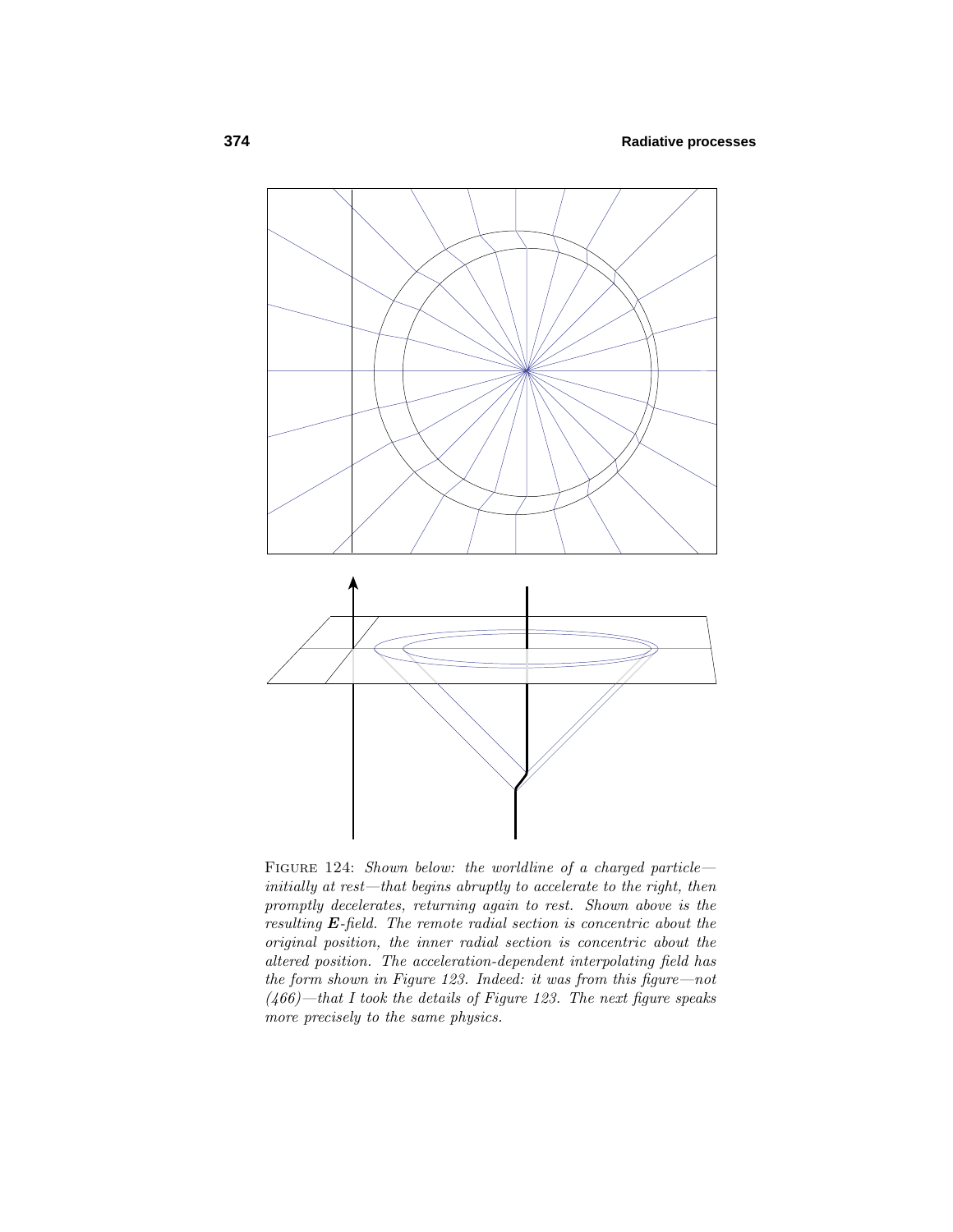## **Radiation fields 375**



FIGURE 125: Snapshots of electric field lines derived from the *E*-field generated by a charge which abruptly decelerates while moving in the  $\rightarrow$  direction. The initial velocity was  $\beta = 0.20$  in the upper figure,  $\beta = 0.95$  in the lower figure. I am indebted to Fred Lifton for the digitization of Tsien's figures, and regret that the available technology so seriously degraded the quality of Tsien's wonderfully sharp images. See the originals in Tsien's paper <sup>264</sup>*...* or better: run Tsien's algorithm on Mathematica to produce *animated* versions of the figures.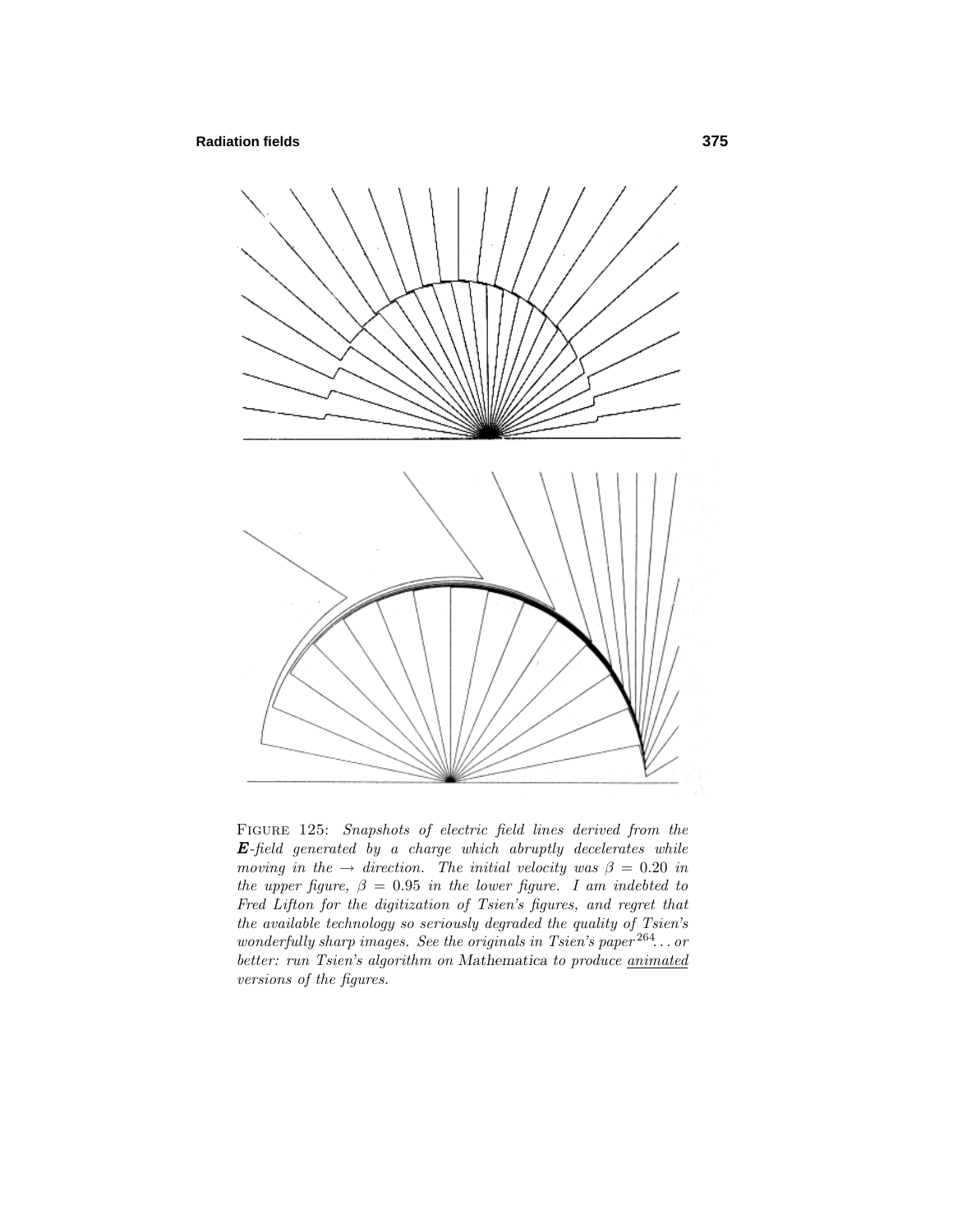

FIGURE 126: Snapshots of the electric field lines generated by a charge undergoing simple harmonic motion in the  $\int$  direction. In the upper figure  $\beta_{\text{max}} = 0.10$ , in the middle figure  $\beta_{\text{max}} = 0.50$ , in the lower figure  $\beta_{\text{max}} = 0.90$ .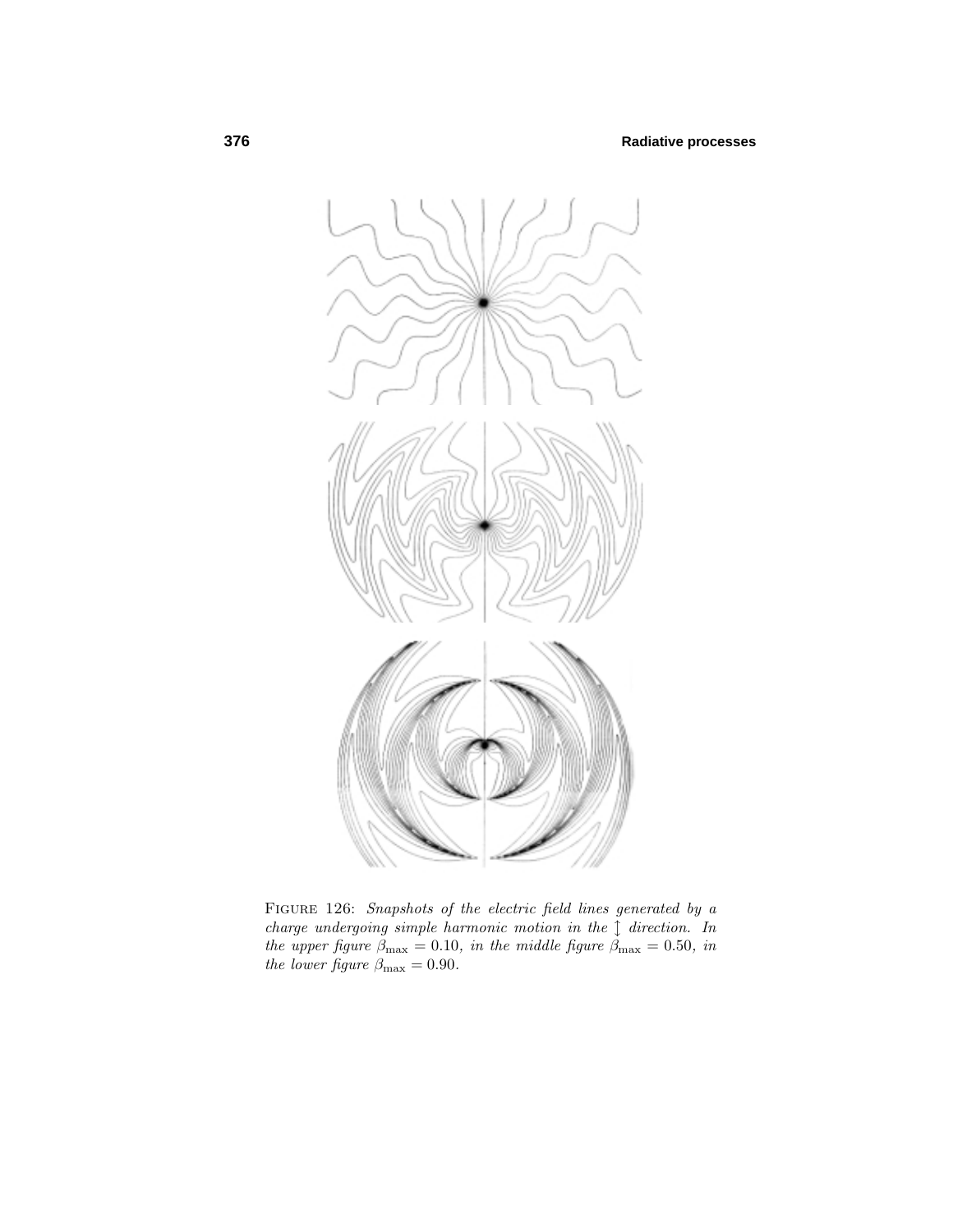# **Radiation fields 377**



Figure 127: Snapshots (not to the same scale) of the electric field lines generated by a charge undergoing uniform circular motion  $\circlearrowright$ about the point marked •. In the upper figure  $\beta = 0.20$ , in the lower figure  $\beta = 0.50$ . In the upper figure the field is—pretty evidently dominated by the Coulombic component of (459/461).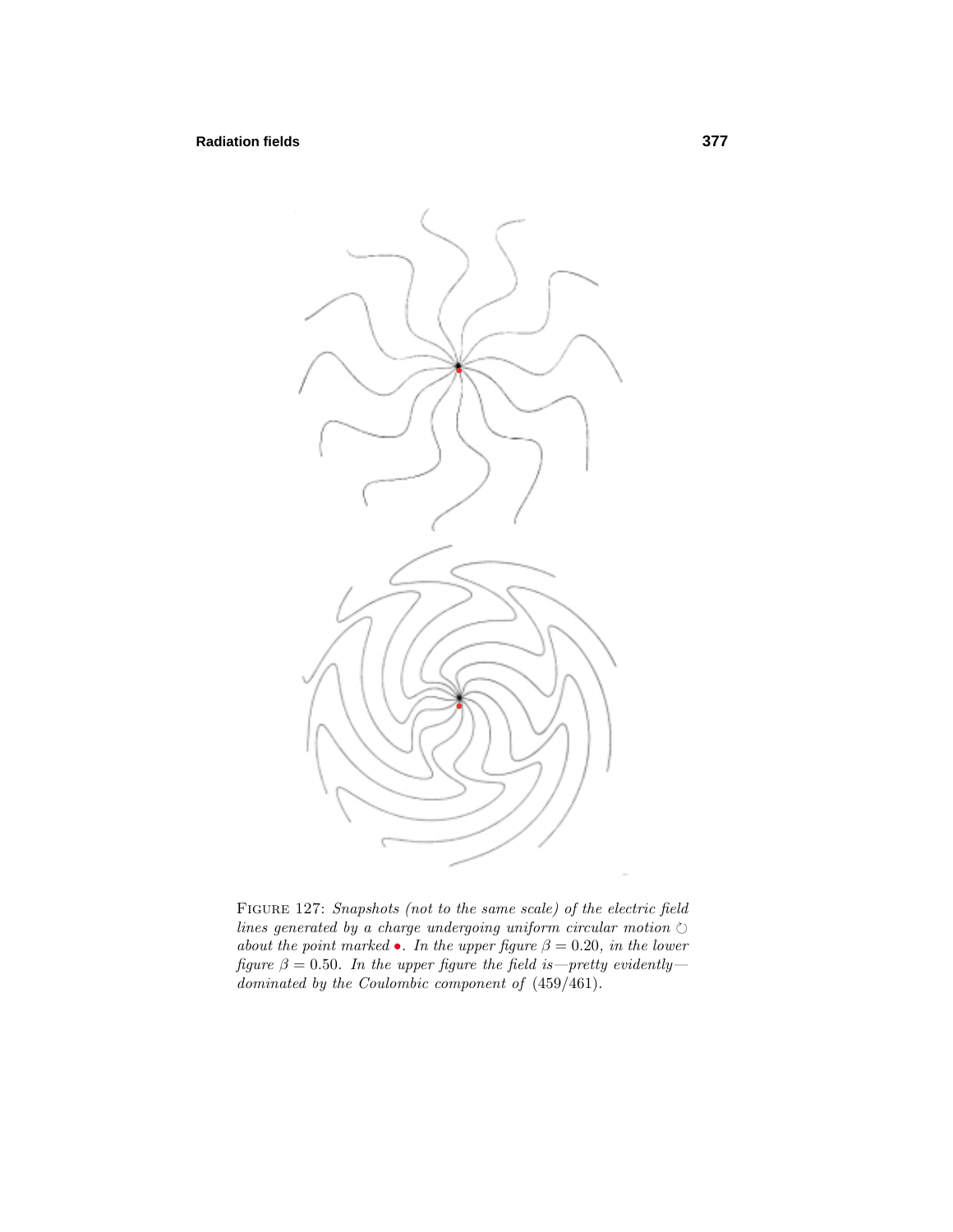

FIGURE 128: Enlargement of the same physics as that illustrated in Figure 127, except that now  $\beta = 0.95$ . The figure can be animated by placing it on a phonograph turntable: since phonographs turn  $\circlearrowright$  the spiral will appear to expand. Beyond a certain radius the field lines will appear to move faster than the speed of light. That violates no physical principle, since the field lines themselves are diagramatic fictions: marked features of the field (for example: the kinks) are seen not to move faster than light. At such high speeds the field is dominated by the radiative part of (459/461). This is "synchrotron radiation," and (as Tsien remarks) the kinks account for the rich harmonic content of relativistic synchrotron radiation.

**2. Energetics of fields produced by a single source.** To discuss this topic all we have in principle to do is to introduce (459/461)—which describe the field generated by a point charge in arbitrary motion—into (309, page 215)—which describes the stress/energy/momentum associated with an arbitrarily prescribed electromagnetic field. The program is clear-cut, but the details can easily become overwhelming ...and we are forced to look only at the physically most characteristic/revealing features of the physically most important special cases.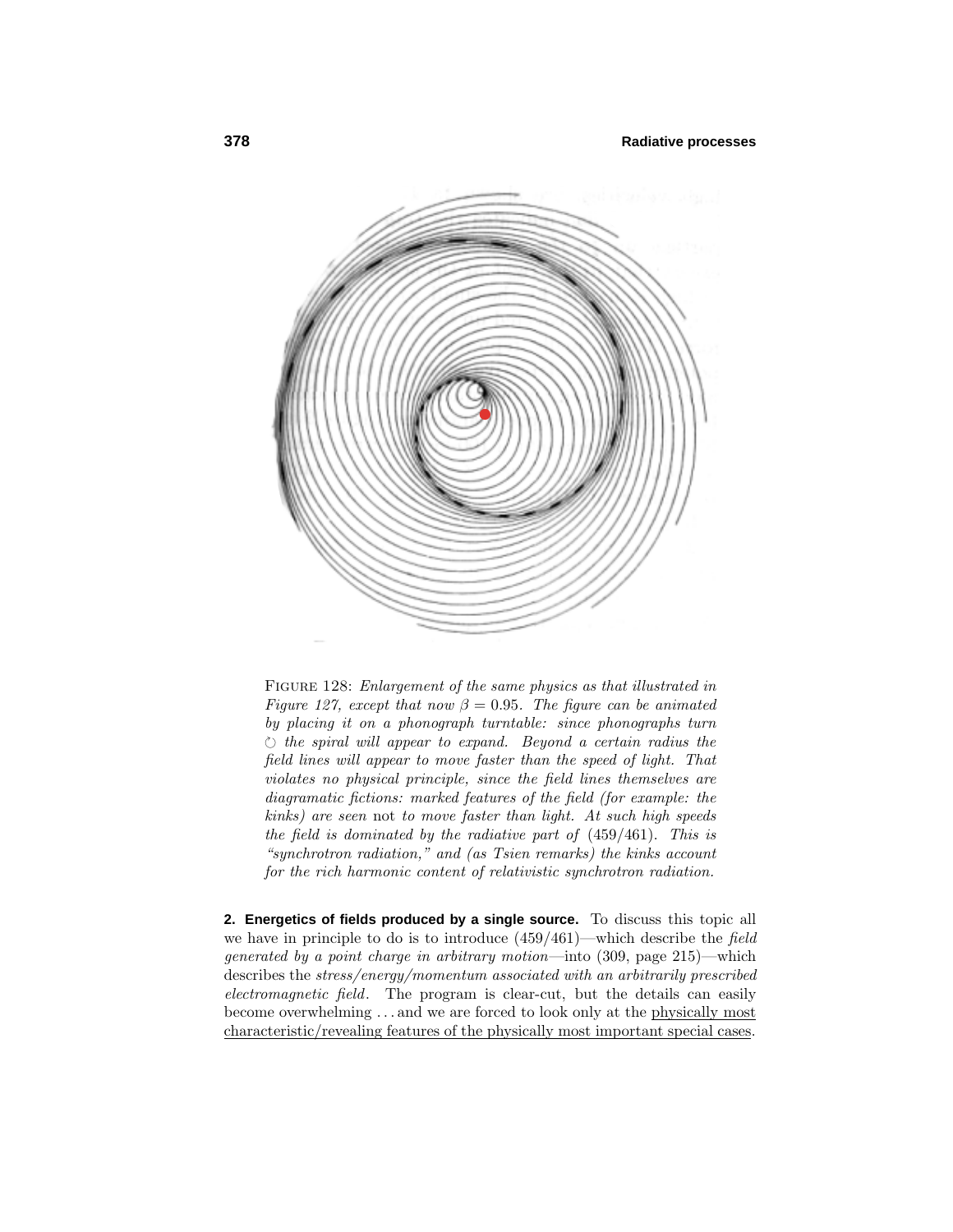#### **Energetics 379**

The experience thus gained will, however, make it relatively easy to think qualitatively about more realistic/complex problems.

We will need to know (see again page 216) that

$$
\mathcal{E} = \frac{1}{2}(E^2 + B^2)
$$
 describes energy density  
\n
$$
\mathcal{S} = c(\mathbf{E} \times \mathbf{B})
$$
 describes energy flux  
\n
$$
\mathcal{P} = \frac{1}{c}(\mathbf{E} \times \mathbf{B})
$$
 describes momentum density

but will have no direct need of the other nine components T of the stress-energy tensor  $S^{\mu\nu}$ . Mechanical properties of the fields generated by *accelerated sources* lie at the focal point of our interest, but to place that physics in context we look first to a couple of simpler special cases:

FIELD ENERGY/MOMENTUM OF A CHARGE AT REST In the rest frame of an unaccelerated charge *e* we have

$$
\boldsymbol{E} = \frac{e}{4\pi} \frac{1}{R^2} \hat{\boldsymbol{R}} \quad \text{and} \quad \boldsymbol{B} = \boldsymbol{0}
$$

giving

$$
\mathcal{E} = \frac{1}{2} \left( \frac{e}{4\pi} \right)^2 \frac{1}{R^4} \quad \text{and} \quad \mathcal{S} = \mathbf{P} = \mathbf{0}
$$

If (as in PROBLEM 10) we center a (mental) sphere of radius  $a$  on the charge we find the field energy exterior to the sphere to be given by

$$
W(a) = \int_{a}^{\infty} \mathcal{E}(R) 4\pi R^2 dR = \frac{e^2}{8\pi a}
$$
 (467)

...which—"self-energy problem"—becomes infinite as *a* ↓ 0, and which when we set

$$
=mc^2
$$

gives rise to the "classical radius"  $a = e^2/8\pi mc^2$  of the massive point charge *e*.

field energy/momentum of a charge in uniform motion Drawing now upon (463) we have

$$
\boldsymbol{E} = \frac{e}{4\pi\gamma^2} \frac{1}{\left(1 - \beta^2 \sin^2 \alpha\right)^{\frac{3}{2}}} \frac{1}{R^2} \hat{\boldsymbol{R}} \quad \text{and} \quad \boldsymbol{B} = \boldsymbol{\beta} \times \boldsymbol{E}
$$

But  $B^2 = (\boldsymbol{\beta} \times \boldsymbol{E}) \cdot (\boldsymbol{\beta} \times \boldsymbol{E}) = (\boldsymbol{\beta} \cdot \boldsymbol{\beta})(\boldsymbol{E} \cdot \boldsymbol{E}) - (\boldsymbol{\beta} \cdot \boldsymbol{E})^2 = \beta^2 E^2 \sin^2 \alpha$ , so

$$
\mathcal{E} = \frac{1}{2} \left( \frac{e}{4\pi\gamma^2} \right)^2 \frac{1 + \beta^2 \sin^2 \alpha}{\left( 1 - \beta^2 \sin^2 \alpha \right)^3} \frac{1}{R^4}
$$

The momentum density  $\mathbf{P} = \frac{1}{c}(\mathbf{E} \times \mathbf{B})$  is oriented as shown in the first of the following figures. From

$$
\mathcal{P}^2 = \frac{1}{c^2} \{ (\boldsymbol{E} \cdot \boldsymbol{E}) (\boldsymbol{B} \cdot \boldsymbol{B}) - (\boldsymbol{E} \cdot \boldsymbol{B})^2 \} = \frac{1}{c^2} E^2 B^2 = \frac{1}{c^2} \beta^2 E^4 \sin^2 \alpha
$$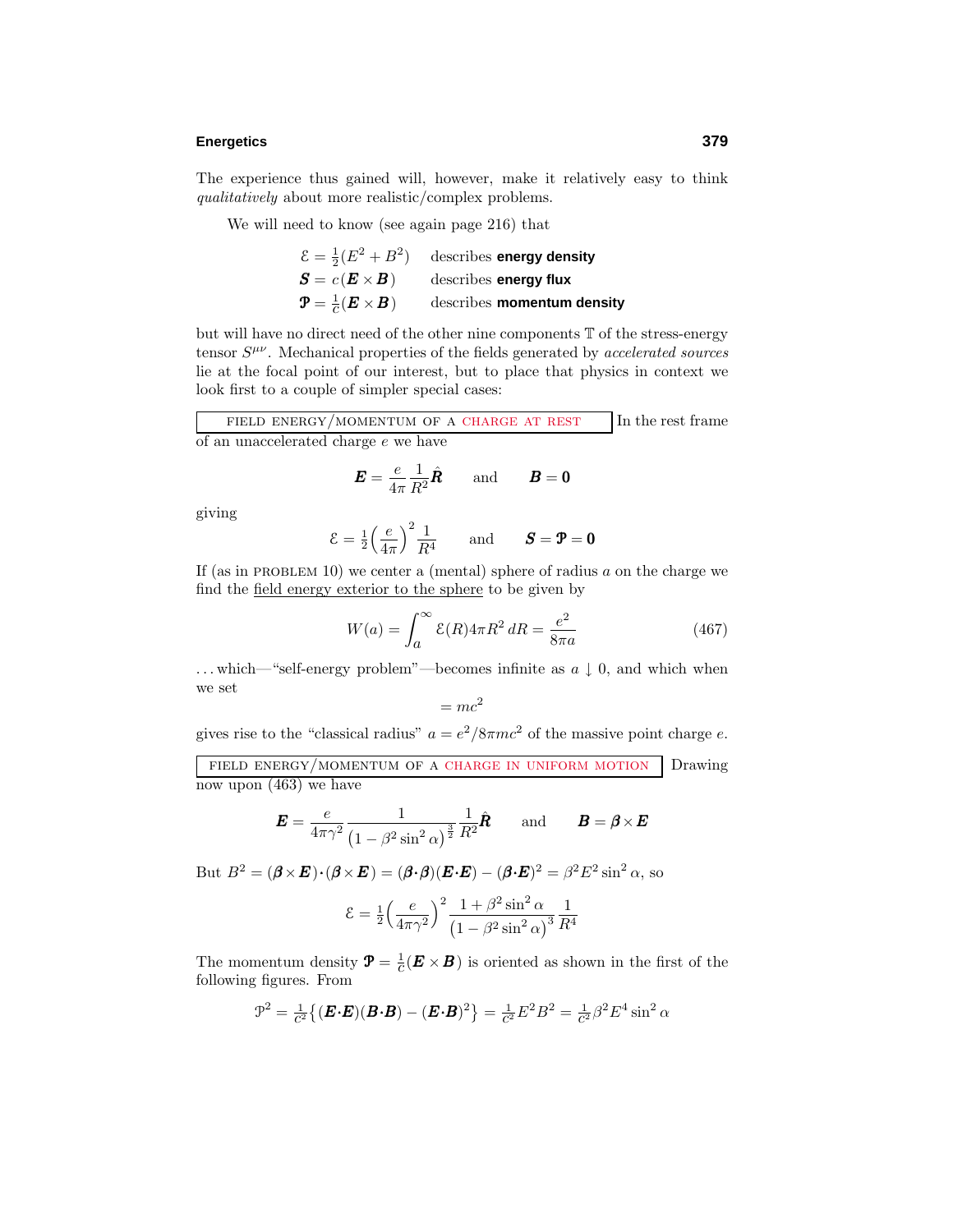

FIGURE 127: The solinoidal **B** field is up out of page at the point shown, so  $\mathbf{\mathcal{P}} = \frac{1}{c} (\mathbf{E} \times \mathbf{B})$  lies again on the page. Only  $\mathcal{P}_{\parallel}$  -the component parallel to *β*—survives integration over all of space..



Figure 130: Lorentz contracted geometry of what in the rest frame of the charge was the familiar "sphere of radius *a*," exterior to which we compute the total energy and total momentum. The figure is rotationally symmetric about the *β*-axis.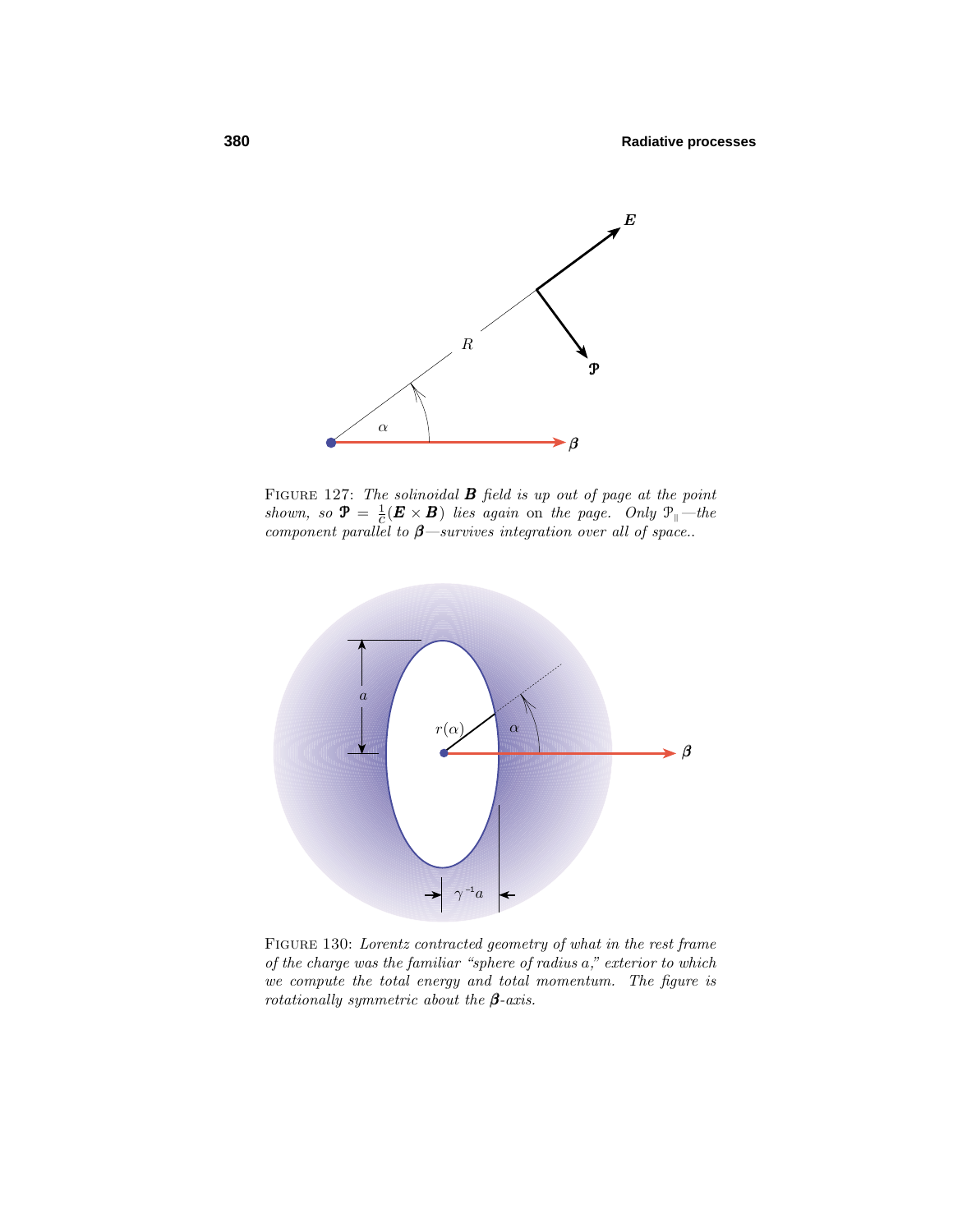#### **Energetics 381**

we find that the magnitude of  $P$  is given by

$$
\mathcal{P} = \frac{1}{c} \beta E^2 \sin \alpha = \frac{1}{c} \beta \left( \frac{e}{4\pi \gamma^2} \right)^2 \frac{1}{\left( 1 - \beta^2 \sin^2 \alpha \right)^3} \frac{1}{R^4}
$$

Turning now to the evaluation of the integrated field energy and field momentum exterior to the spherical region considered previously—a region which appears now to be Lorentz contracted (see the second of the figures on the preceding page)—we have

$$
W = \int_0^{\pi} \int_{r(\alpha)}^{\infty} \mathcal{E} \cdot 2\pi R^2 \sin \alpha \, dR d\alpha \tag{468.1}
$$

and  $\boldsymbol{P} = P \hat{\boldsymbol{\beta}}$  with

$$
P = \int_0^{\pi} \int_{r(\alpha)}^{\infty} \mathcal{P} \sin \alpha \cdot 2\pi R^2 \sin \alpha \, dR d\alpha \qquad (468.2)
$$

where  $r(\alpha)$ , as defined by the figure, is given<sup>282</sup> by

$$
r(\alpha) = \frac{a}{\gamma} \frac{1}{\sqrt{1 - \beta^2 \sin^2 \alpha}}
$$

The *R*-integrals are trivial: we are left with

$$
W = \pi \left(\frac{e}{4\pi\gamma^2}\right)^2 \frac{\gamma}{a} \int_0^\pi \frac{1}{(1 - \beta^2 \sin^2 \alpha)^{\frac{5}{2}}} \left\{ \sin \alpha + \beta^2 \sin^3 \alpha \right\} d\alpha
$$

$$
P = \frac{\beta}{c} 2\pi \left(\frac{e}{4\pi\gamma^2}\right)^2 \frac{\gamma}{a} \int_0^\pi \frac{1}{(1 - \beta^2 \sin^2 \alpha)^{\frac{5}{2}}} \sin^3 \alpha \, d\alpha
$$

Entrusting the surviving integrals to *Mathematica*, we are led to results that can be written<sup>283</sup>

$$
W = \left(1 - \frac{1}{4\gamma^2}\right) \cdot \gamma Mc^2 \tag{469.1}
$$

$$
\boldsymbol{P} = \gamma M \boldsymbol{v} \tag{469.2}
$$

with 
$$
M \equiv \frac{4}{3} \frac{e^2}{8\pi ac^2} = \frac{4}{3}m
$$
 (470)

<sup>282</sup> The argument runs as follows: we have

$$
\frac{x^2}{(a/\gamma)^2} + \frac{y^2}{a^2} = 1 \quad \text{whence} \quad \gamma^2 (r \cos \alpha)^2 + (r \sin \alpha)^2 = a^2
$$

Divide by  $\gamma^2$  and obtain

$$
r^{2}(1 - \sin^{2} \alpha) + (1 - \beta^{2})r^{2} \sin^{2} \alpha = (a/\gamma)^{2}
$$

Simplify, solve for *r*.

<sup>283</sup> PROBLEM 76.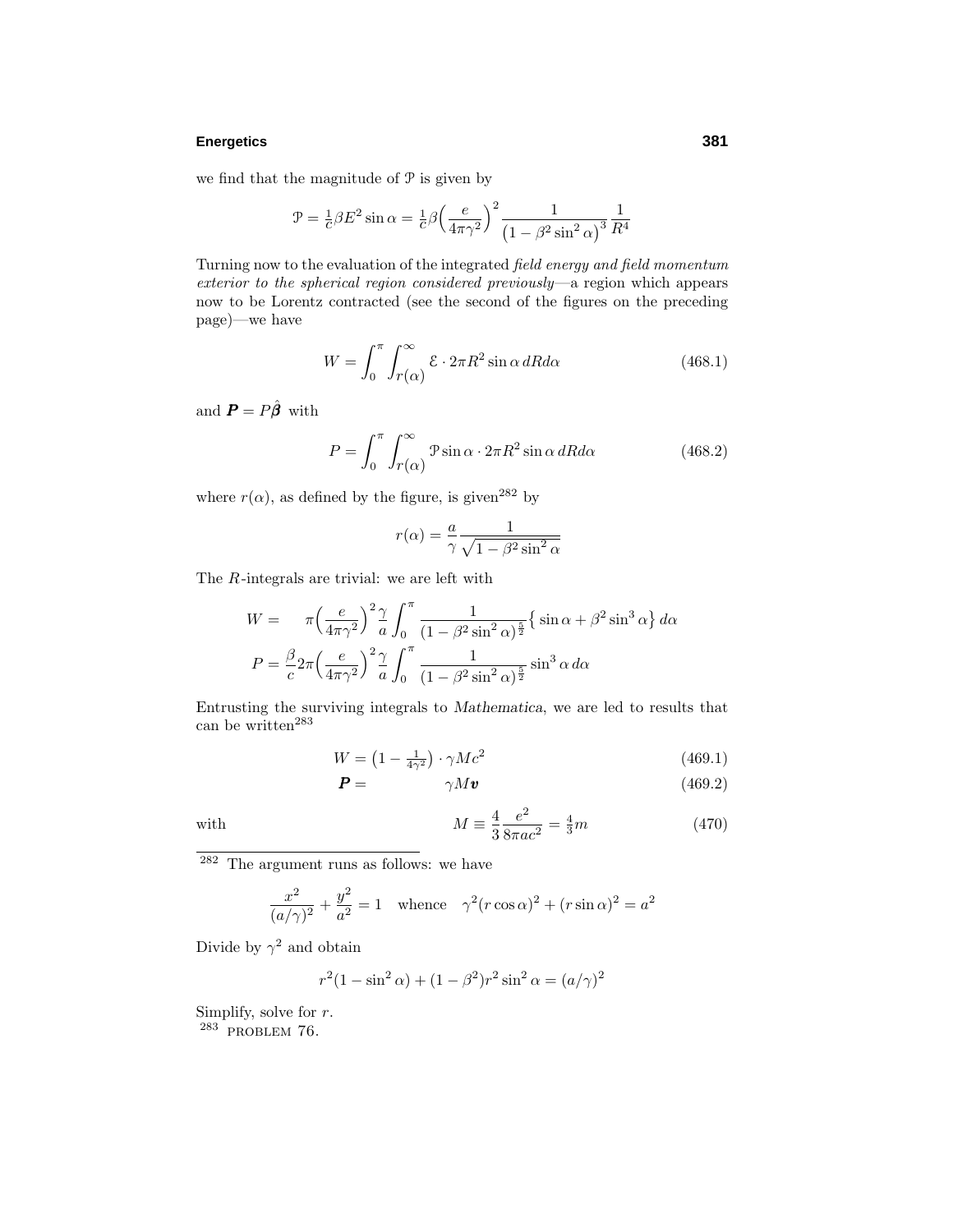The curious velocity-dependent factor

$$
(1 - \frac{1}{4\gamma^2}) = \begin{cases} \frac{3}{4} & \text{: } \beta = 0 \\ 1 & \text{: } \beta = 1 \end{cases}
$$

Were that factor absent (which is to say: in the approximation that  $\left(1 - \frac{1}{4\gamma^2}\right) \sim 1$ ) we would have

$$
P^{0} \equiv \frac{1}{c}W = \frac{4}{3}m \cdot \gamma c \quad \text{and} \quad P = \frac{4}{3}m \cdot \gamma v
$$

which (see again  $(276)$  page 193) we recognize to be the relativistic relationship between the energy and momentum of a free particle with mass  $\frac{4}{3}m$ . This fact inspired an ill-fated attempt by M. Abraham, H. Poincaré, H. A. Lorentz and others ( $\sim$  1900, immediately *prior* to the invention of relativity) to develop an "**electromagnetic theory of mass**,"<sup>284</sup> distant echos of which can be detected in modern theories of elementary particles. We note in passing that

- (469.1) gives back (467) in the limit  $v \downarrow 0$ : the  $\frac{3}{4}$  neatly cancels the curious  $\frac{4}{3}$ , which would not happen if (on some pretext) we yielded to the temptation to drop the otherwise unattractive  $(1 - \frac{1}{4\gamma^2})$ -factor.
- Equations (469) and (467) are not boost-equivalent:

$$
\left(\begin{array}{c} W/c \\ \textbf{\textit{P}} \end{array}\right) \neq \Lambda(\textbf{\textit{v}})\left(\begin{array}{c} mc \equiv e^2/8\pi ac \\ \textbf{0} \end{array}\right)
$$

The reason is that  $P^0 \equiv W/c$  and **P** arise by integration from a *subset*  $S^{\mu 0}$  of the sixteen components of the  $S^{\mu\nu}$  tensor, and the four elements of the subset are not transformationally disjoint from the other twelve components.

• It becomes rather natural to ask: Could a more satisfactory result be achieved if we assumed that Maxwell's equations must be modified in the close proximity of charges? That relativity breaks down at small distances?

**3. Energy radiated by an accelerated charge momentarily at rest.** It is in the interest mainly of analytical simplicity that we now assume  $v = 0$ , a condition that (when  $a \neq 0$ ) can hold only instantaneously. But the calculation is less artificial than might at first appear: it leads to results that are nearly exact in the non-relativistic regime  $v \ll c$ .

<sup>284</sup> For a good general review—with bibliography—see R. L. Dendy, "A history of the Abraham–Lorentz electromagnetic theory of mass" (Reed College,  $1964$ ). See also Chapter 2 in F. Rohrlich, *Classical Charged Particles*  $(1965)$  and R. P. Feynman's Lectures on Physics (1964), Volume II, Chapter 28.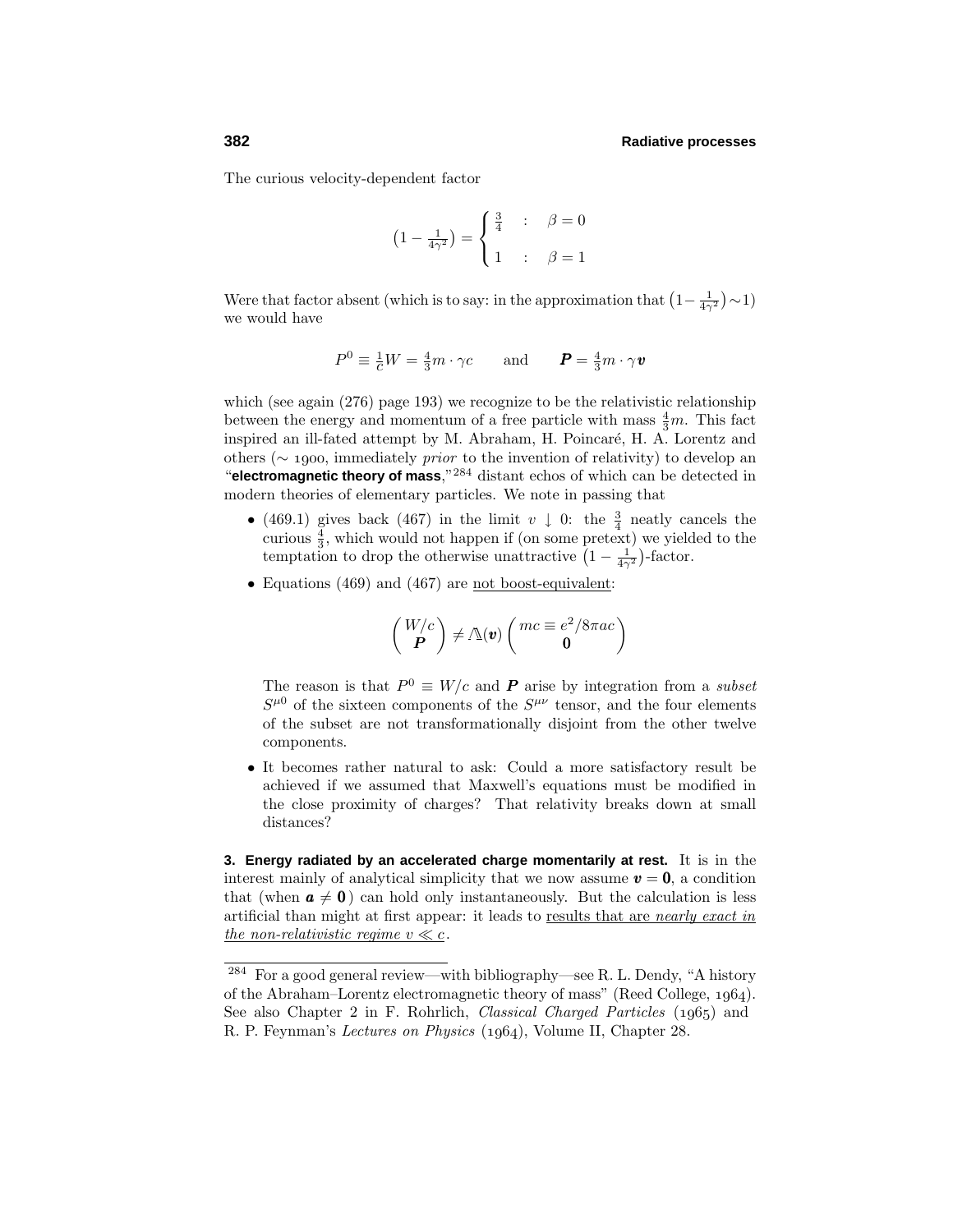#### **Larmor's formula 383**

Borrowing now from (461) we have (set  $\beta = 0$ )

$$
\mathbf{E} = \frac{e}{4\pi} \Big[ \frac{1}{R^2} \hat{\mathbf{R}} \Big]_0 + \frac{e}{4\pi c^2} \Big[ \frac{1}{R} \hat{\mathbf{R}} \times (\hat{\mathbf{R}} \times \mathbf{a}) \Big]_0 \equiv \mathbf{E}^{\mathsf{C}} + \mathbf{E}^{\mathsf{R}}
$$

$$
\mathbf{B} = \Big[ \hat{\mathbf{R}} \times \mathbf{E} \Big]_0 \equiv \mathbf{B}^{\mathsf{C}} + \mathbf{B}^{\mathsf{R}}
$$

where the superscript  $C$  identifies the "Coulombic component," and  $R$  the "radiative component." We want to study energy loss (radiation from the vicinity of the charge) so we look not to  $\mathcal E$  or  $\mathbf P$  but the energy flux vector

$$
S = c(E \times B)
$$
  
=  $S^{CC} + S^{CR} + S^{RC} + S^{RR}$  where 
$$
\begin{cases} S^{CC} = c(E^{C} \times B^{C}) \sim 1/R^{4} \\ S^{CR} = c(E^{C} \times B^{R}) \sim 1/R^{3} \\ S^{RC} = c(E^{R} \times B^{C}) \sim 1/R^{3} \\ S^{RR} = c(E^{R} \times B^{R}) \sim 1/R^{2} \end{cases}
$$

 $S^{\text{CC}}$ ,  $S^{\text{CR}}$  and  $S^{\text{RC}}$  may be of importance—even dominant importance—in the "near zone," but they *fall off faster than geometrically:* only  $S^{RR}$  can pertain to the "transport of energy to infinity"—the process of present concern. We look therefore to

with  
\n
$$
\mathbf{S}^{\text{RR}} = c(\mathbf{E}^{\text{R}} \times \mathbf{B}^{\text{R}})
$$
\n
$$
\mathbf{B}^{\text{R}} = \left[\hat{\mathbf{R}} \times \mathbf{E}^{\text{R}}\right]_{0}
$$
\n
$$
\mathbf{E}^{\text{R}} = \frac{e}{4\pi c^{2}} \left[\frac{1}{R}\hat{\mathbf{R}} \times (\hat{\mathbf{R}} \times \mathbf{a})\right]_{0}
$$
\n(471)

 $\text{Clearly } \hat{\mathbf{R}} \cdot \mathbf{E} = 0 \text{ so } \mathbf{E} \times (\hat{\mathbf{R}} \times \mathbf{E}) = (\mathbf{E} \cdot \mathbf{E}) \hat{\mathbf{R}} - (\hat{\mathbf{R}} \cdot \mathbf{E}) \mathbf{E} \text{ gives}^{285}$ 

$$
\mathbf{S} = S\hat{\mathbf{R}}
$$
  

$$
S = c(\mathbf{E} \cdot \mathbf{E}) = \frac{1}{4\pi c^3} \left(\frac{e^2}{4\pi}\right) \left(\frac{a}{R}\right)^2 \sin^2 \vartheta
$$
 (472)

where  $\vartheta \equiv$  (angle between  $\hat{\mathbf{R}}$  and  $\mathbf{a}$ ). The temporal rate at which field energy is seen ultimately to stream through the remote surface differential  $d\sigma$  is given by  $dP = \mathbf{S} \cdot d\mathbf{\sigma}$ . But  $d\Omega \equiv R^{-2} \hat{\mathbf{R}} \cdot d\mathbf{\sigma}$  is just the *solid angle* subtended (at *e*) by *dσ*. We conclude that the power radiated into the solid angle  $d\Omega$  is given by

$$
dP = \underbrace{\left\{ \frac{1}{4\pi c^3} \left( \frac{e^2}{4\pi} \right) a^2 \sin^2 \vartheta \right\}}_{\text{So-called "sine squared distribution"}}
$$
(473)

The "sine squared distribution" will be shown to be characteristic of dipole radiation, and has the form illustrated in the first of the following figures.

<sup>&</sup>lt;sup>285</sup> PROBLEM 77. Here and henceforth I drop the superscripts  $R$ .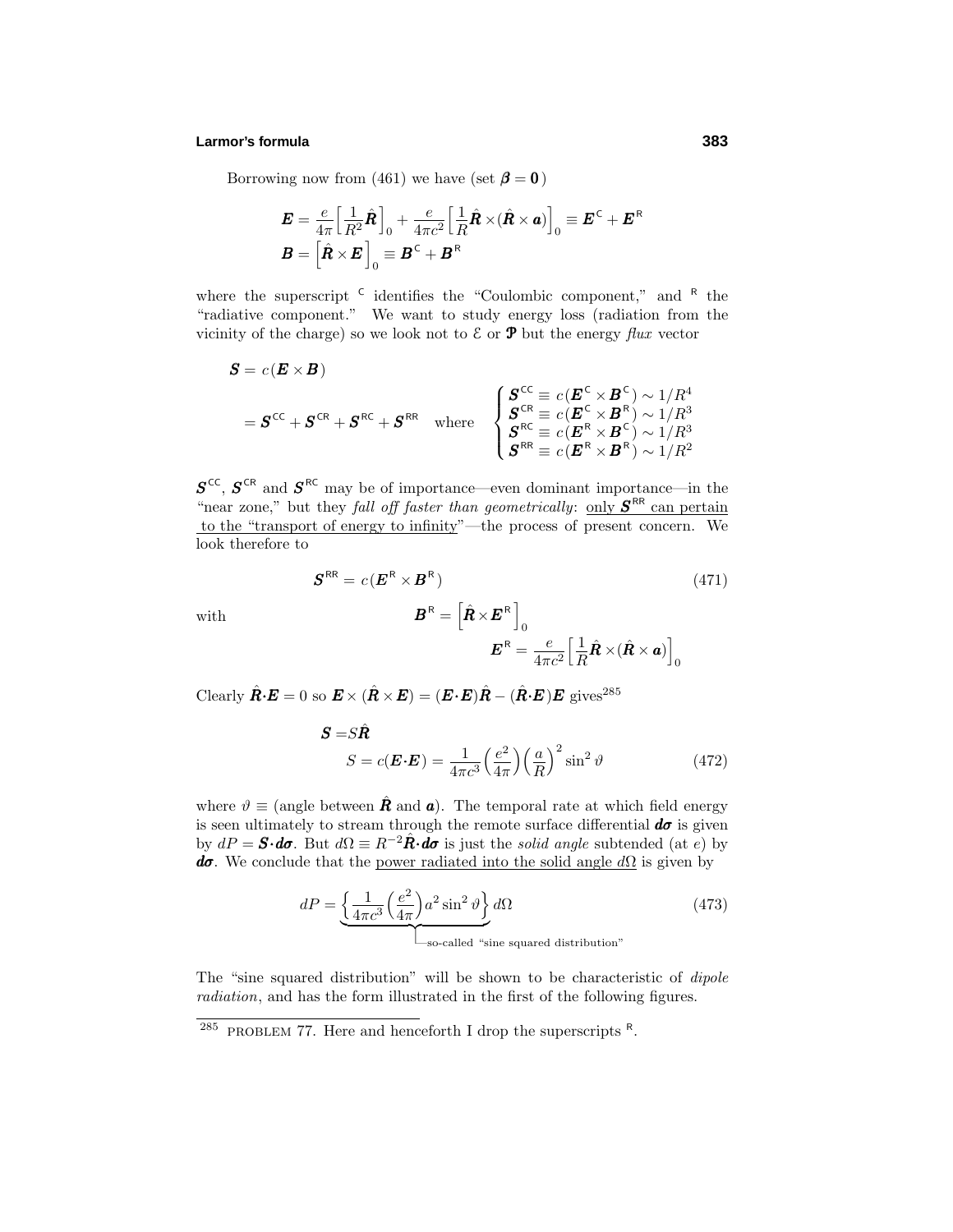

FIGURE 131: The "sine squared distribution" arises when  $v \sim 0$ but  $a \neq 0$ . The distribution is axially symmetric about the  $a$ -vector, and describes the relative amounts of energy dispatched in various  $\vartheta$ -directions. The radiation is predominantly  $\perp$  to **a**.

Integrating over the "sphere at infinity" we find the instantaneous total radiated power to be given by  $186$ 

$$
P = \frac{1}{4\pi c^3} \left(\frac{e^2}{4\pi}\right) a^2 \cdot 2\pi \int_0^\pi \sin^2 \vartheta \, d\vartheta = \frac{2}{3} \left(\frac{e^2}{4\pi}\right) \frac{a^2}{c^3} \tag{474}
$$

This is the famous **Larmor formula**, first derived by Joseph Larmor in 1897. The following figure schematizes the physical assumptions which underlie (474). We note that while energy may also be dispatched into the solid angle *d*Ω by the  $S^{\text{CC}}$ ,  $S^{\text{CR}}$  and  $S^{\text{RC}}$  it is attenuated too rapidly to contribute to the net "energy" flux across the sphere at infinity."

From the  $c^{-3}$ -dependence of  $P_{\text{Larmor}}$  we conclude that it is not easy to radiate. Finally, I would emphasize once again that we can expect Larmor's formula to pertain in good approximation whatever the non-relativistic (!) motion of the source.

**4. Energy radiated by a charge in arbitrary motion.** When one turns to the general case the basic strategy (study  $S<sup>RR</sup>$  in the far zone) is unchanged, but the details<sup>287</sup> become a good deal more complicated. In the interests of brevity

 $286$  PROBLEM 78.

 $^{287}$  See CLASSICAL RADIATION (1974), pages 558–571.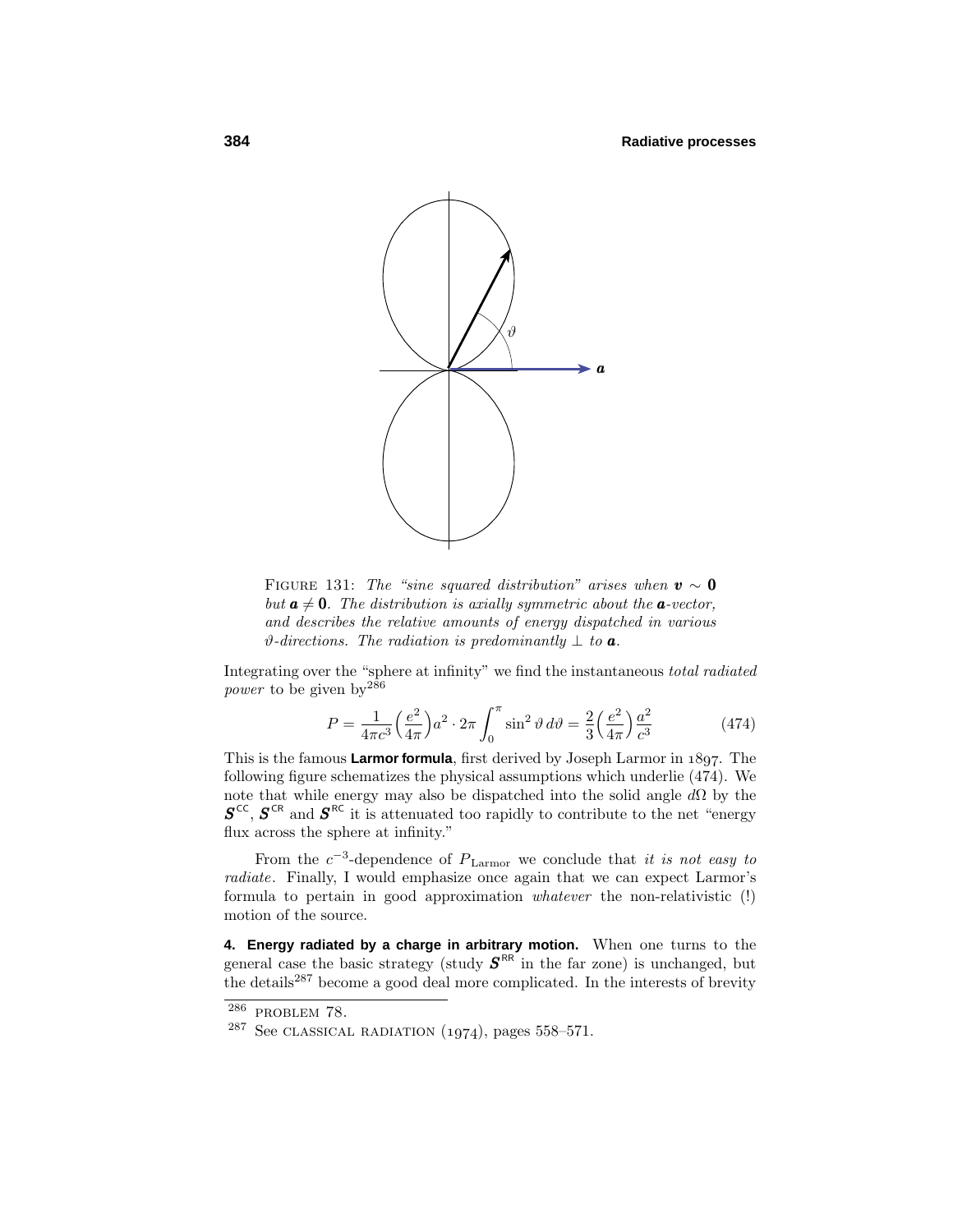# **Larmor's formula 385**



Figure 132: Above: representation of the sine-squared radiation pattern produced by a charge seen (below) at the moment of puncture to have  $\mathbf{v} \sim \mathbf{0}$  but  $\mathbf{a} \neq \mathbf{0}$ .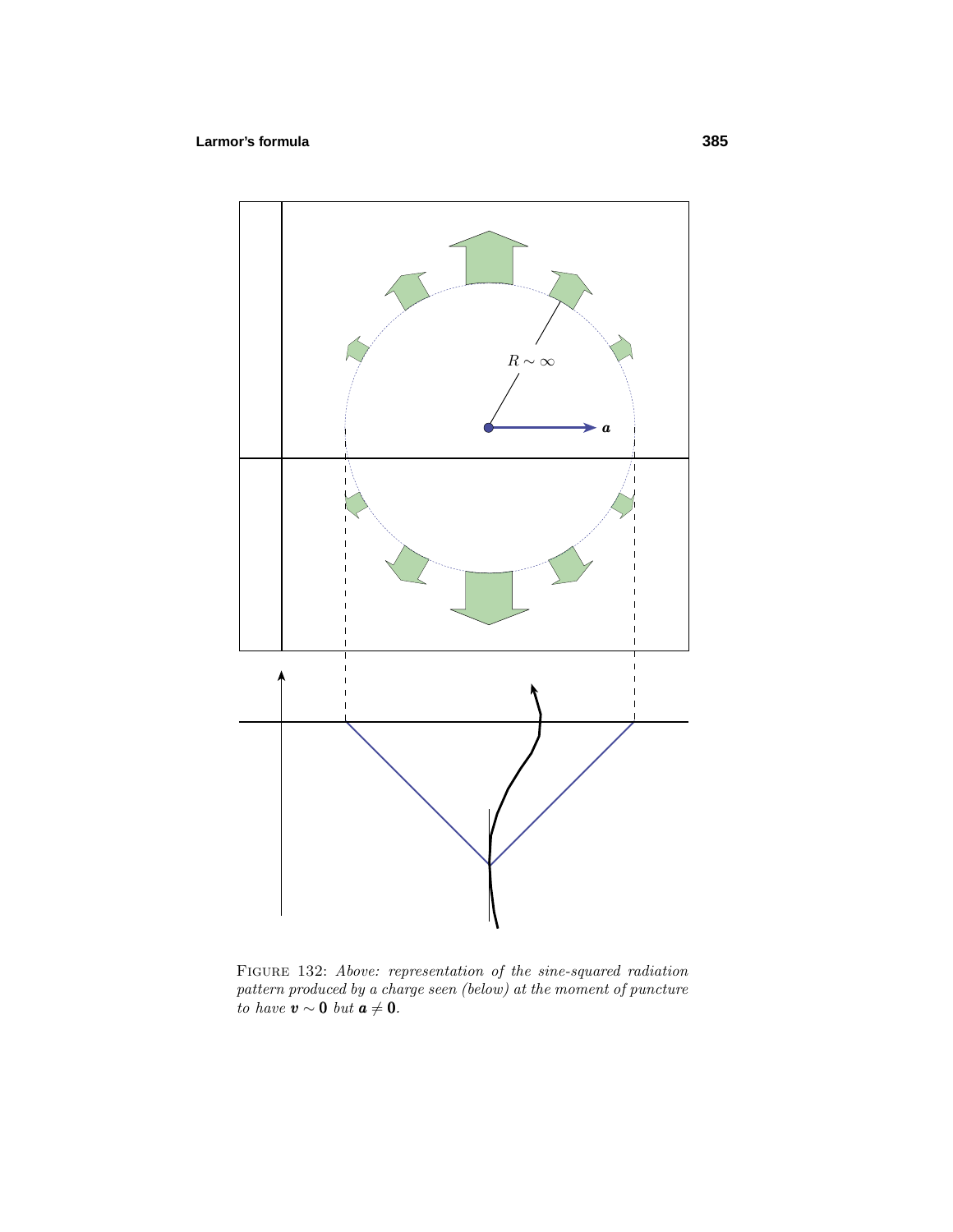

Figure 133: A charged particle *e* pursues an arbitrary path in physical 3-space. We are concerned with the energy radiated into the solid angle  $d\Omega$  identified by the direction vector **R**. The vector  $\beta$  refers to the particle's velocity at the radiative moment, and adhering to the convention introduced in Figures 127  $\&$  128 — we write

 $\alpha \equiv angle \; between \; \mathbf{R} \; and \; \mathbf{\beta}$ 

No attempt has been made here to represent the instantaneous acceleration vector *a*.

and clarity I must therefore be content to report and discuss here only the results of the detailed argument. It turns out that (see the preceding figure) an accelerated charge *e* radiates energy into the solid angle  $d\Omega$  (direction  $\hat{\mathbf{R}}$ ) at—in *τ* -time—a temporal rate given by

$$
dP = \frac{1}{(1 - \hat{\mathbf{R}} \cdot \boldsymbol{\beta})^5} \cdot \frac{1}{4\pi c^3} \left(\frac{e^2}{4\pi}\right) \left|\hat{\mathbf{R}} \times \left((\hat{\mathbf{R}} - \boldsymbol{\beta}) \times \mathbf{a}\right)\right|^2 d\Omega \tag{475}
$$

... which gives back (473) when  $\beta = 0$ .

The "Dopplerean prefactor"

$$
D(\alpha) \equiv \frac{1}{(1 - \hat{\mathbf{R}} \cdot \mathbf{\beta})^5} = \frac{1}{(1 - \beta \cos \alpha)^5}
$$

is plotted in Figure 134. Evidently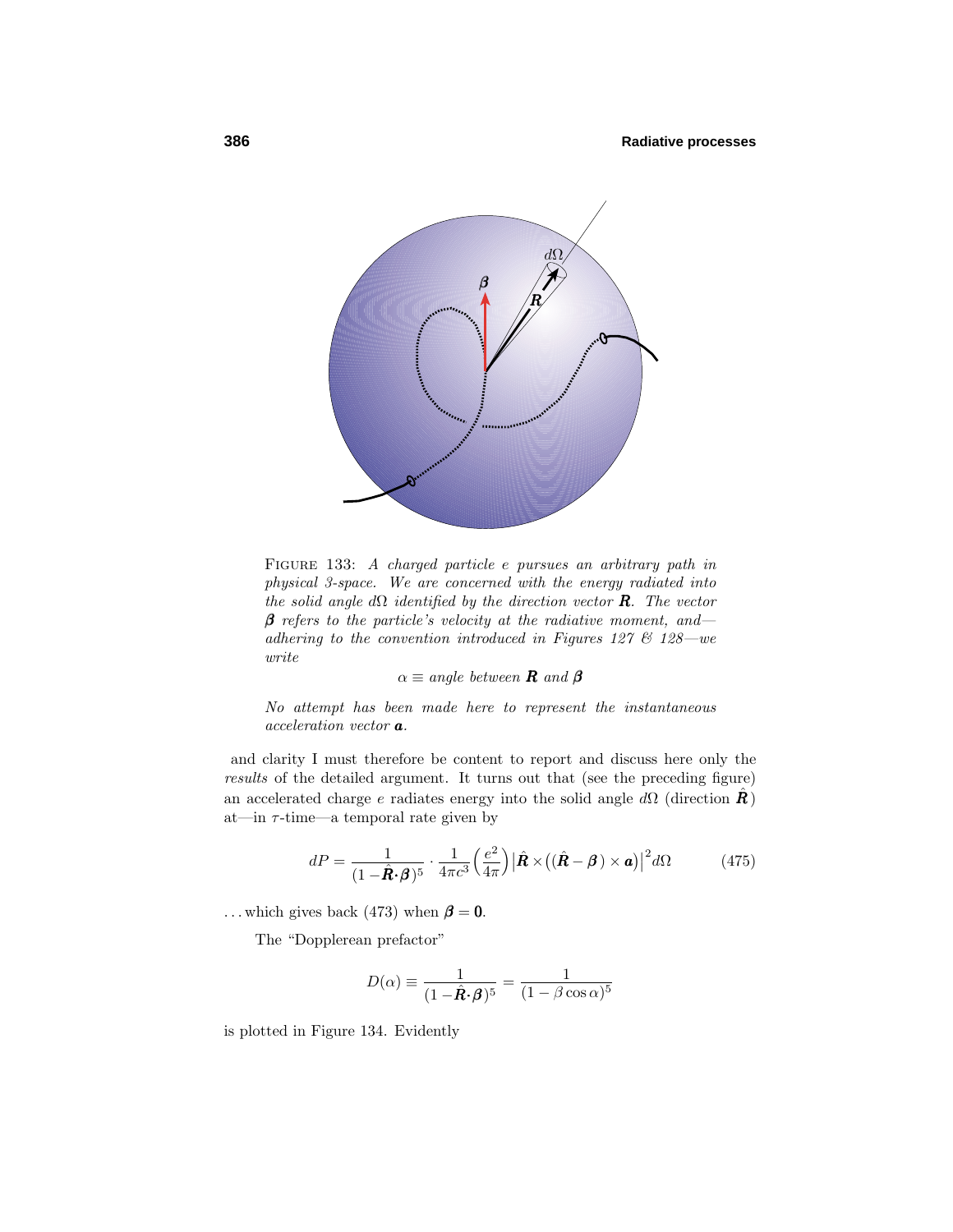

FIGURE 134: Graph of the Dopplerean factor  $D(\alpha)$ , the cross-section of a figure of revolution about the **β**-axis. Also shown, for purposes of comparison, is the unit circle. The figure refers to the specific case  $\beta = 0.5$ .

$$
D(\alpha)_{\text{max}} = D(0) = \frac{1}{(1 - \beta)^5} \longrightarrow \infty \quad \text{as} \quad \beta \uparrow 1
$$

$$
D(\alpha)_{\text{min}} = D(\pi) = \frac{1}{(1 + \beta)^5} \longrightarrow \frac{1}{32} \quad \text{as} \quad \beta \uparrow 1
$$

and

$$
D(\tfrac{\pi}{2}) = 1 \quad : \quad \text{all } \beta
$$

We conclude that the (*a*-independent) Doppler factor serves to favor the forward hemisphere:

#### Fast charges tend to throw their radiation forward.

Looking back again to (475), we see that the  $D(\alpha)$ -factor competes with (or modulates) a factor of the form  $|\hat{\mathbf{R}} \times ((\hat{\mathbf{R}} - \boldsymbol{\beta}) \times \boldsymbol{a})|^2$ . A simple argument shows that the latter factor vanishes if and only if  $(\hat{\mathbf{R}} - \boldsymbol{\beta}) \parallel \mathbf{a}$ . This entails that **R** lie in the  $(\beta, a)$ -plane, and that within that plane it have one or the other of the values  $\mathbf{R}_1$  and  $\mathbf{R}_2$  described in Figure 135.  $\mathbf{R}_1$  and  $\mathbf{R}_2$  describe the so-called "nodal directions" which are instantaneously radiation-free. Reading from the figure, we see that

- in the **non-relativistic limit**  $\hat{R}_1$  and  $\hat{R}_2$  lie fore and aft of the *a*-vector, independently (in lowest order) of the magnitude/direction of  $\beta$ : this is a property of the "sine squared distribution" evident already in Figure 131.
- in the **ultra-relativistic limit**  $\hat{R}_1 \rightarrow \beta$  while  $\hat{R}_2$  gives rise to a "dangling note," the location of which depends conjointly upon  $\beta$  and  $\alpha$ .

From preceding remarks we conclude that the distribution function that describes the rate at which a charge "sprays energy on the sphere at  $\infty$ " is (in the general case) quite complicated. Integration over the sphere can, however,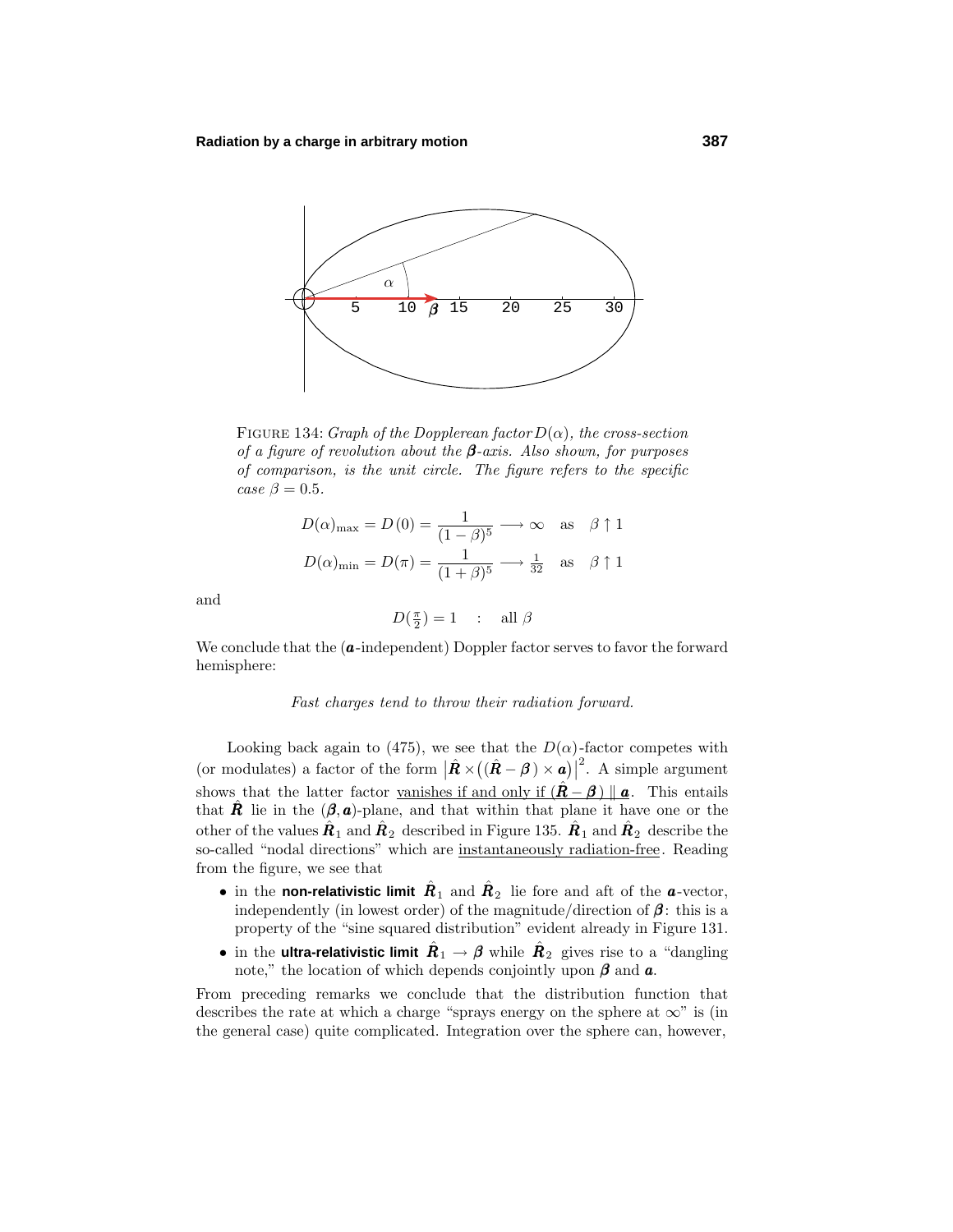

FIGURE 135: Geometrical construction of the vectors  $\hat{\mathbf{R}}_1$  and  $\hat{\mathbf{R}}_2$ that locate the nodes of the radiative distribution in the general case.

be carried out in closed form *...* and gives rise (compare (474)) to the following description of the **total power instantaneously radiated by an arbitrarily moving source** :

$$
P = -\frac{2}{3} \left( \frac{e^2}{4\pi} \right) \frac{(aa)}{c^3}
$$
  
=  $\frac{2}{3} \left( \frac{e^2}{4\pi} \right) \frac{1}{c^3} \cdot \left\{ \gamma^4 (\boldsymbol{a} \cdot \boldsymbol{a}) + \gamma^6 (\boldsymbol{a} \cdot \boldsymbol{\beta})^2 \right\}$   
=  $\frac{2}{3} \left( \frac{e^2}{4\pi} \right) \frac{1}{c^3} \cdot \gamma^6 \left\{ (\boldsymbol{a} \cdot \boldsymbol{a}) - (\boldsymbol{a} \times \boldsymbol{\beta}) \cdot (\boldsymbol{a} \times \boldsymbol{\beta}) \right\}$  (476)

Equation (476) is manifestly Lorentz covariant, shows explicitly the sense in which Larmor's formula  $(474)$  is a "non-relativistic approximation," and has been extracted here from the relativistic bowels of electrodynamics *...* but was first obtained by A. Liénard in  $1898$ , only one year after the publication of Larmor's result, and seven years prior to the invention of special relativity!

More detailed commentary concerning the physical implications of (473–476) is most usefully presented in terms of **special cases & applications** *...* as below:



This is the "most favorable case" in the sense that it is parallelism  $(a \times \beta = 0)$ that (see the last of the equations just above) maximizes *P*. The distribution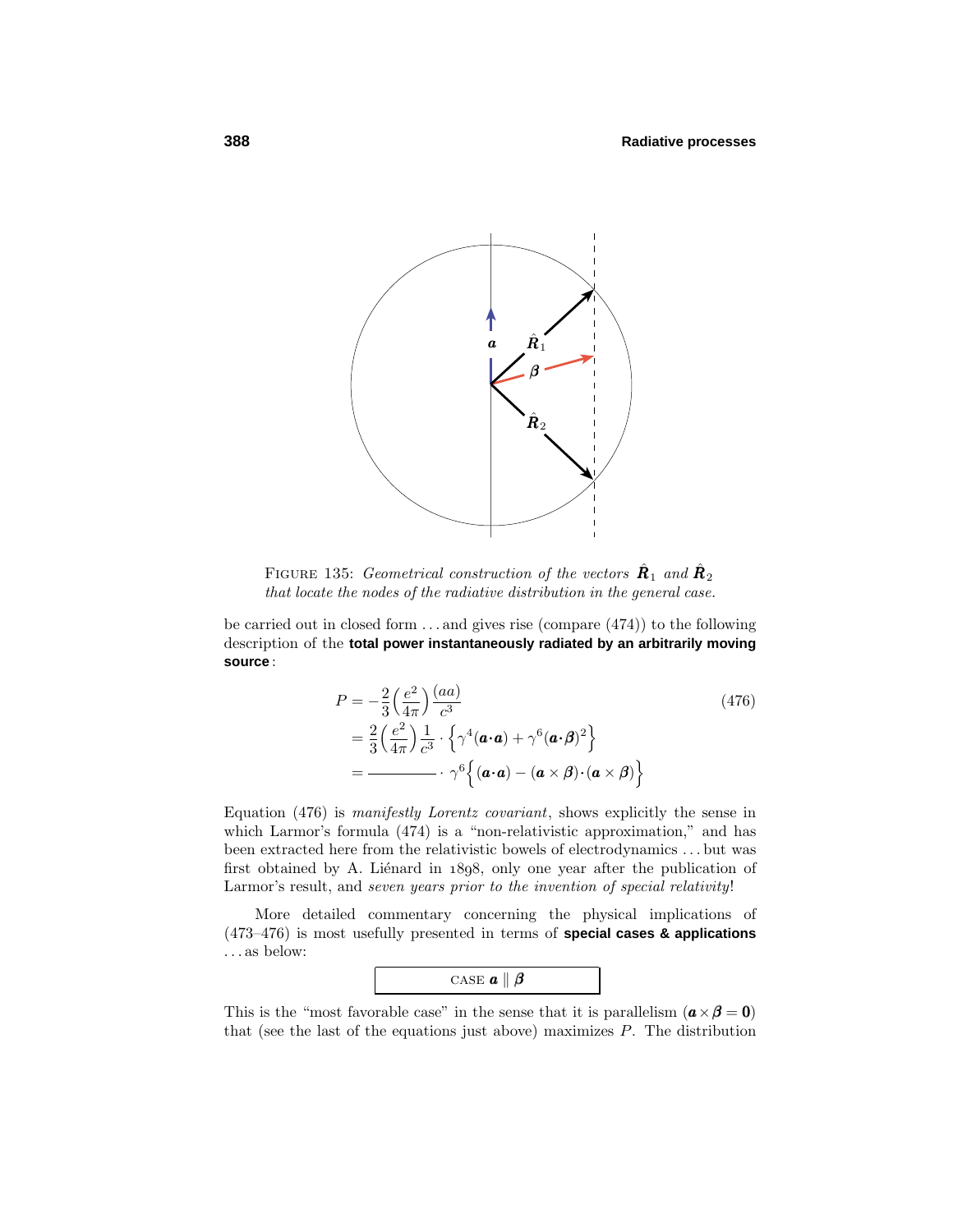#### **Radiation by a charge in arbitrary motion 389**

itself can in this case be described

$$
\frac{dP}{d\Omega} = \frac{\sin^2 \alpha}{(1 - \beta \cos \alpha)^5} \frac{1}{4\pi c^3} \left(\frac{e^2}{4\pi}\right) \mathbf{a} \cdot \mathbf{a}
$$
 (477)  
=  $D(\alpha) \cdot \left[\text{sine squared distribution}\right]$ 

The distribution is symmetric about the  $(a||\boldsymbol{\beta})$ -axis (the nodes lie fore and aft), and has the cross section illustrated below:



FIGURE 136: Radiation pattern in the case  $\mathbf{a} \parallel \boldsymbol{\beta}$ , to be read as the cross section of a figure of revolution. The figure as drawn refers to the specific case  $\beta = 0.5$ . The circle has radius  $\frac{1}{4\pi c^3}(\frac{e^2}{4\pi})a^2$ , and sets the scale. The ears of the sine squared distribution (Figure 131) have been thrown forward (independently of whether *a* is parallel or antiparallel to *β*).

The ears of the sine squared distribution (Figure 131) have been thrown forward (independently of whether **a** is parallel or antiparallel to  $\beta$ ) by action of the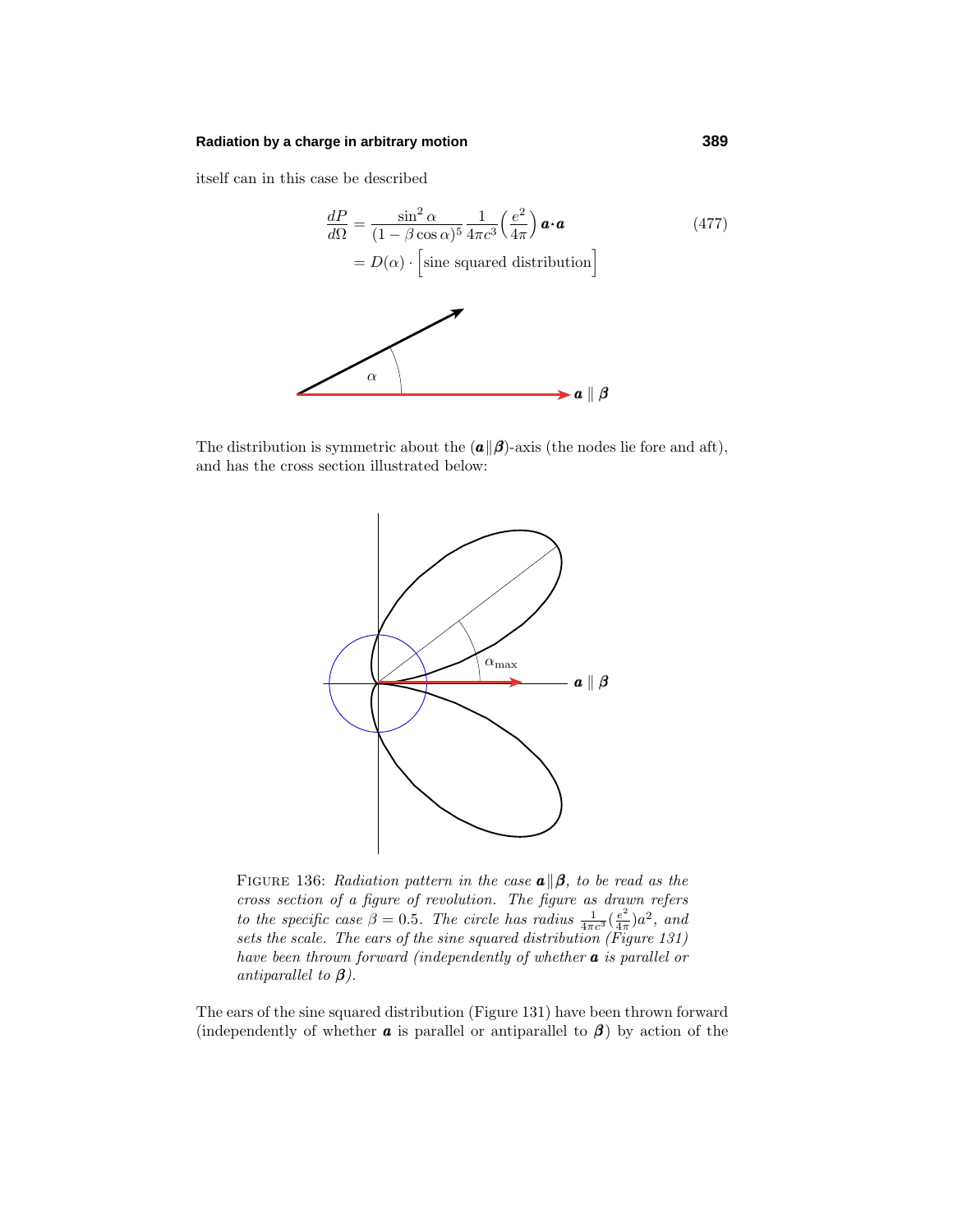Doppler factor  $D(\alpha)$ . How much they are thrown forward is measured by

$$
\alpha_{\max} = \cos^{-1}\left\{\frac{\sqrt{1+15\beta^2}-1}{3\beta}\right\} = \frac{\pi}{2} - \frac{5}{2}\beta + \frac{325}{48}\beta^3 - \cdots
$$

$$
= \cos^{-1}\left\{\frac{4\sqrt{1-\frac{15}{16}\gamma^{-2}}-1}{3\sqrt{1-\gamma^{-2}}}\right\} = \frac{1}{2}\gamma^{-1} + \frac{133}{768}\gamma^{-3} + \cdots
$$

where the former equation speaks to the non-relativistic limit  $\beta \downarrow 0$ , and the latter to the ultra-relativistic limit  $\gamma^{-1} \downarrow 0$ . In the latter limit, the smallness of *γ*<sup>−1</sup> implies that of *α*: double expansion of (477)—use  $\beta = \sqrt{1 - \gamma^{-2}}$ —gives<sup>288</sup>

$$
\frac{dP}{d\Omega} = \frac{a^2}{4\pi c^3} \left(\frac{e^2}{4\pi}\right) 32\gamma^8 \left\{ (\gamma \alpha)^2 - 5(\gamma \alpha)^4 + \cdots \right\}
$$

$$
\sim \frac{a^2}{4\pi c^3} \left(\frac{e^2}{4\pi}\right) 32\gamma^8 \frac{(\gamma \alpha)^2}{[1 + (\gamma \alpha)^2]^5}
$$

$$
\text{CASE } \mathbf{a} \perp \mathbf{\beta}
$$

This is the "least favorable case" in the sense that it is perpendicularity that minimizes *P*: reading from (476) we have (use  $1 + \gamma^2 \beta^2 = \gamma^2$ )

$$
P = \frac{2}{3} \left( \frac{e^2}{4\pi} \right) \frac{a^2}{c^3} \cdot \begin{cases} \gamma^6 & \text{when} \quad \mathbf{a} \parallel \mathbf{\beta} \\ \gamma^4 & \text{when} \quad \mathbf{a} \perp \mathbf{\beta} \end{cases}
$$

Working from (475) we find that the angular distribution in the special case at hand can be described

$$
\frac{dP}{d\Omega} = \frac{1}{4\pi c^3} \left(\frac{e^2}{4\pi}\right) \frac{1}{(1-\hat{\mathbf{R}} \cdot \mathbf{\beta})^3} \left\{ \mathbf{a} \cdot \mathbf{a} - \frac{1}{\gamma^2} \left(\frac{\hat{\mathbf{R}} \cdot \mathbf{a}}{1-\hat{\mathbf{R}} \cdot \mathbf{\beta}}\right)^2 \right\}
$$
\n
$$
= \frac{1}{4\pi} \frac{e^2}{4\pi} \frac{a^2}{4\pi} \frac{1}{c^3} \frac{1}{(1-\beta \cos \alpha)^3} \left\{ 1 - \frac{1}{\gamma^2} \frac{\sin^2 \alpha \cos^2 \varphi}{(1-\beta \cos \alpha)^2} \right\} \tag{478}
$$



<sup>288</sup> problems 79 & 80.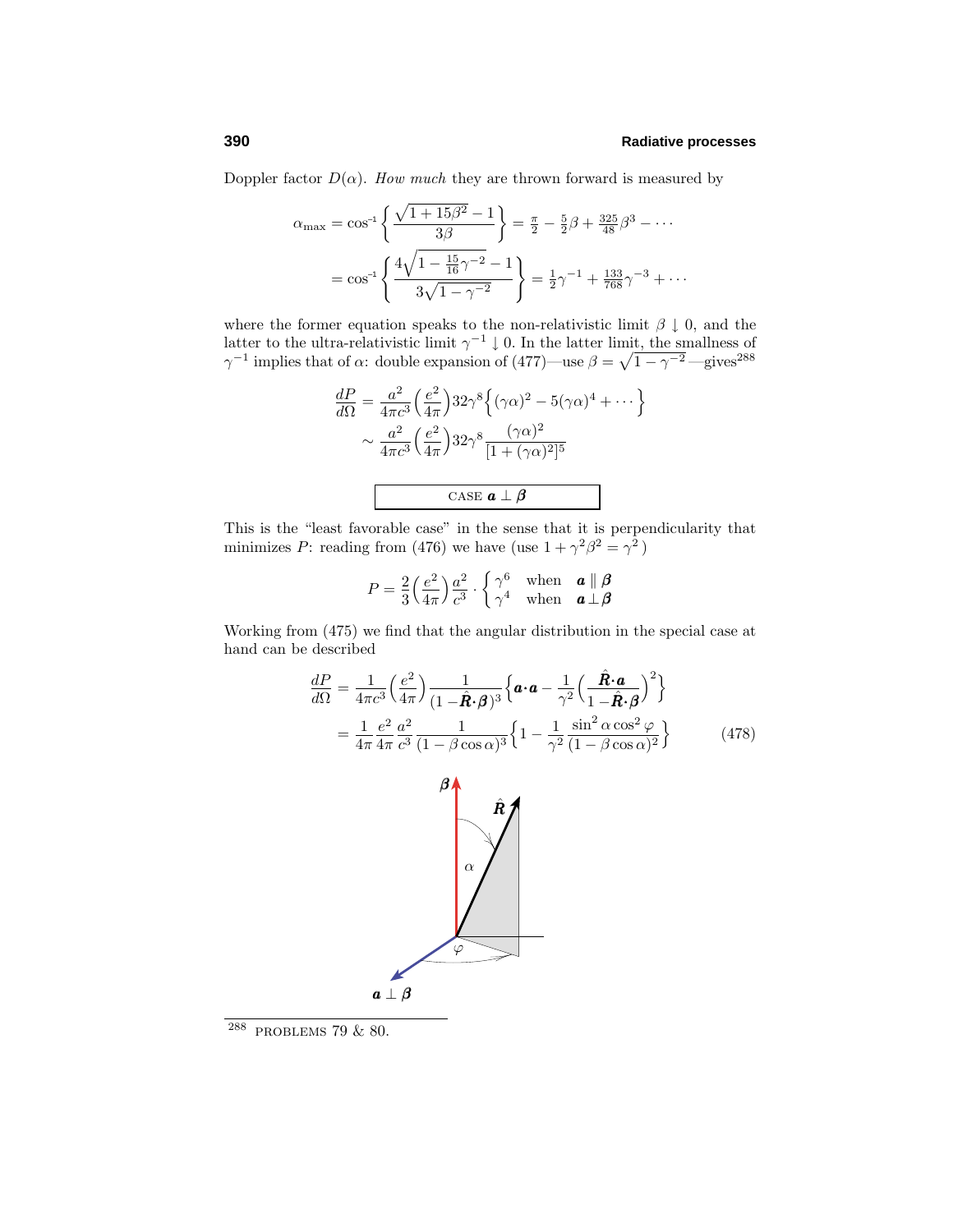

FIGURE 137: A charge traces a circular orbit (large dashed circle) with constant speed. The figure shows a cross section of the resulting radiation pattern, which is now not a figure of revolution. The short dotted lines on left and right indicate the radiation-free nodal  $directions$ , which in a 3-dimensional figure would look like dimples on the cheeks of an ellipsoid. The small blue circle sets the scale, here as in Figure 136. The figure was extracted from (478) with  $\varphi = 0$  and, as drawn, refers to the specific case  $\beta = 0.4$ .

where the diagram at the bottom of the preceding page indicates the meanings of the angles  $\alpha$  and  $\varphi$ . Shown above is a cross section of the associated radiation pattern. Notice that the nodal directions do not lie fore and aft: both are tipped forward, and stand in an angular relationship to  $\beta$  that can be extracted from Figure 135:

tan(angle between  $\beta$  and node) =  $a/\beta$ 

The  $D(\alpha)$ -factor has now enhanced the leading lobe of the radiation pattern, and attenuated the trailing lobe *...* giving rise to the "**synchrotron searchlight**," in which connection one might also look back again to Figure 128.

The radiative process just described is of major astrophysical importance (arising when electrons spiral about magnetic field lines:  $-\left(\frac{\partial \mathcal{H}}{\partial x}\right)$ ) and sets a limit on the energy which can be achieved by particle accelerators of toroidal geometry (whence the linear design of SLAC: today many of the toroidal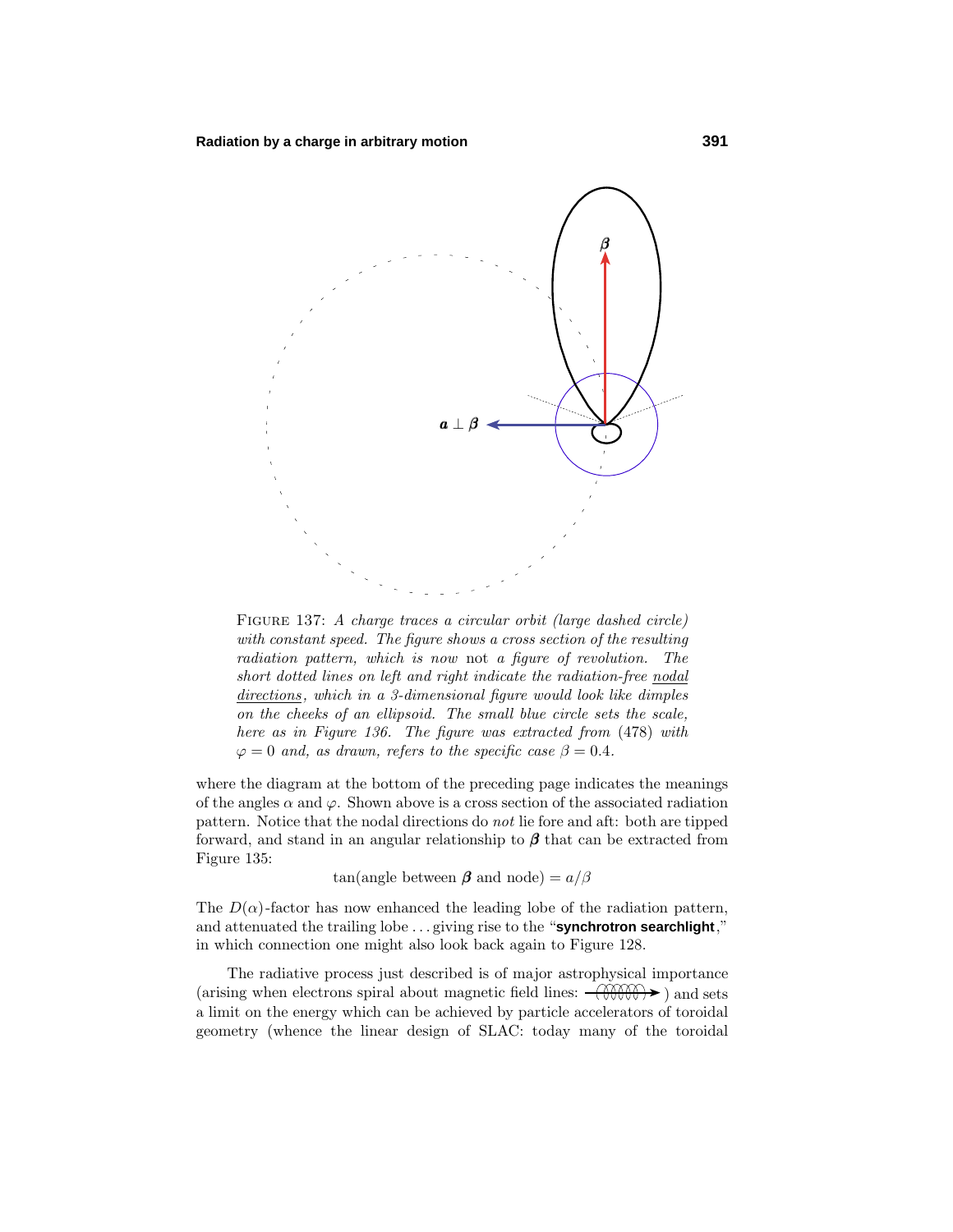accelerators scattered about the world are dedicated to the production of synchrotron radiation—serve, in effect, as fancy "lightbulbs"). It is therefore not surprising that the properties of synchrotron radiation have been studied very closely—initially by Julian Schwinger, who asks (for example) "What are the distinguishing spectral and polarization characteristics of the radiation seen by an observer who looks into the synchrotron beam as it sweeps past?" For a detailed account of the theory see Chapters 39–40 in J. Schwinger et al,  $Classical \ Electrodynamics (1998).$ 

Synchrotron radiation would lead also to the

# radiative collapse of the bohr atom

if quantum mechanical constraints did not intervene. To study the details of this topic (which is of mainly historical interest) we look specifically to the Bohr model of hydrogen. In the ground state the electron is imagined to pursue a circular orbit of radius<sup>289</sup>

$$
R = \frac{\hbar^2}{me^2} = 5.292 \times 10^{-9} \text{cm}
$$

with velocity

$$
v = \frac{e^2}{\hbar} = \frac{1}{137}c = 2.188 \times 10^8 \text{cm/sec}
$$

The natural time characteristic of the system is

$$
\tau = \frac{R}{v} = \frac{\hbar^3}{me^4} = 2.419 \times 10^{-17} \text{sec}
$$

Reproduced below is the  $3<sup>rd</sup>$  paragraph (§1) of Bohr's original paper ("On the constitution of atoms and molecules," Phil. Mag. **26**,1 (1913)):

"Let us now, however, take the effect of energy radiation into account, calculated in the ordinary way from the acceleration of the electron. In this case the electron will no longer describe stationary orbits. W will continuously increase, and the electron will approach the nucleus describing orbits of smaller and smaller dimensions, and with greater and greater frequency; the electron on the average gaining in kinetic energy at the same time as the whole system loses energy. This process will go on until the dimensions of the orbit are of the same order of magnitude as the dimensions of the electron or those of the nucleus. A simple calculation shows that the energy radiated out during the process considered will be enormously great compared with that radiated out by ordinary molecular processes.

To make his model work Bohr simply/audaciously assumed the (classical) physical ideas thus described to be "microscopically inoperative." But I want

<sup>&</sup>lt;sup>289</sup> See, for example, QUANTUM MECHANICS  $(1067)$ , Chapter 2, pages 138–139. For the duration of the present discussion I adopt rationalized units:  $e^2/4\pi \rightarrow e^2$ .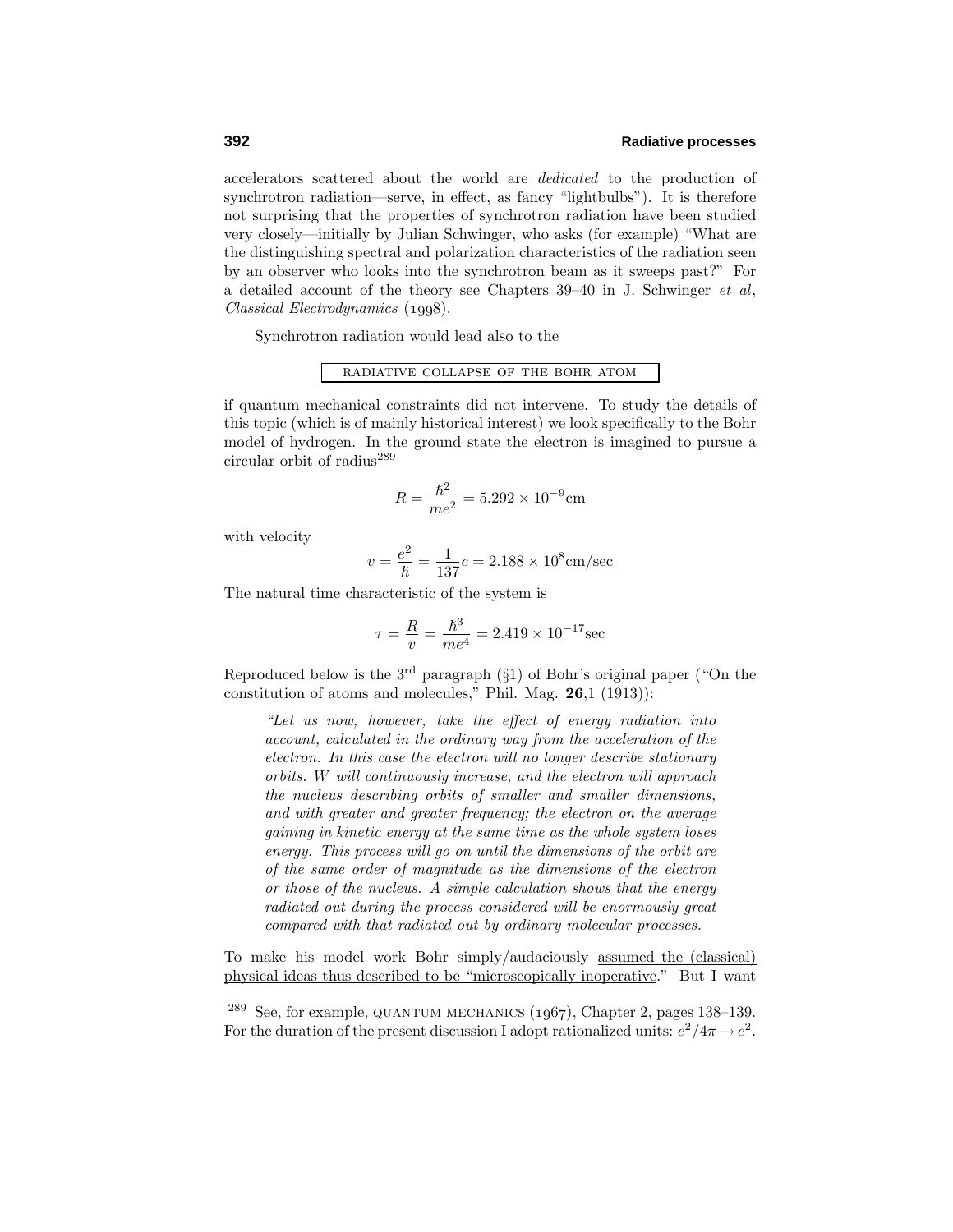

FIGURE 138: Bohr atom, in which the nuclear proton and orbital electron have been assigned their classical radii. We study the "collapse" of the system which would follow from classical radiation theory if quantum mechanics did not intervene.

here to pursue the issue—to inquire into the details of the "simple calculation" to which Bohr is content merely to allude. We ask: How much energy would be released by the radiative collapse of a Bohr atom, and how long would the process take?

If the electron and proton were literally point particles then, clearly, the energy released would be infinite ... which is unphysical. So (following Bohr's own lead) let us assume the electron and proton to have "classical radii" given by

$$
r = e^2/2mc^2
$$
 and  $r_p = r/1836.12 \ll r$ 

respectively, and the collapse "proceeds to contact." The elementary physics of Keplerean systems<sup>290</sup> leads then to the conclusion that the energy released can be described

$$
E = \frac{1}{2}e^2 \left\{ \frac{1}{r+r_p} - \frac{1}{R} \right\} \sim \frac{1}{2}e^2 \left\{ \frac{1}{r} - \frac{1}{R} \right\} = \frac{1}{2}e^2 \left\{ \frac{2mc^2}{e^2} - \frac{me^2}{\hbar^2} \right\}
$$

$$
= mc^2 \left\{ 1 - \frac{1}{2} \left( \frac{e^2}{\hbar c} \right)^2 \right\} \sim mc^2
$$

 $290$  See, for example, H. Goldstein, *Classical Mechanics* ( $2<sup>nd</sup>$  edition 1980), page 97.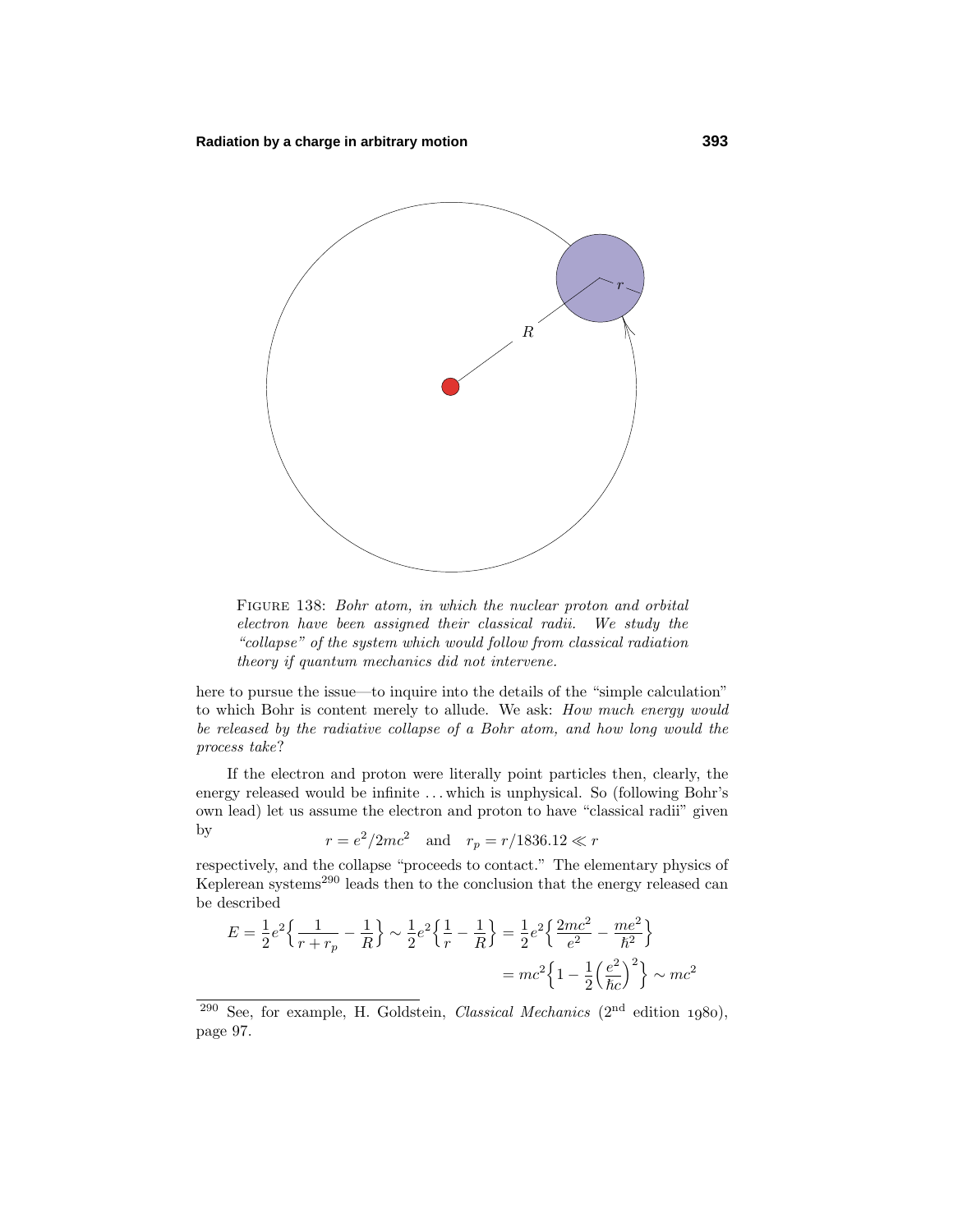The atom radiates at a rate given initially (Larmor's formula) by

$$
P = \frac{2}{3} \frac{e^2}{c^3} a^2
$$
  
with 
$$
a = \frac{v^2}{R} = \left(\frac{1}{137} \frac{e}{\hbar}\right)^2 mc^2
$$

and has therefore a lifetime given in first approximation by

$$
\mathcal{T} = \frac{E}{P} = mc^2 / \frac{2}{3} \frac{e^2}{c^3} \left(\frac{1}{137} \frac{e}{\hbar}\right)^4 (mc^2)^2
$$

$$
= \frac{3}{2} (137)^5 \tau
$$

$$
= (7.239 \times 10^{10}) \tau
$$

$$
= 1.751 \times 10^{-6} \text{sec}
$$

Despite the enormous accelerations experienced by the electron, the radiation rate is seen thus to be "small": the orbit shrinks in a gentle spiral and the atom lives for a remarkably long time  $(10^{10}$  revlolutions corresponds, in terms of the earth-sun system, to roughly the age of the universe!)...but not long enough. The preceding discussion is, of course, declared to be "naively irrelevant" by the quantum theory (which, in the first instance, means: by Bohr) *...* which is seen now to be "super-stabilizing" in some of its corollary effects. It can, in fact, be stated quite generally that the stability of matter is an intrinsically quantum mechanical phenomenon, though the "proof" of this "meta-theorem" is both intricate and surprisingly recent.<sup>291</sup>

**5. Collision-induced radiation.** In many physical contexts charges move freely except when experiencing *abrupt scattering processes*, as illustrated in the figure on the facing page. We expect the energy radiated per scatter to be given in leading approximation by

$$
E_{\text{per scatter}} = \frac{2}{3} \frac{e^2}{4\pi c^3} \left(\frac{\Delta v}{\tau}\right)^2 \tau
$$

where  $\Delta v \equiv v_{\text{out}} - v_{\text{in}}$  and where  $\tau$  denotes the characteristic duration of each scattering event. Suppose we had a *confined population of N* such charges, and that each charge experiences (on average) *n* collisions per unit time. We expect to have  $\tau \sim 1/v$  and  $n \sim v$ . The rough implication is that the population should radiate at the rate

$$
P \sim N n E_{\text{per scatter}} \sim (\Delta v)^2 v^2
$$

If we could show that  $\Delta v$  ( $\sim$  momentum transfer per collision) is *v*-independent we would (by  $v^2 \sim$  temperature) have established the upshot of *Newton's law of cooling*. The point I want to make is that <u>radiative cooling is a (complicated)</u> radiative process. The correct theory is certainly quantum mechanical (and probably system-dependent), but the gross features of the process appear to be within reach of classical analysis. A much more careful account of the radiation produced by impulsive scatteringprocesses can be found in Chapter 37 of the Schwinger text cited on page 392.

<sup>291</sup> See F. J. Dyson & A. Lenard, "Stability of matter. I," J. Math. Phys. **8**, 423 (1967) and subsequent papers.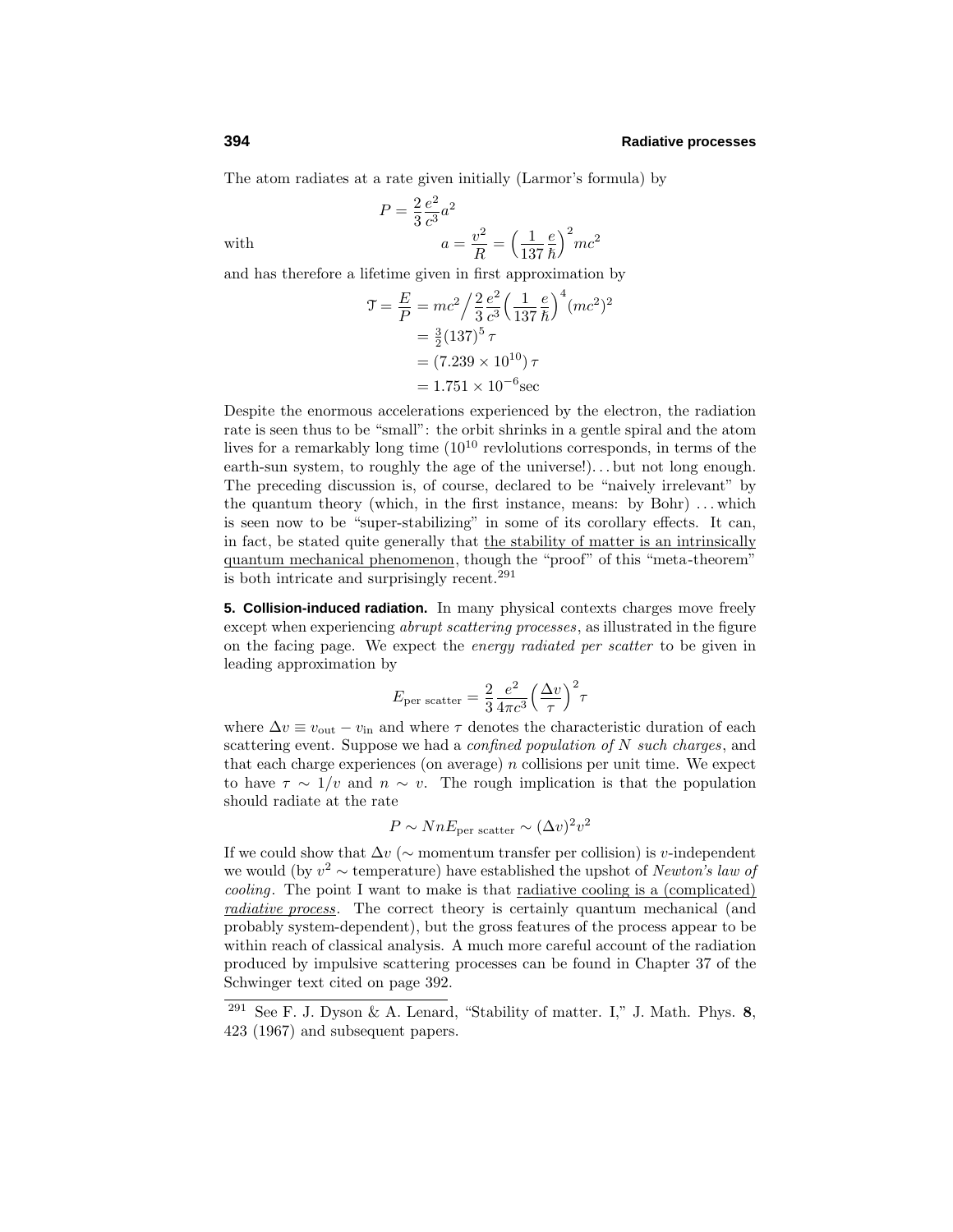

FIGURE 139: Worldline of a charged particle subject to recurrent scattering events. Brackets mark the intervals during which the particle is experiencing non-zero acceleration.

We have concentrated thus far mainly on single-source radiative processes, though the theory of cooling invited us to contemplate the radiation produced by random populations of accelerated charges. And we will want later to study the radiation produced when multiple sources act in concert (as in an antenna). But there are some important aspects and manifestations of single-source radiation theory which remain to be discussed, and it is to these that I now turn.

**6. The self-interaction problem.** We know that charges feel—and accelerate in response to—impressed electromagnetic fields. But **do charges feel their own fields?***...* as (say) a motorboat may interact with the waves generated by its own former motion? Thought about the dynamics of a free charge at rest makes it appear semi-plausible that charges do not feel their own Coulomb fields. But the situation as it pertains to radiation fields is much less clear *...* for when a charge "radiates" it (by definition) "mails energy/momentum to infinity" and thus acquires a debt which (by fundamental conservation theorems) must somehow be paid. One might suppose that the responsibility for payment would fall to the agency which stimulated the charge to accelerate. But theoretical/observational arguments will be advanced which suggest that there is a sense in which **accelerated charges do feel—and recoil from—their own radiative acts**.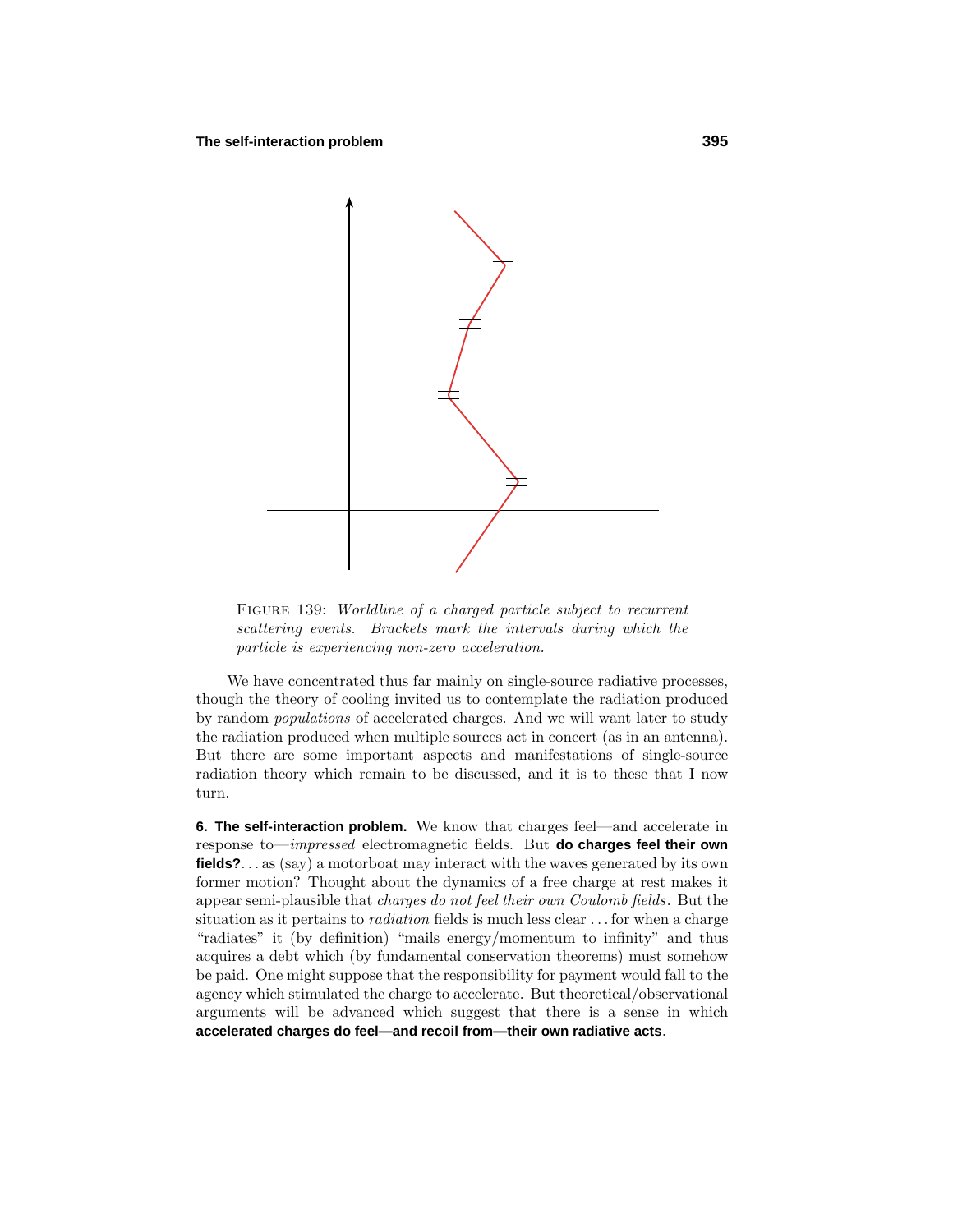

FIGURE 140: The "classical electron"  $\bullet$  is not, as one might expect, larger than but much smaller than the "quantum electron." A photon with wavelength  $\lambda = e^2/2mc^2$  short enough to permit one to see the • would carry energy  $E = h\nu = hc/\lambda = (hc/e^2)2mc^2 = 137 \cdot 2mc^2$ enough to create 137 electron-positron pairs *...* and in the clutter the intended object of the measurement process would be lost!

The point at issue is made complicated by at least three interrelated circumstances. The first stems from the fact that the structural properties which distinguish "radiation fields" become manifest only in the "far zone," but it is in the "near zone" that (in a local theory like electrodynamics) any particle/self-field interaction must occur. The second derives from the truism that "to describe the motorboat-wake interaction one must know something about the geometry of motorboats": similarly, to study the electrodynamical self-interaction problem one must be prepared to make assumptions concerning the "structure oif charged particles." Classical theory speaks of "point particles" and—in the next breath—of "charged balls" of classical radius  $e^2/2mc^2$ , but (as Abraham/Lorentz/Poincaré discovered: see again page 382) seems incapable of generating a seriously-intended electron model. Which is hardly surprising, for electrons (and charged particles generally) are quantum mechanical objects. In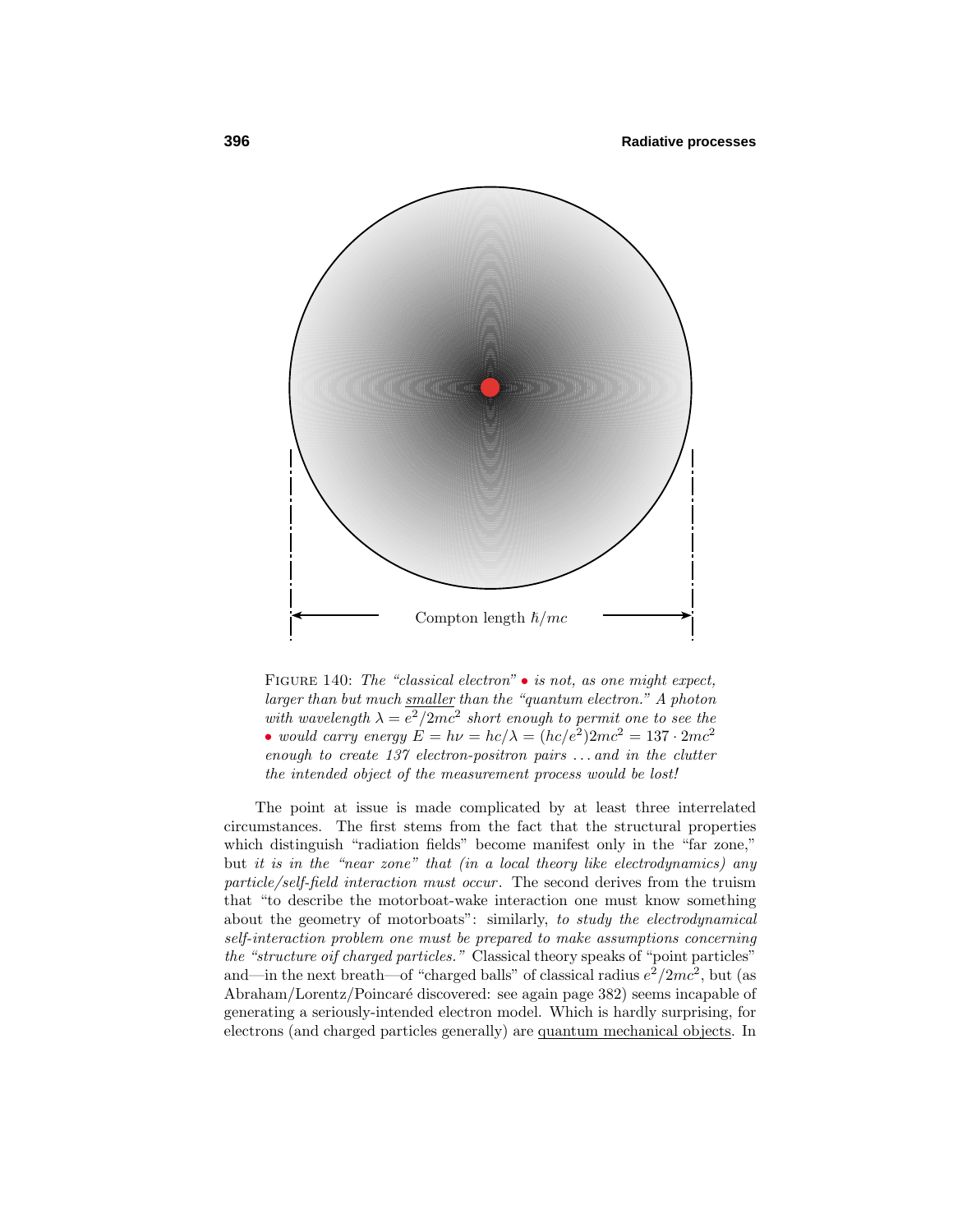#### **The self-interaction problem 397**

this connection it is illuminating to note that the "quantum radius" of a mass point is (irrespective of its charge) given by  $\hbar/mc$ . But

"classical radius" 
$$
\equiv \frac{e^2}{mc^2} = \frac{e^2}{\hbar c} \cdot \frac{\hbar}{mc} = \frac{\text{``quantum radius''}}{137}
$$

...so the "classical electron" is much *smaller* than the "quantum electron."<sup>292</sup> Which brings us to the third complicating circumstance (Figure 140): we seek a classical theory of processes which are buried so deeply within the quantum regime as to make the prospects of a formally complete and self-consistent theory seem extremely remote. From this point of view the theory described below imperfect though it is—acquires a semi-miraculous quality.

Limited success in this area was first achieved  $(1904)$  by M. Abraham, who argued non-relativistically—from energy conservation. We have

$$
\boldsymbol{F} + \boldsymbol{F}_{\text{R}} = m\boldsymbol{a} \quad \text{where} \quad \begin{cases} \boldsymbol{F} \equiv \text{impressed force} \\ \boldsymbol{F}_{\text{R}} \equiv \text{self-force, the nature of which we} \\ \text{seek to determine} \end{cases}
$$

*F* may act to change the energy of the (charged) particle, but we semi-expect  $F_R$  to conform to the **energy balance condition** 

(work on particle by  $\mathbf{F}_{\rm R}$ ) + (energy radiated) = 0

Drawing upon Larmor's formula  $(474)$  we are led thus to write (on a typical time interval  $t_1 \leq t \leq t_2$ 

$$
\int_{t_1}^{t_2} \boldsymbol{F}_{\mathsf{R}} \boldsymbol{\cdot} \boldsymbol{v} \, dt + \frac{2}{3} \left( \frac{e^2}{4\pi} \right) \frac{1}{c^3} \underbrace{\int_{t_1}^{t_2} \boldsymbol{a} \cdot \boldsymbol{a} \, dt}_{\boldsymbol{\cdot}} = 0
$$

Integration by parts gives

$$
= \boldsymbol{a} \boldsymbol{\cdot} \boldsymbol{v} \Big|_{t_1}^{t_2} - \int_{t_1}^{t_2} \dot{\boldsymbol{a}} \boldsymbol{\cdot} \boldsymbol{v} \, dt
$$

If it may be assumed (in consequence of periodicity or some equivalent condition) that

$$
\boldsymbol{a}{\cdot}\boldsymbol{v}\Big|_{t_1}^{t_2}=0
$$

then

$$
\int_{t_1}^{t_2} \left\{ \mathbf{F}_{\mathsf{R}} - \frac{2}{3} \left( \frac{e^2}{4\pi} \right) \frac{1}{c^3} \dot{\mathbf{a}} \right\} \mathbf{v} \, dt = 0
$$

<sup>292</sup> Nor is this fact special to electrons. Since *m* enters identically on left and right, it pertains also to protons, to every particle species.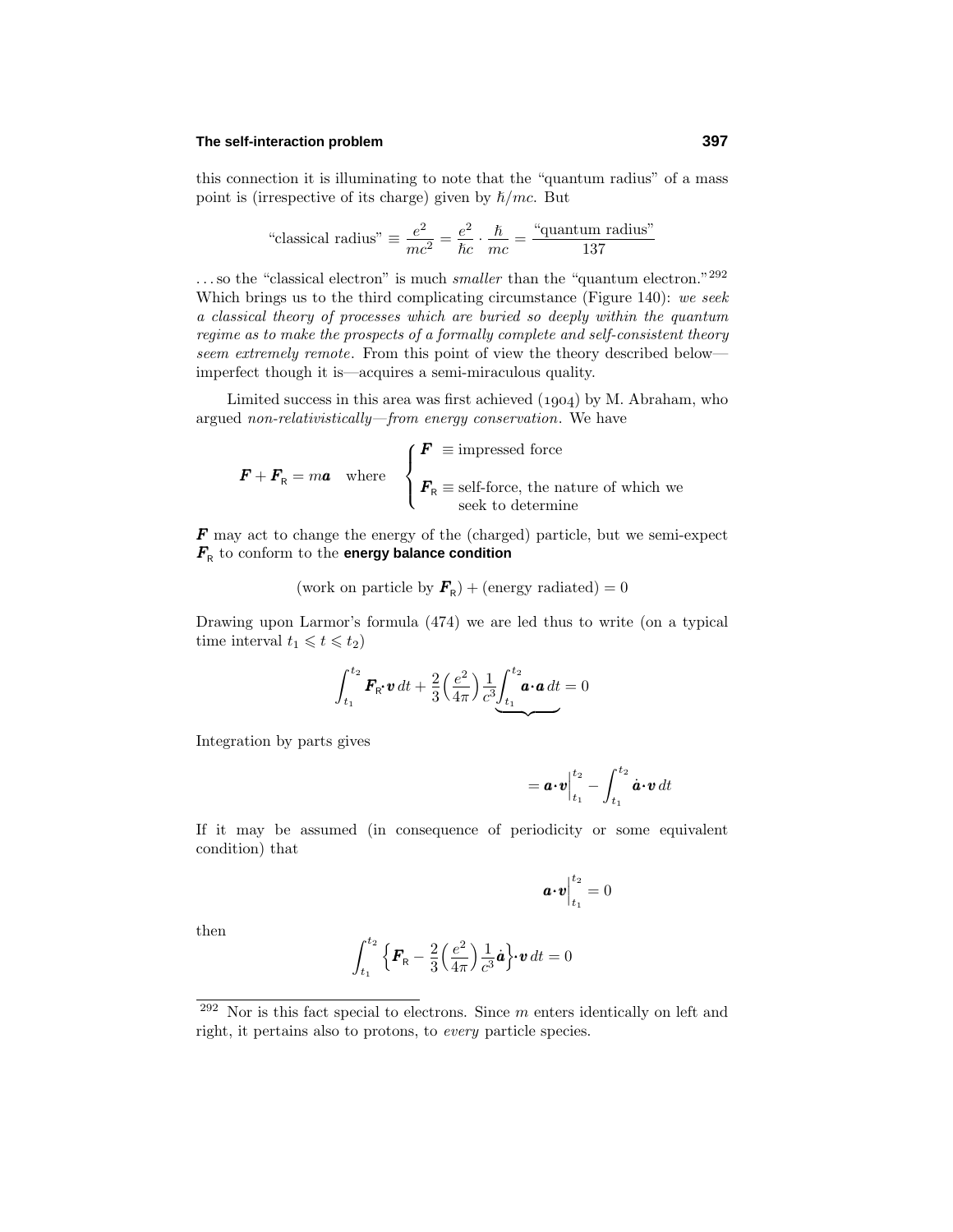This <u>suggests—but does not strictly entail</u>—that  $\mathbf{F}_{\text{R}}$  may have the form

$$
\boldsymbol{F}_{\rm R} = \frac{2}{3} \left( \frac{e^2}{4\pi} \right) \frac{1}{c^3} \ddot{\boldsymbol{x}} \tag{479.1}
$$

More compactly,

$$
= m\,\tau\ddot{x} \tag{479.2}
$$

where the parameter  $\tau$  can be described

$$
\tau = \frac{2}{3} \left( \frac{e^2}{4\pi} \right) \frac{1}{mc^3} = \frac{4}{3} \left( \frac{e^2}{8\pi mc^2} \right) \frac{1}{c}
$$

$$
= \frac{4}{3} \frac{\text{classical particle radius}}{c}
$$

$$
\sim \begin{cases} \text{time required for light to transit from} \\ \text{one side of the particle to the other} \end{cases}
$$

The non-relativistic motion of a charged particle can—on the basis of the assumptions that led to (479)—be described

$$
\mathbf{F} + m\tau \ddot{\mathbf{x}} = m\ddot{\mathbf{x}} \tag{480.1}
$$

or again **F**  $\int$   $\int$   $\frac{1}{2}$   $\int$   $\frac{1}{2}$   $\int$   $\frac{1}{2}$   $\int$   $\frac{1}{2}$   $\int$   $\frac{1}{2}$   $\int$   $\frac{1}{2}$   $\int$   $\frac{1}{2}$   $\int$   $\frac{1}{2}$   $\int$   $\frac{1}{2}$   $\int$   $\frac{1}{2}$   $\int$   $\frac{1}{2}$   $\int$   $\frac{1}{2}$   $\int$   $\frac{1}{2}$   $\int$   $\frac{$ 

$$
\mathbf{F} = m(\ddot{\mathbf{x}} - \tau \ddot{\mathbf{x}}) \tag{480.2}
$$

*...* which is the so-called "**Abraham-Lorentz equation**." This result has several remarkable features:

- It contains—which is uncommon in dynamical contexts—an allusion to the  $3<sup>rd</sup>$  derivative. This, by the way, seems on its face to entail that more than the usual amount of initial data is required to specify a unique solution.
- The Abraham-Lorentz equation contains no overt allusion to particle structure beyond that latent in the definition of the parameter  $\tau$ .
- The "derivation" is susceptible to criticism at so many points<sup>293</sup> as to have the status of hardly more than a heuristic plausibility argument. It is, in this light, interesting to note that the work of 75 years (by Sommerfeld, Dirac, Rohrlich and many others) has done much to "clean up the derivation," to expose the "physical roots" of (480) *...* but has at the same time shown the Abraham-Lorentz equation to be essentially correct as it stands *...* except that
- The Abraham-Lorentz equation (480) is *non-relativistic*, but this is a formal blemish which (see below) admits easily of rectification.

 $^{293}$  Most critically, the argument draws upoon the Larmor formula—a "far field result"—to obtain information about "near field physics." The first of the "complicating circumstances" mentioned on page 396 is not only not illumiinated/resolved, it is not even addressed.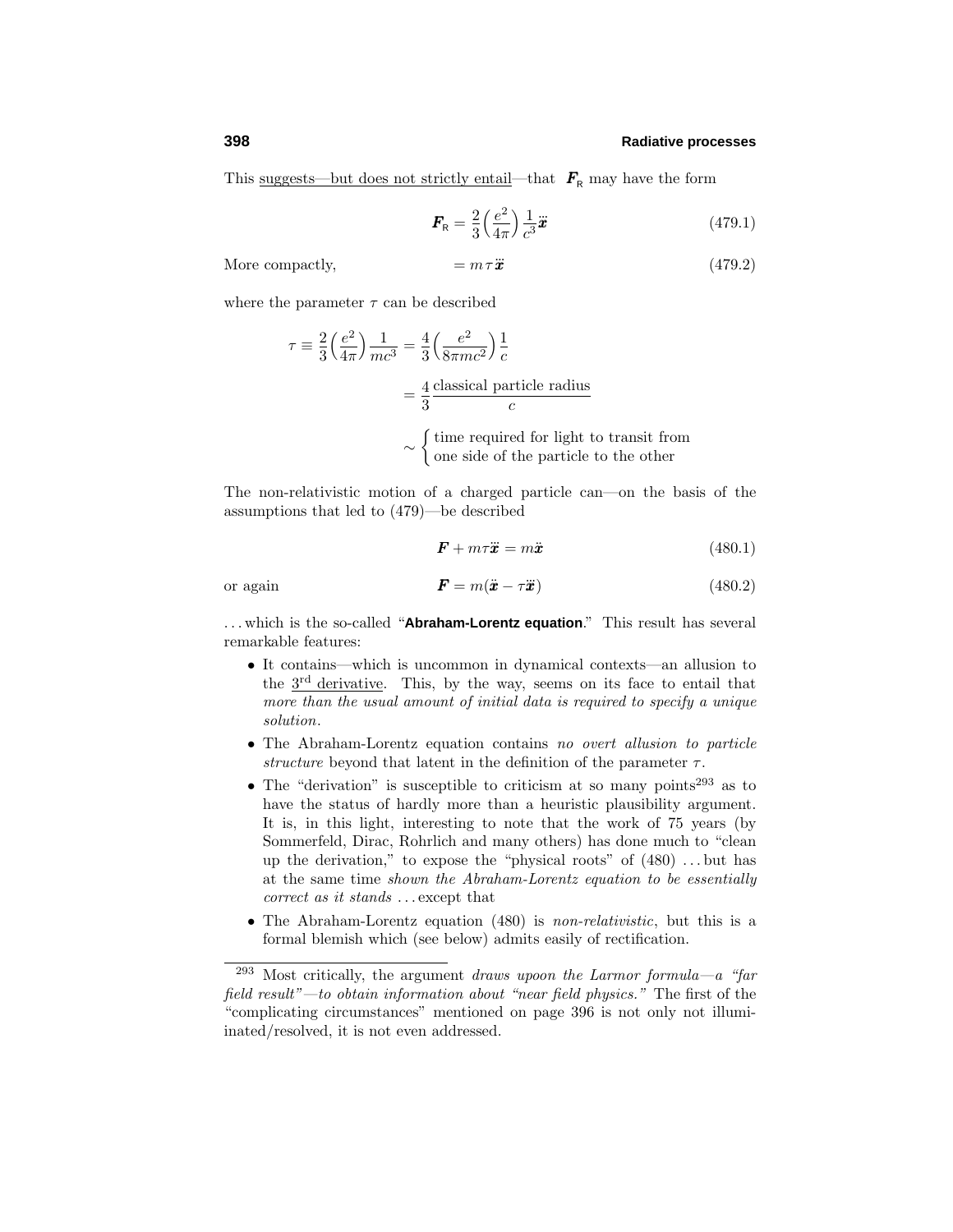#### **The self-interaction problem 399**

We recall from page 192 that the 4-acceleration of a moving point can be described

$$
a(\tau) \equiv \frac{d^2}{d\tau^2} x(\tau) = \begin{pmatrix} \frac{1}{C} \gamma^4 (\boldsymbol{a} \cdot \boldsymbol{v}) \\ \gamma^2 \boldsymbol{a} + \frac{1}{C^2} \gamma^4 (\boldsymbol{a} \cdot \boldsymbol{v}) \boldsymbol{v} \end{pmatrix}
$$

where **v** and **a** are "garden variety" kinematic 3-variables:  $v \equiv dx/dt$  and  $a \equiv dv/dt$ . We know also (page 192/193) that

$$
(u, a) = c^2 \tag{481.1}
$$

$$
(u, a) = 0 \tag{481.2}
$$

and can sho by direct computation that

$$
(a,a) = -\gamma^4 \left\{ (\boldsymbol{a} \cdot \boldsymbol{a}) + \frac{1}{c^2} \gamma^2 (\boldsymbol{a} \cdot \boldsymbol{v})^2 \right\}
$$
(481.3)

while a somewhat more tedious computation gives

$$
b(\tau) \equiv \frac{d}{d\tau} a(\tau) \tag{482}
$$
\n
$$
= \gamma^3 \left( \dot{\mathbf{a}} + 3 \frac{1}{c^2} \gamma^2 (\mathbf{a} \cdot \mathbf{v}) \mathbf{a} + \frac{1}{c^2} \gamma^2 [(\dot{\mathbf{a}} \cdot \mathbf{v}) + (\mathbf{a} \cdot \mathbf{a}) + 4 \frac{1}{c^2} \gamma^2 (\mathbf{a} \cdot \mathbf{v})^2] \mathbf{v} \right)
$$
\nwhere\n
$$
\dot{\mathbf{a}} \equiv \frac{d}{dt} \mathbf{a} = \ddot{\mathbf{x}}
$$
\nwhere

A final preparatory computation gives

$$
(u,b) = \gamma^4 \left\{ (\boldsymbol{a} \cdot \boldsymbol{a}) + \frac{1}{c^2} \gamma^2 (\boldsymbol{a} \cdot \boldsymbol{v})^2 \right\} = -(a,a)
$$
 (481.4)

We are in position also to evaluate  $(a, b)$  and  $(b, b)$ , but have no immediate need of such information  $\dots$  so won't.<sup>294</sup> Our immediate objective is to proceed from  $\mathbf{F_R} = \frac{2}{3} (e^2 / 4\pi) \frac{1}{c^3} \mathbf{\ddot{x}}$  to its "most natural" relativistic counterpart—call it  $K_R^{\mu}$ . It is tempting to set  $K_R = \frac{2}{3} (e^2/4\pi) \frac{1}{c^3} b$ , but such a result would—by (481.4)—be inconsistent with the general requirement (see again page ???) that  $(K, u) = 0$ . We are led thus—tentatively—to set

$$
K_{\mathsf{R}} = \frac{2}{3} \left( \frac{e^2}{4\pi} \right) \frac{1}{c^3} b_{\perp}
$$
\n
$$
b_{\perp} \equiv b - \frac{(b, u)}{(u, u)} u
$$
\n
$$
= b + \frac{(a, a)}{c^2} u
$$
\n
$$
= \gamma^3 \left( \frac{1}{\dot{a} + 3\frac{1}{c^2} \gamma^2 (\boldsymbol{a} \cdot \boldsymbol{v}) \boldsymbol{a} + \frac{1}{c^2} \gamma^2 \left[ (\dot{\boldsymbol{a}} \cdot \boldsymbol{v}) + 3\frac{1}{c^2} \gamma^2 (\boldsymbol{a} \cdot \boldsymbol{v})^2 \right] \boldsymbol{v} \right)
$$
\n(483)

in which connection we note that

$$
\stackrel{\downarrow}{=} \begin{pmatrix} 0 \\ F_{\mathsf{R}} \end{pmatrix}
$$
 in the non-relativistic limit (as required)

 $294$  PROBLEM 81.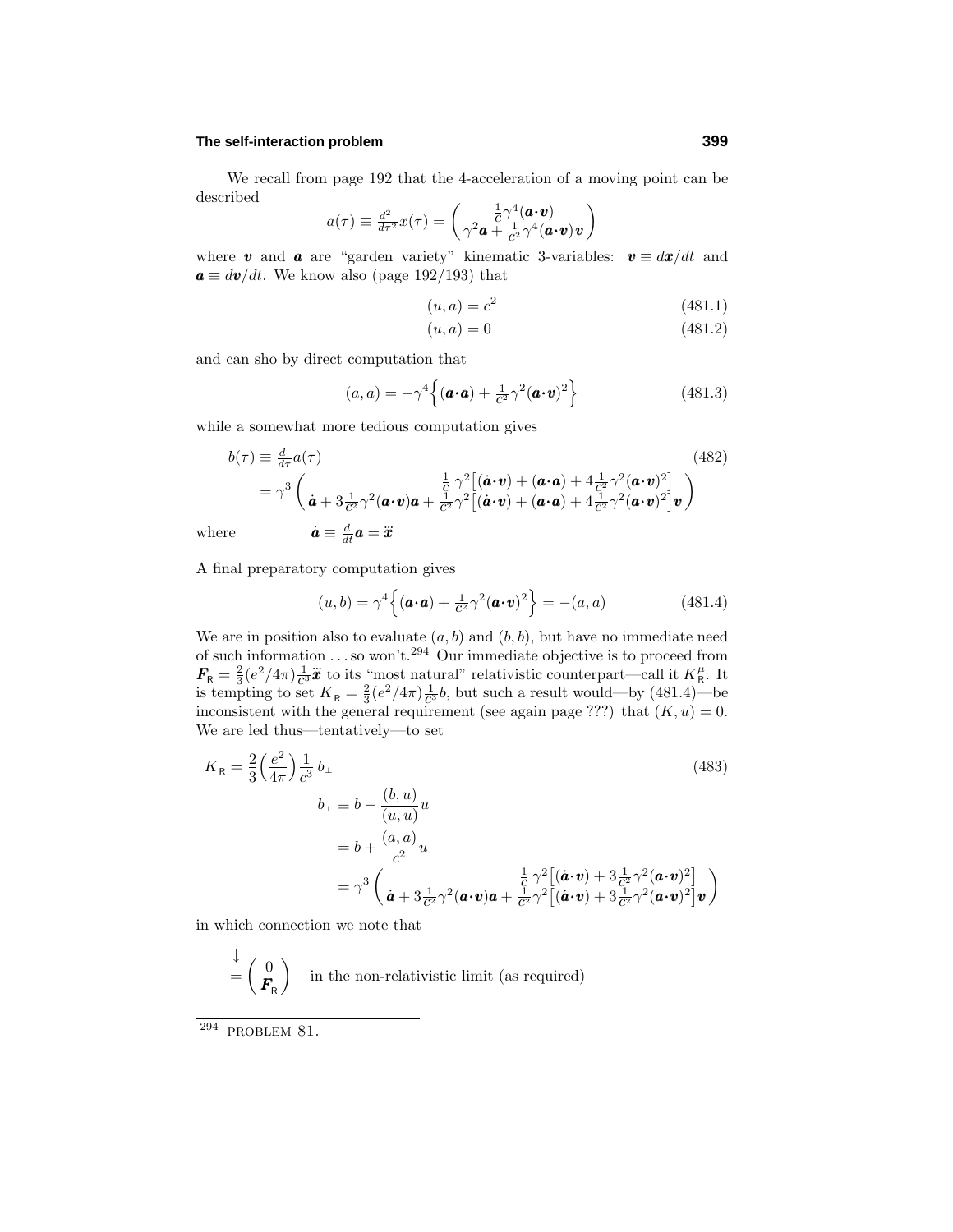Now, the spatial part of Minkowski's equation  $K^{\mu} = md^2x/d\tau^2$  can (see again (288) page 197) be written  $(1/\gamma)K = \frac{d}{dt}(\gamma m v)$ , and in this sense it is (not K) but)  $(1/\gamma)$  **K** which one wants to call the "relativistic force." We are led thus from (483) to the conclusion that the **relativistic self-force**

$$
\mathbf{F}_{\mathsf{R}} = \frac{2}{3} \left( \frac{e^2}{4\pi} \right) \frac{1}{c^3} \gamma^2 \left\{ \dot{\mathbf{a}} + 3 \frac{1}{c^2} \gamma^2 (\mathbf{a} \cdot \mathbf{v}) \mathbf{a} + \frac{1}{c^2} \gamma^2 \left[ (\dot{\mathbf{a}} \cdot \mathbf{v}) + 3 \frac{1}{c^2} \gamma^2 (\mathbf{a} \cdot \mathbf{v})^2 \right] \mathbf{v} \right\} \tag{484.1}
$$

This result was first obtained (1905) by Abraham, who however argued not from relativity but from a marginally more physical refinement of the "derivation" of (479). The "argument from relativity" was first accomplished by M. von Laue  $(1909)$ . The pretty notation

$$
\mathbf{F}_{\rm R} = \frac{2}{3} \left( \frac{e^2}{4\pi} \right) \frac{1}{c^3} \gamma^4 \left\{ \boldsymbol{g} + \frac{1}{c^2} \boldsymbol{v} \times (\boldsymbol{v} \times \boldsymbol{g}) \right\} \n\boldsymbol{g} \equiv \dot{\boldsymbol{a}} + 3 \frac{1}{c^2} \gamma^2 (\boldsymbol{a} \cdot \boldsymbol{v}) \boldsymbol{a}
$$
\n(484.2)

was introduced into the modern literature by David Griffiths,<sup>295</sup> but was reportedly original to Abraham.<sup>296</sup>

All modern self-interaction theories<sup>297</sup> hold  $(483)$ —which can be notated

$$
K_{\rm R}^{\mu} = \frac{2}{3} \left( \frac{e^2}{4\pi} \right) \frac{1}{c^3} \left\{ \frac{d^3 x^{\mu}}{d\tau^3} + \frac{1}{c^2} (a^{\alpha} a_{\alpha}) \frac{dx^{\mu}}{d\tau} \right\}
$$

$$
a^{\alpha} \equiv \frac{d^2 x^{\alpha}}{d\tau^2}
$$

—to be exact (so far as classical theory allows). Which is surprising, for we have done no new physics, addressed none of the conceptual difficulties characteristic of this topic. We note with surprise also that we can, in the relativistic regime, have  $\mathbf{F}_{\mathbf{R}} \neq \mathbf{0}$  even when  $\dot{\mathbf{a}} = \mathbf{0}$ .

To study the physical implications of the results now in hand we retreat (in the interest of simplicity) to the non-relativistic case: (480). If (also for simplicity) we assume  $\mathbf{F}$  to be *x*-independent (*i.e.*, to be some arbitrarily prescribed function of *t* alone) then the Abraham-Lorentz equation (480) reads

$$
\ddot{\boldsymbol{x}} - \frac{1}{\tau} \dot{\boldsymbol{x}} = -\frac{1}{m\tau} \boldsymbol{F}(t) \tag{485}
$$

and entails

$$
\ddot{\boldsymbol{x}}(t) = e^{t/\tau} \left\{ \boldsymbol{a} - \frac{1}{m\tau} \int_0^t e^{-s/\tau} \boldsymbol{F}(s) \, ds \right\}
$$
(486.1)  
Constant of integration

<sup>295</sup> "Dumbbell model for the classical radiation reaction," AJP **46** 244 (1978).

<sup>296</sup> problem 82.

<sup>297</sup> For references see the Griffiths paper just cited.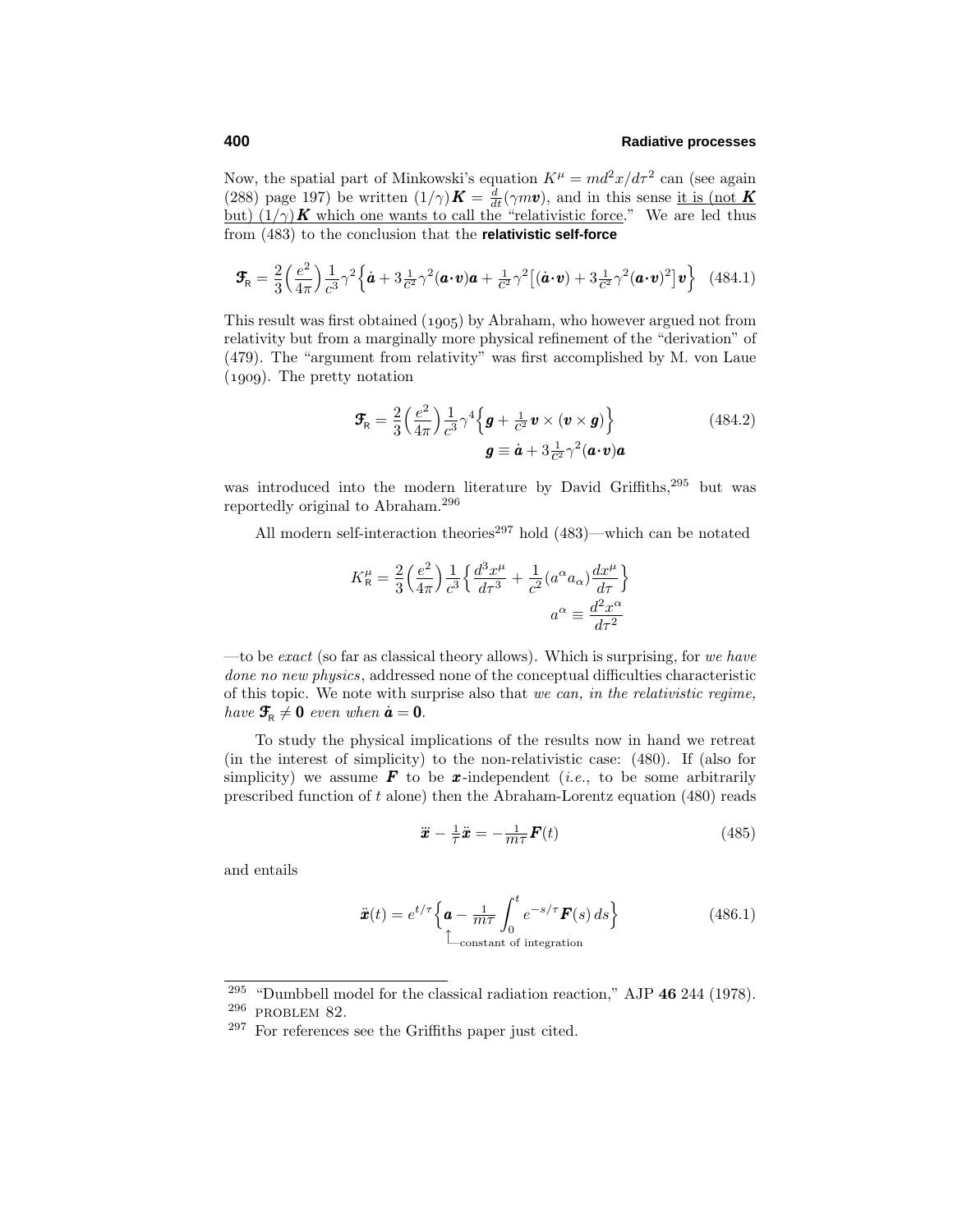#### **The self-interaction problem 401**

Successive integrations give

$$
\dot{\boldsymbol{x}}(t) = \boldsymbol{v} + \int_0^t \ddot{\boldsymbol{x}}(s) \, ds \tag{486.2}
$$

and

$$
\boldsymbol{x}(t) = \boldsymbol{x} + \int_0^t \dot{\boldsymbol{x}}(s) \, ds \tag{486.3}
$$

where  $v$  and  $x$  are additional constants of integration.<sup>298</sup>

In the **FORCE-FREE CASE** 
$$
F(t) \equiv 0
$$
 equations (486) promptly give

$$
\boldsymbol{x}(t) = \boldsymbol{x} + \boldsymbol{v}t + \boldsymbol{a}\tau^2 e^{t/\tau}
$$

This entails  $\dot{x}(t) = v + a\tau e^{t/\tau}$ , which is asymptotically infinite unless  $a = 0$ . So we encounter right off the bat an instance of the famous **run-away solution problem**, which bedevils all theories of self-interaction. It is dealt with by conjoining to  $(485)$  the stipulation that

# **Run-away solutions are to be considered "unphysical"** *...* **and discarded.** (487)

One (not immediately obvious) effect of the asymptotic side-condition (487) is to reduce to its familiar magnitude the amount of initial data needed to specify a particular particle trajectory.

To gain some sense of the practical effect of (487) we look next to the case of an impulsive force  $\boldsymbol{F}(t) \equiv m\tau \boldsymbol{A} \delta(t - t_0)$ . Immediately

$$
\ddot{\boldsymbol{x}}(t) = \begin{cases} e^{t/\tau} \boldsymbol{a} & : \quad t < t_0 \\ e^{t/\tau} \big[ \boldsymbol{a} - \boldsymbol{A} e^{-t_0/\tau} \big] & : \quad t > t_0 \end{cases}
$$

Thbe requirement—(487)—that  $\ddot{x}(t)$  remain asymptotically finite entails that the adjustable constant *a* be set equal to  $Ae^{-t_0/\tau}$ . Then

$$
\ddot{\boldsymbol{x}}(t) = \begin{cases} \boldsymbol{A}e^{(t-t_0)/\tau} & \text{if } t < t_0 \\ \boldsymbol{0} & \text{if } t > t_0 \end{cases} \tag{488}
$$

The situation is illustated in Figure 141. The most striking fact to emerge is that the particle starts to accelerate before it has been kicked! This is an instance of the famous **preacceleration** phenomenon. It is not an artifact of the *δ*-function, not a consequence of the fact that we are workingat the moment in the non-relativistic approximation *...* but a systemic feature of the classical self-interaction problem. Roughly, preacceleration may be considered to arise

 $298$  PROBLEM 83.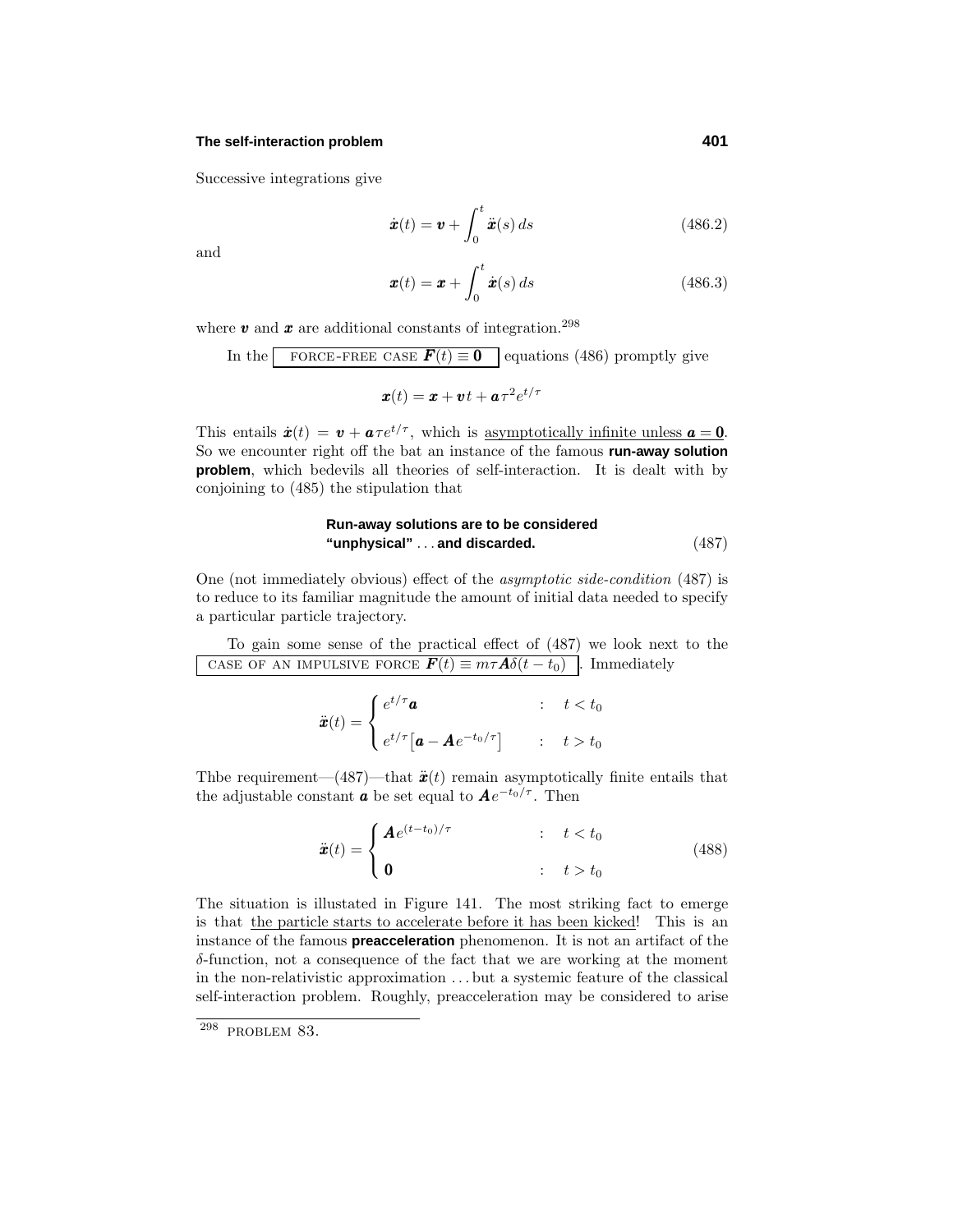

FIGURE 141: Graphs of (reading from top to bottom) the impulsive force  $\mathbf{F}(t) \equiv m\tau \mathbf{A}\delta(t-t_0)$  and of the resulting acceleration  $\ddot{\mathbf{x}}(t)$ , velocity  $\dot{x}(t)$  and position  $x(t)$ . The shaded rectangle identifies the "preacceleration interval."

because "the leading edge of the extended classical source makes advance contact with the force field." The characteristic preacceleration time is consistently with this picture—small, being given by  $\tau$  ( $\sim 10^{-24}$  seconds for an electron). On its face, preacceleration represents a microscoptic violation of causality *...* and so it is, but the phenomenon lies so deep within the quantum regime as to be (or so I believe) classical unobservable in every instance. Preacceleration is generally considered to be (not a physical but) a merely "mathematical phenomenon," a symptom of an attempt to extend classical physics beyond its natural domain of applicability.

We may "agree not to be bothered" by the preacceleration "phenomenon." But preacceleration comes about as a forced consequence of implementation of the asymptotic condition (487) *...* and the fact that the equation of motion (485) cannot stand on its own feet, but must be propped up by such a side condition, is bothersome. Can one modify the equation of motion so as to make the make the asymptotic condition automatic?*...*so that "run-away solutions"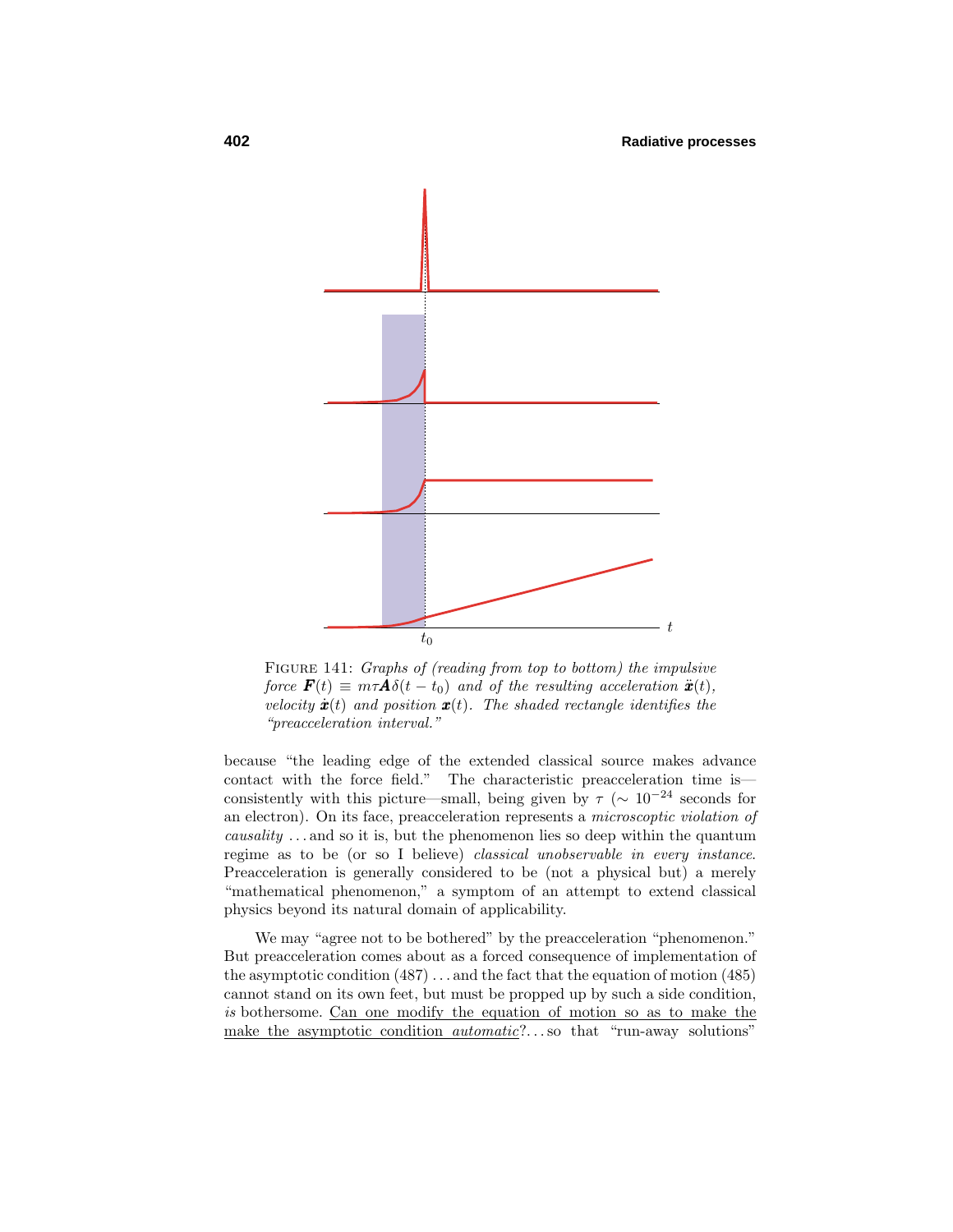#### **The self-interaction problem 403**

simply do not arise? The question provokes the following formal manipulation. Let (485) be written

$$
(1 - \tau D)m\ddot{\boldsymbol{x}}(t) = \boldsymbol{F}(t)
$$

or again

$$
m\ddot{\boldsymbol{x}}(t) = \frac{1}{1 - \tau D} \boldsymbol{F}(t)
$$
\n(489)

where  $D \equiv \frac{d}{dt}$ . Recalling  $\frac{1}{\lambda} = \int_{0}^{\infty}$ 0 *e*−*λθ dθ*, we presume to write  $\int^{\infty}$ 

$$
\frac{1}{1-\tau D} = \int_0^\infty e^{-(1-\tau D)\theta} d\theta
$$

even though *D* is here not a number but a differential operator (this is heuristic mathematics in the noble tradition of Heaviside). Then

$$
m\ddot{\boldsymbol{x}}(t) = \int_0^\infty e^{-\theta} e^{\theta \tau D} \boldsymbol{F}(t) d\theta
$$

But  $e^{\theta \tau D} \mathbf{F}(t) = \mathbf{F}(t + \theta \tau)$  by Taylor's theorem, so

$$
=\int_0^\infty \boldsymbol{F}(t+\theta\tau) \,d\theta\tag{490}
$$

Notice that, since  $c \uparrow \infty$  entails  $\tau \downarrow 0$ , we can use  $\int_0^\infty$  $e^{-\theta d\theta} = 1$  to recover Newton's  $m\ddot{x}(t) = F(t)$  in the non-relativistic limit. Equation (490) states that  $\ddot{x}(t)$  is determined by a weighted average of future force values, and therefore provides a relatively sharp and general characterization of the preacceleration phenomenon—encountered thus far only in connection with a single example. Returning to that example ... insert  $\mathbf{F}(t) \equiv m\tau \mathbf{A}\delta(t-t_0)$  into (490) and obtain

$$
\ddot{\boldsymbol{x}}(t) = \int_0^\infty \!\! \boldsymbol{A} \delta(t - t_0 + \theta \tau) \tau d\theta = \begin{cases} \boldsymbol{A} e^{(t - t_0)/\tau} & : \quad t < t_0 \\ \mathbf{0} & : \quad t > t_0 \end{cases}
$$

We have recovered (488), but by an argument that is *free from any explicit* reference to the asymptotic condition. In (490) we have a formulation of the Abraham-Lorentz equation (480) in which the "exotic" features have been translocated into the force term *...* but we have actually come out ahead: we have managed to describe the dynamics of a self-interacting charge by means of an integrodifferential equation of motion that stands alone, without need of a side condition such as (487). The general solution of (490) has, by the way, the familiar number of adjustable constants of integration, so standard initial data serves to identify particular solutions.

If in place of the "integral representation of  $1/(1 - \tau D)$ " we use

$$
\frac{1}{1-\tau D} = 1 + \tau D + (\tau D)^2 + \cdots
$$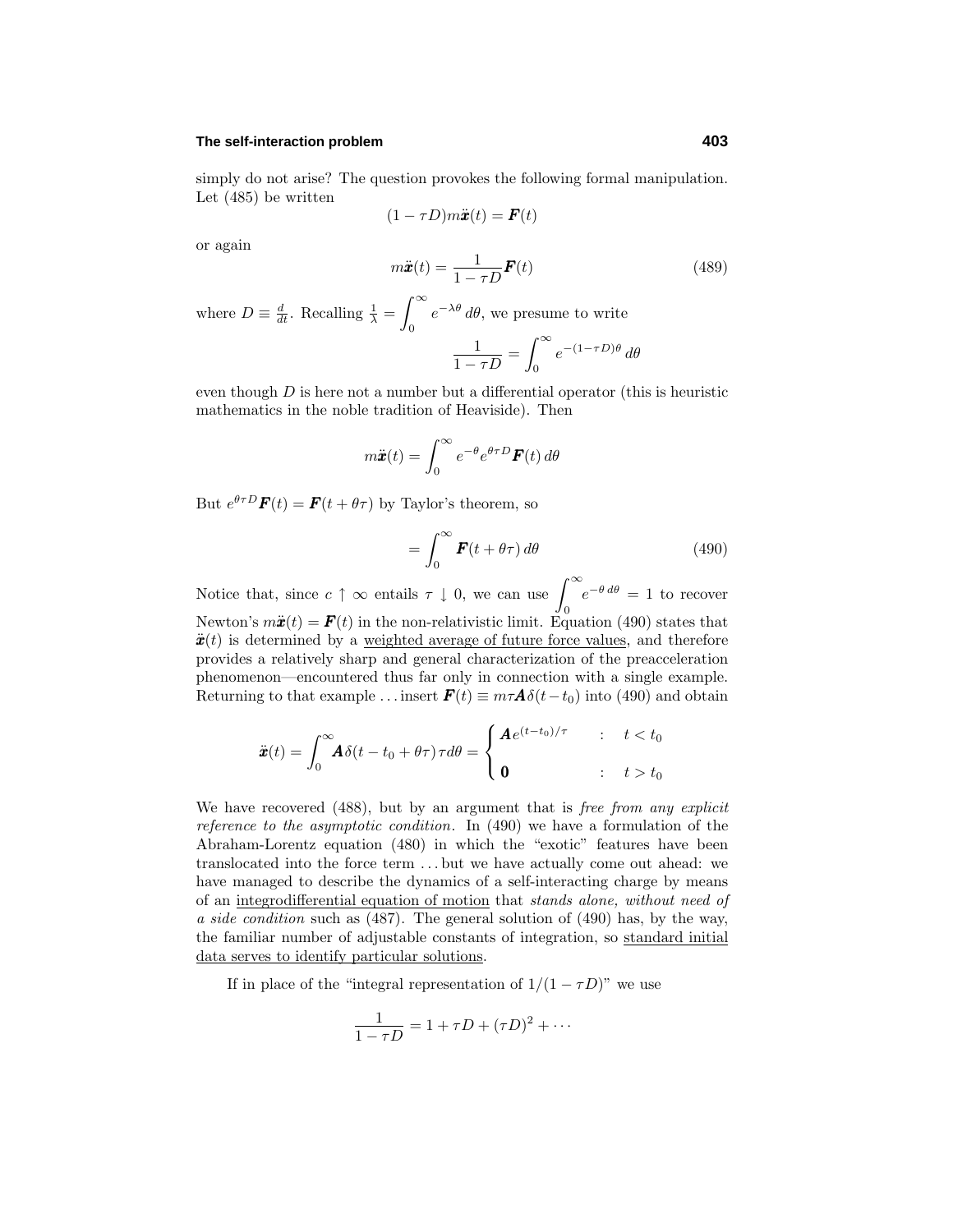then in place of (490) we obtain

$$
m\ddot{\boldsymbol{x}}(t) = \boldsymbol{F}(t) + \tau \boldsymbol{F}'(t) + \tau^2 \boldsymbol{F}''(t) + \cdots
$$
  
= Newtonian force + Radiative corrections (491)

Equations (490) and (491) are equivalent. The latter masks preacceleration (acausality), but makes explicit the Newtonian limit.<sup>299</sup>

Having thus exposed the central issues, I must refer my readers to the literature for discussion of the technical details of modern self-interaction theory: this is good, deep-reaching physics, which has engaged the attention of some first-rate physicists and very much merits close study.<sup>300</sup> I turn now to discussion of some of the observable physical consequences of self-interaction:

**7. Thomson scattering.** An electron in a microwave cavity or laser beam experiences a Lorentz force of the form

$$
\mathbf{F}(t) = e(\mathbf{E} + \frac{1}{c}\mathbf{v} \times \mathbf{B})\cos \omega t
$$
  

$$
\downarrow
$$
  

$$
= e\mathbf{E}\cos \omega t \quad \text{in the non-relativistic limit}
$$

For such a harmonic driving force (486.1) becomes

$$
\ddot{\boldsymbol{x}}(t) = e^{\Omega t} \left\{ \boldsymbol{a} - \frac{e}{m} \boldsymbol{E} \Omega \underbrace{\int_0^t e^{-\Omega s} \cos \omega s \, ds}_{\Omega} \right\}
$$

where  $\Omega \equiv \frac{1}{\tau} = \frac{3}{2} \frac{4\pi}{e^2} mc^3$ . But

$$
= \frac{e^{-\Omega s}}{\Omega^2 + \omega^2} \Big[ -\Omega \cos \omega s + \omega \sin \omega s \Big]_0^t
$$

so

$$
= \frac{e}{m} \mathbf{E} \frac{\Omega^2 \cos \omega t - \Omega \omega \sin \omega t}{\Omega^2 + \omega^2} + e^{\Omega t} \left\{ \mathbf{a} - \frac{e}{m} \mathbf{E} \frac{\Omega^2}{\Omega^2 + \omega^2} \right\}
$$

The asymptotic condition (487) requires that we set  $\{\text{etc.}\} = 0$ , so after some

<sup>299</sup> For a much more elaborate discussion of the ideas sketched above see classical radiation  $(1974)$ , pages 600–605.

 $300$  F. Rohrlich's *Classical Charged Particles* (1965), Chapters 2 & 6 and J. D. Jackson's *Classical Electrodynamics* (3<sup>rd</sup> edition 1998), Chapter 16 are good places to start. See also T. Erber, "The classical theories of radiation reaction," Fortschritte der Physik **9**, 343 (1961) and G. N. Plass, "Classical electrodynamic equations of motion with radiative reaction," Rev. Mod. Phys. **33**, 37 (1961) *...* which are excellent general reviews and provide good bibliographies. Students should also not neglect to examine the classics: Dirac  $(1938)$ , Wheeler-Feynman  $(1945)$ .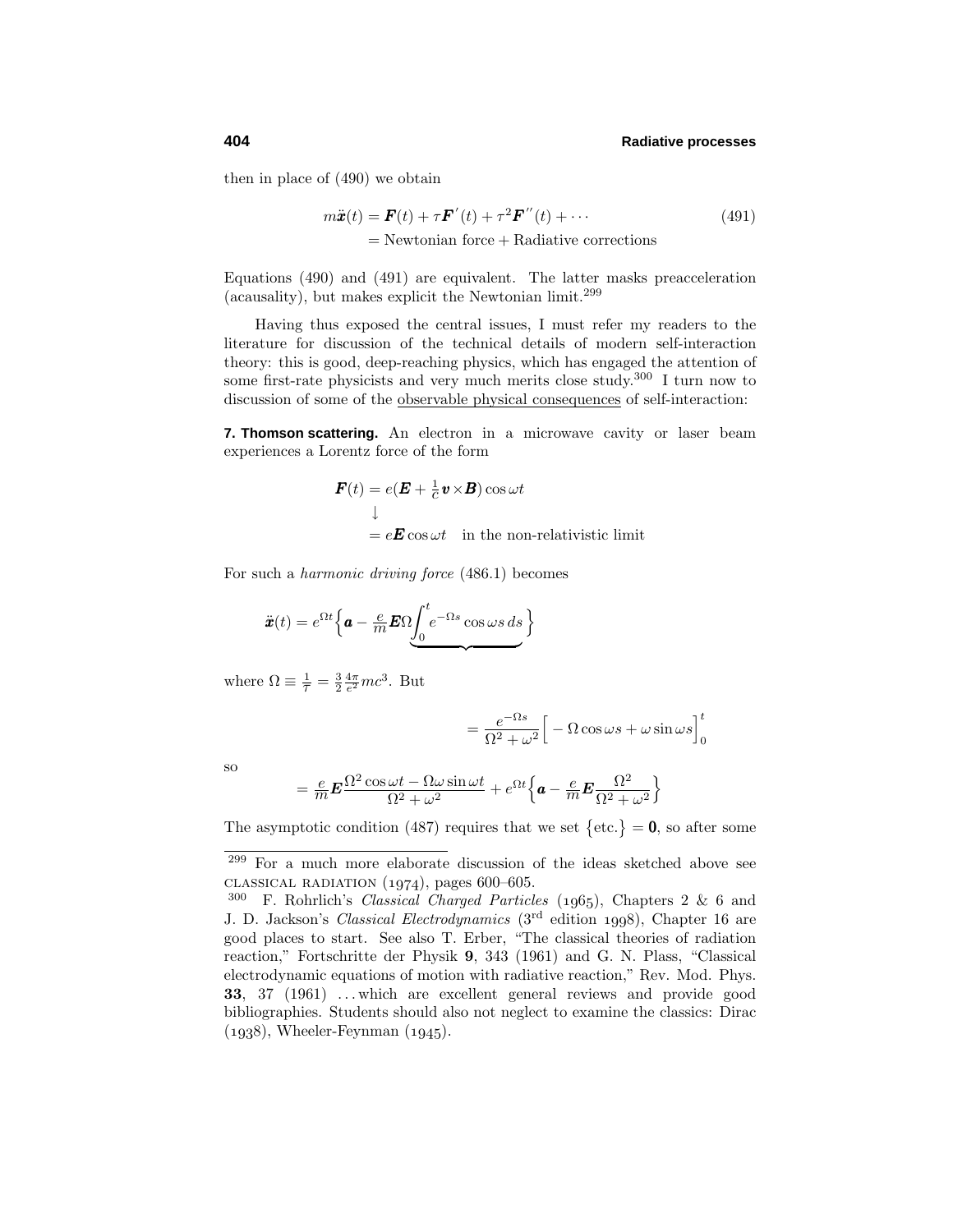

FIGURE 142: A monochromatic plane wave is incident upon a free electron  $\bullet$ , which is stimulated to oscillate  $\hat{\downarrow}$  and therefore to radiate in the characteristic sine-squared pattern. The electron drinks energy from the incident beam and dispatches energy in a variety of other directions: in short, it scatters radiant energy. Scattering by this classical mechanism—by free charges—is called **Thomson scattering**.

elementary algebra we obtain

$$
\ddot{\boldsymbol{x}}(t) = \frac{1}{\sqrt{1 + (\omega/\Omega)^2}} \frac{e}{m} \boldsymbol{E} \cos(\omega t + \delta)
$$
\n(492)

where the phase shift

$$
\delta = \arctan(\omega/\Omega)
$$

is the disguise now worn by the preacceleration phenomenon. We note in passing that

↓  $= \frac{e}{m} \mathbf{E} \cos \omega t$  in the non-relativistic limit:  $\Omega \gg \omega$ 

It is upon  $(492)$  that the classical theory of the scattering of electromagnetic radiation by free electrons—"Thomson scattering"—rests. We inquire now into the most important details of this important process.

Using(492) in conjunction with the Larmor formula (474) we conclude that the energy radiated per period by the harmonically stimulated electron (see the preceding figure) can be described

$$
\int_0^T P dt = \frac{2}{3} \left(\frac{e^2}{4\pi}\right) \frac{1}{c^3} \left(\frac{e}{m}E\right)^2 \frac{1}{1 + (\omega/\Omega)^2} \int_0^T \cos^2 \omega t dt \quad \text{with} \quad T \equiv 2\pi/\omega
$$

$$
= \left(\frac{cE^2 \pi}{\omega}\right) \cdot \frac{8\pi}{3} \left(\frac{e^2}{4\pi mc^2}\right)^2 \frac{1}{1 + (\omega/\Omega)^2}
$$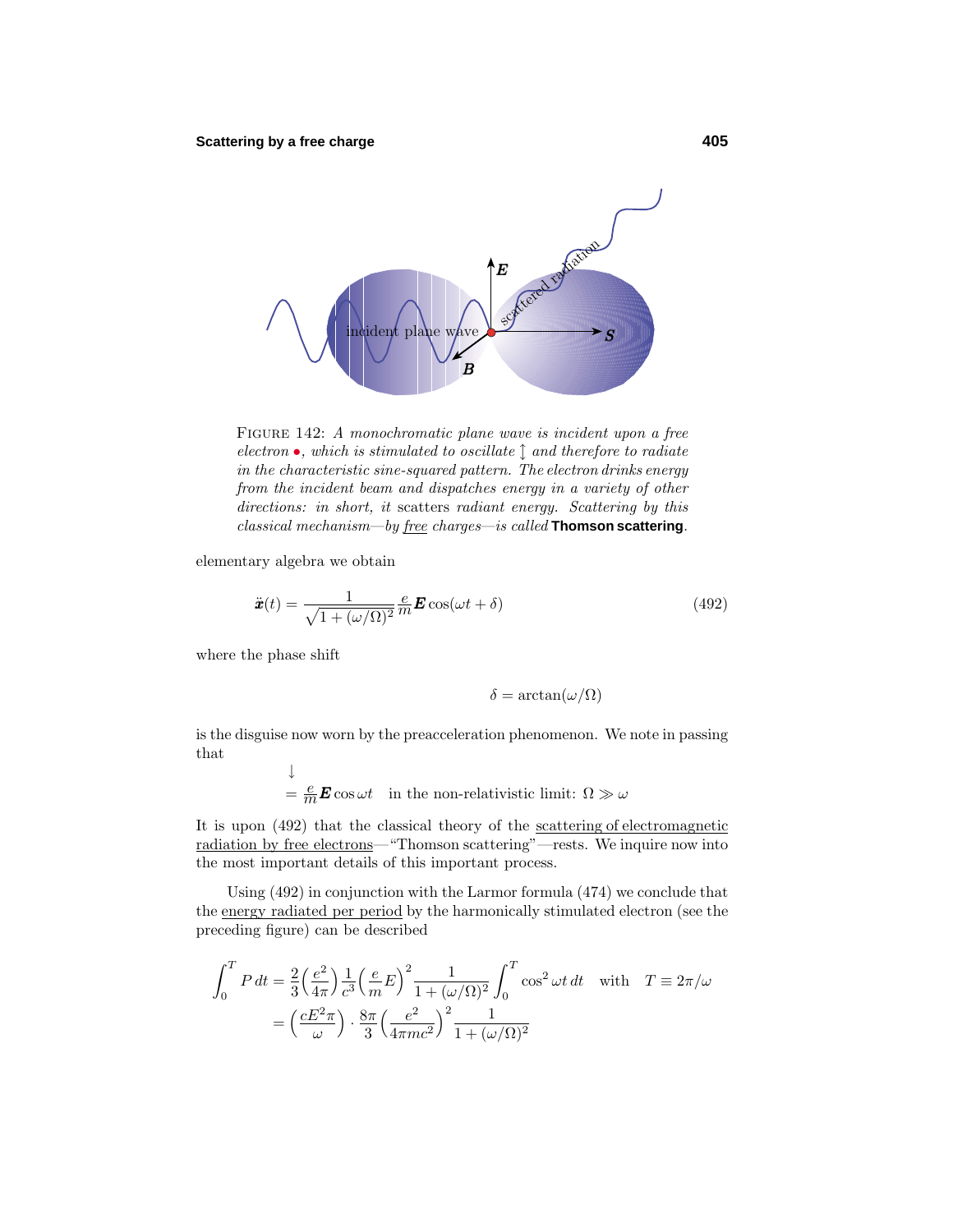On the other hand, we know from work on page 305 that the (time-averaged energy flux or) *intensity* of the incident plane wave can be described  $I = \frac{1}{2}cE^2$ so the energy incident (per period) upon an area *A* becomes

$$
ITA = \frac{1}{2} cE^2 (2\pi/\omega) A = \left(\frac{cE^2 \pi}{\omega}\right) \cdot A
$$

We conclude that

A free electron absorbs (only to re-radiate) energy from an incident monochromatic wave as though it had a cross-sectional area given by

$$
\sigma_{\text{Thomson}} = \frac{8\pi}{3} (\text{classical electron radius})^2 \cdot \frac{1}{1 + (\omega/\Omega)^2}
$$

The final factor can and should be dropped: it differs from unity only if

$$
\hbar\omega \gg \hbar\Omega = \frac{3}{2} \left(\frac{4\pi\hbar c}{e^2}\right)mc^2 = 205mc^2
$$

and this carries us so far into the relativistic regime that we must expect our classical results long since to have become meaningless. Neglect of the factor amounts to neglect of the self-interaction: it entails  $\delta = \arctan(\omega/\Omega) \rightarrow \frac{\pi}{2}$  and causes the **Thomson scattering cross-section**

$$
\sigma_{\text{Thomson}} = \frac{8\pi}{3} \left[ e^2 / 4\pi m c^2 \right]^2 \tag{493}
$$

to become *ω*-independent. Thomson scattering—which in the respect just noted is quite atypical—may be considered to comprise the classical limit of Compton scattering, the relativistic quantum process diagramed below. The radiation



Figure 143: In view of the fact that **Compton scattering** yields scattered photons that have been frequency-shifted it is remarkable that no frequency shift is associated with the Thomson scattering process.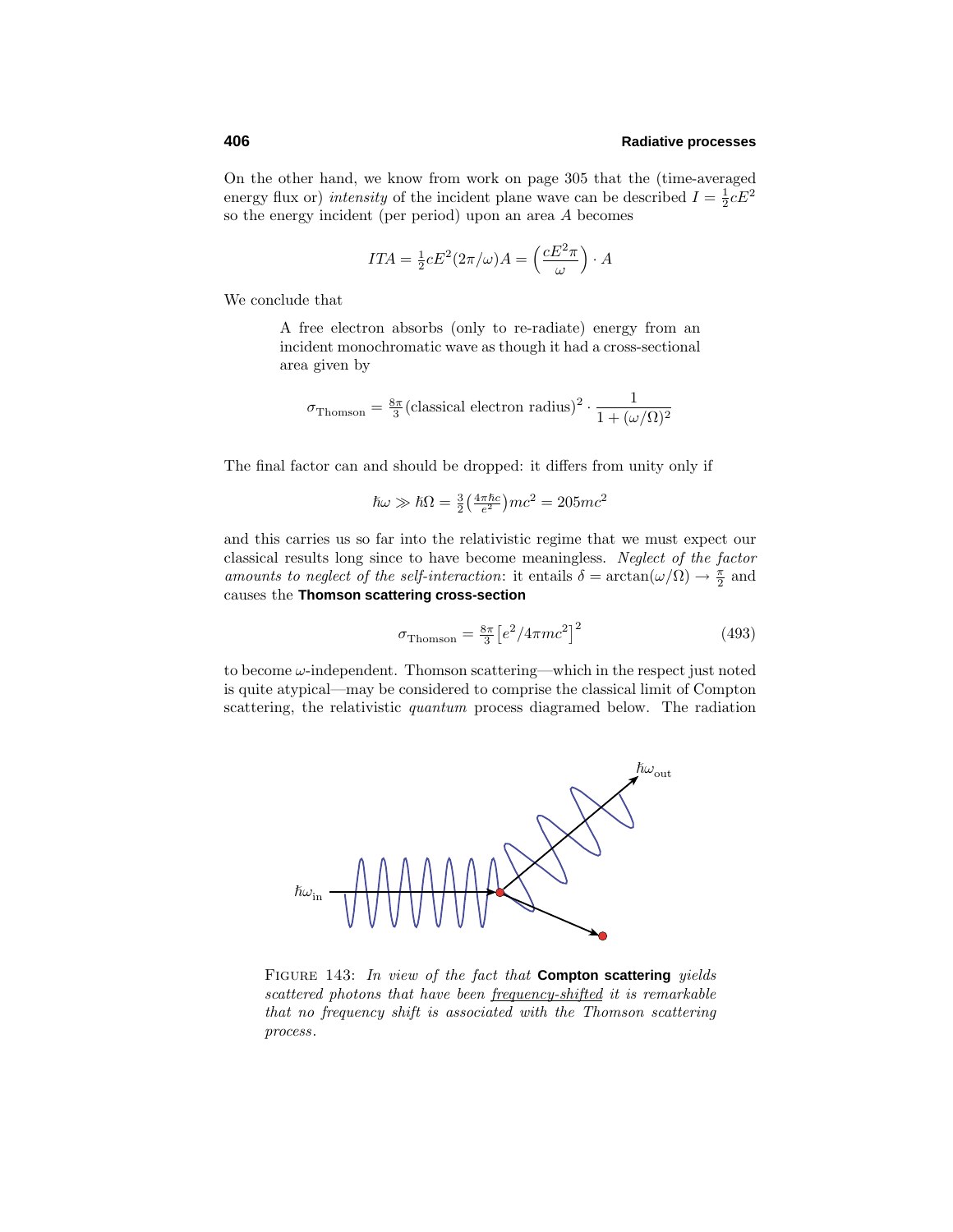

Figure 144: Representation of the axially-symmetric sine-squared character of the Thomson scattering pattern. I invite the reader to consider what would be the pattern if the incidentg radiation were elliptically polarized.

field generated by a harmonically stimulated free electron has the structure illustrated in Figure 126. The **differential Thomson cross-section** (Figure 144) is readily seen to have the sine-squared structure

$$
\left. \frac{d\sigma}{d\Omega} \right|_{\text{Thomson}} = \left[ e^2 / 4\pi m c^2 \right]^2 \sin^2 \vartheta
$$

**8. Rayleigh scattering.** Let our electron—formerly free—be considered now to be <u>attached to a spring, part of a "classical molecule</u>." If the spring force is written  $f = -m\omega_0^2 \boldsymbol{x}$  then the Abraham-Lorentz equation (480) becomes

$$
\ddot{x} - \tau \ddot{x} + \omega_0^2 \mathbf{x} = \frac{e}{m} \mathbf{E} \cos \omega t \tag{494}
$$

We expect the solution of (494) to have (after transcients have died out) the form

$$
\boldsymbol{x}(t) = \boldsymbol{\mathfrak{X}} \cos(\omega t + \delta)
$$

with  $\mathfrak{X} \parallel E$ , and will proceed on the basis of that assumption—an assumption which, by the way,

- renders the asymptotic condition (487) superfluous
- entails  $\ddot{\mathbf{x}} = -\omega^2 \dot{\mathbf{x}}$ .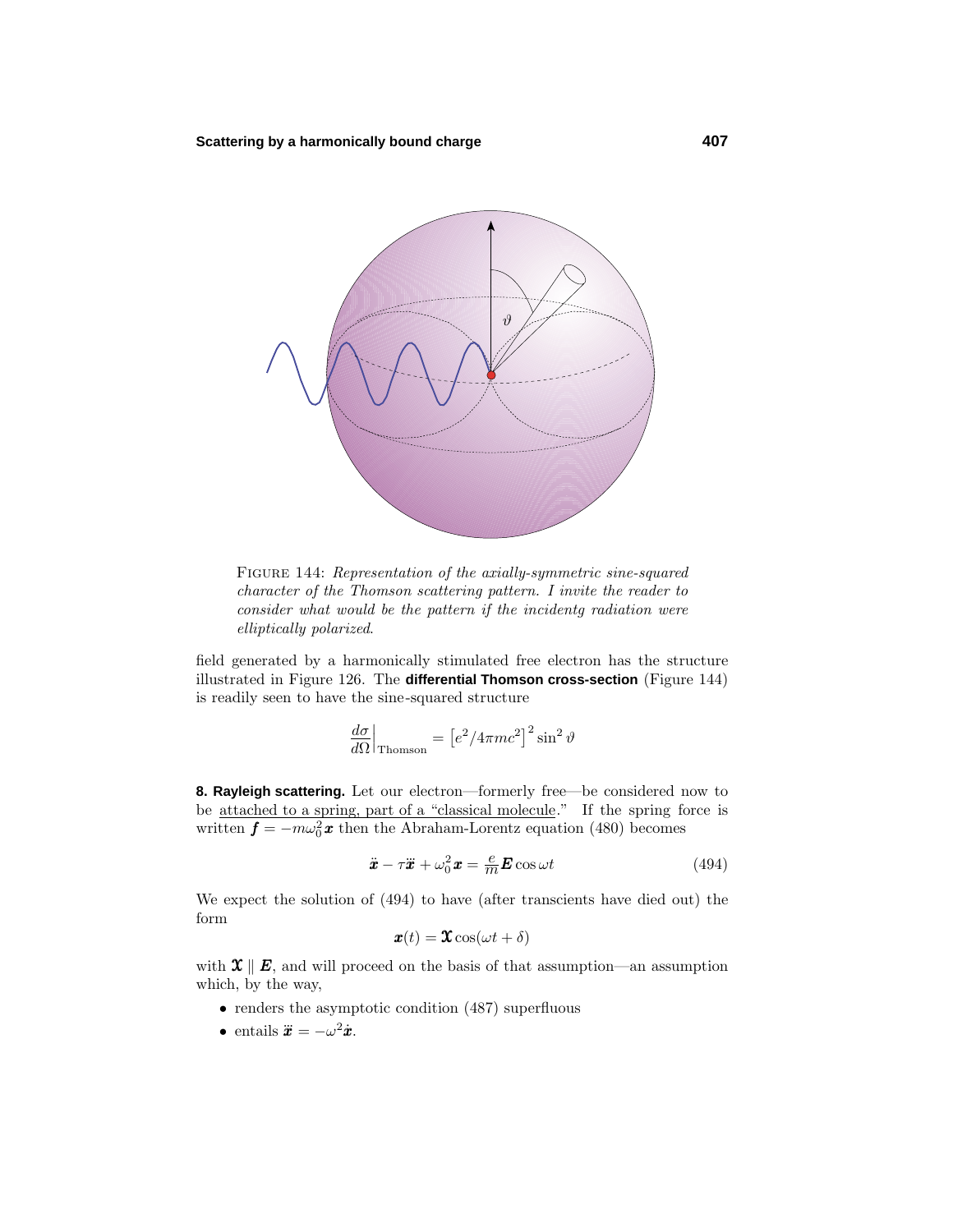Our initial task, therefore, is to describe the solution

$$
x(t) = \mathfrak{X}e^{i(\omega t - \delta)}
$$

of

$$
\ddot{x} + 2b\dot{x} + \omega_0^2 x = \frac{e}{m} E e^{i\omega t}
$$

$$
b \equiv \frac{1}{2}\tau \omega^2
$$

But this is precisely the harmonically driven damped oscillator problem painfully familiar to every sophomore—the only novel feature being that the "radiative damping coefficient"  $b$  is now  $\omega$ -dependent. Immediately

$$
\underbrace{(-\omega^2 + 2ib\omega + \omega_0^2)}_{= \sqrt{(\omega_0^2 - \omega^2)^2 + 4b^2\omega^2}} \exp\left\{i\tan^{-1}\frac{2b\omega}{\omega_0^2 - \omega^2}\right\}
$$

which gives

$$
\mathcal{X}(\omega) = \frac{(e/m)E}{\sqrt{(\omega_0^2 - \omega^2)^2 + 4b^2\omega^2}}
$$
  
=  $\frac{eE}{m\omega_0^2} \frac{1}{\sqrt{(1 - \xi^2)^2 + k^2\xi^6}} = \frac{eE}{m\omega_0^2} \mathcal{X}(\xi, k)$   

$$
\delta(\omega) = \tan^{-1} \frac{2b\omega}{\omega_0^2 - \omega^2}
$$
  
=  $\tan^{-1} \frac{k\xi^3}{1 - \xi^2} \equiv \delta(\xi, k)$ 

where

$$
\xi \equiv \omega/\omega_0 \qquad \text{and} \qquad k \equiv \tau \omega_0
$$

are dimensionless parameters. It is useful to note that *k* is, in point of physical fact, typically quite small:

$$
k = \frac{\text{period of optical reverberations within the classical electron}}{\text{period of molecular vibrations}}
$$

$$
\sim \frac{e^2/mc^3}{\hbar^3/me^4} = \left(\frac{e^2}{\hbar c}\right)^3
$$

$$
= \left(\frac{1}{137}\right)^3 = 3.89 \times 10^{-7}
$$

Precisely the argument that led to (493) now leads to the conclusion that the Rayleigh scattering cross-section can be described<sup>301</sup>

$$
\sigma_{\text{Rayleigh}}(\omega) = \sigma_0 \cdot \frac{\omega^4}{(\omega_0^2 - \omega^2)^2 + 4b^2 \omega^2}
$$
\n
$$
= \sigma_0 \frac{\xi^4}{(1 - \xi^2)^2 + k^2 \xi^6}
$$
\n
$$
\sigma_0 \equiv \sigma_{\text{Thomson}} = \frac{8\pi}{3} \left[ e^2 / 4\pi m c^2 \right]^2
$$
\n(495)

 $301$  PROBLEM 84.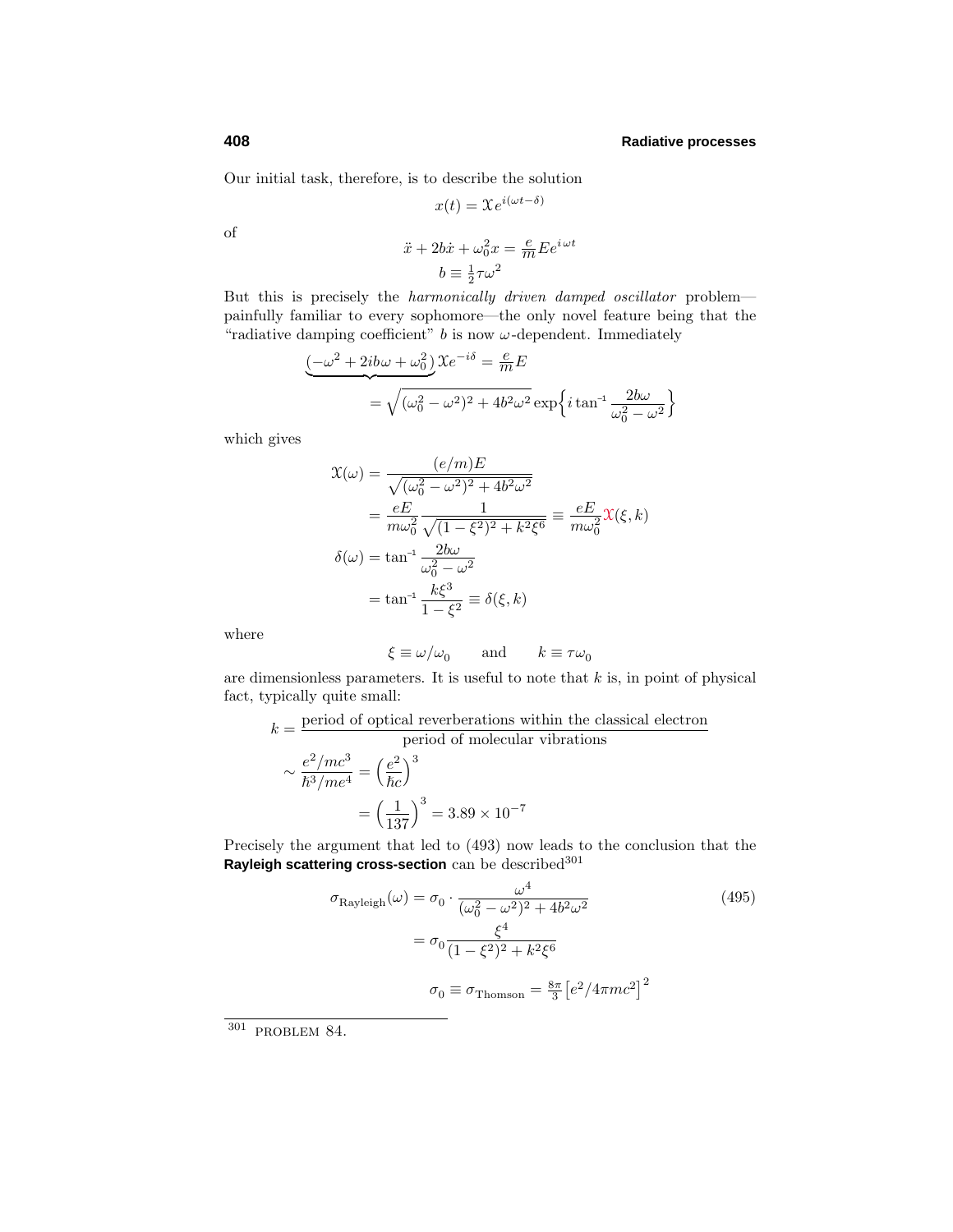

FIGURE 145: Graphs of  $\mathfrak{X}(\xi, k)$  in which, for clarity, *k* has been assigned the artificially large values  $k = 0.15$  and  $k = 0.05$ . An easy calculation shows that the resonant peak stands just to the left of unity:

$$
\frac{\partial}{\partial \xi} \chi(\xi, k) = 0 \quad at \quad \xi = \left[ \frac{\sqrt{1 + 6k^2} - 1}{3k^2} \right]^{\frac{1}{2}} = 1 - \frac{3}{4}k^2 + \frac{63}{32}k^4 - \cdots
$$

and that

$$
\mathcal{X}_{\max} = k^{-1} + \frac{9}{8}k - \frac{189}{128}k^3 + \cdots
$$



FIGURE 146: Graphs of  $\delta(\xi, k)$  in which *k* has been assigned the same artificially large values as described above. As *k* becomes smaller the phase jump becomes steeper,  $\delta$  approaches  $\pi$  more closely, and hangs there longer before—at absurdly/unphysically high frequencies  $\omega \gg \Omega$ —dropping to  $\frac{\pi}{2}$ :

$$
\lim_{\xi \uparrow \infty} \tan^{-1} \frac{k \xi^3}{1 - \xi^2} = \lim_{\xi \uparrow \infty} \tan^{-1}(-k \xi) = \frac{\pi}{2}
$$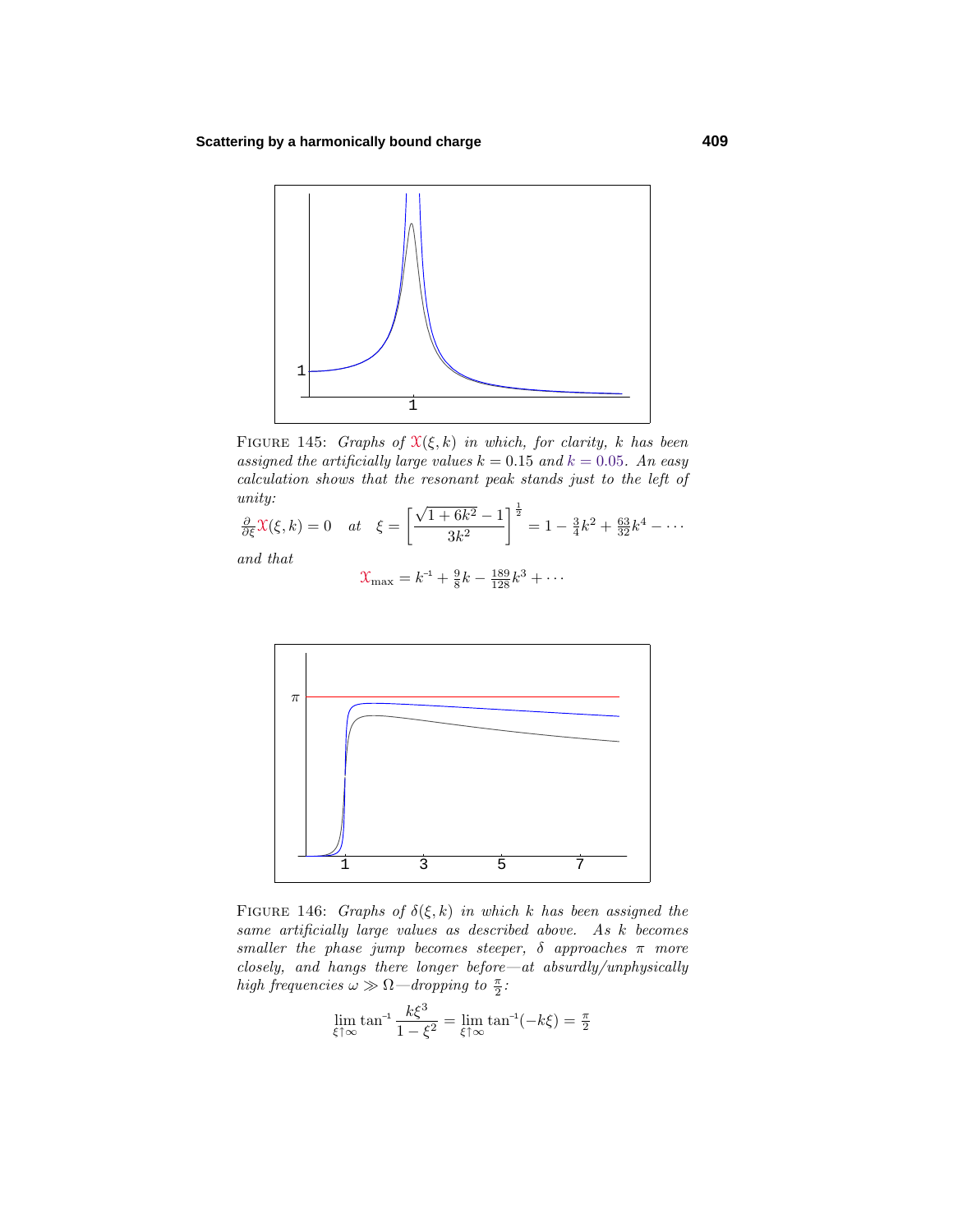

FIGURE 147: Graphs of the Rayleigh distribution function. In (495) *I* have set  $\sigma_0 = 1$  and have assigned to *k* the artificially large values  $k = 0.25$  and  $k = 0.10$ . The red line at unity has been inserted to emphasize the high-frequency asymptote. The resonant peak lies in the very near neighborhood of  $\xi \equiv \omega/\omega_0 = 1$  and its height becomes infinite when self-interactive effects are turned off:  $k \downarrow 0$ . The physical short of it: The apparent size of a "classical molecule" depends upon the color of the light in which it is viewed.

What we have learned is that **Rayleigh scattering**—energy absorption and reemission by a monochromatically stimulated and self-interactively damped "classical molecule" (charged particle on a spring)—is frequency-dependent. Looking to the qualitative details of that  $\omega$ -dependence (Figure 147), we find it natural to distinguish three regimes:

low-frequency regime $\zeta \equiv \omega/\omega_0 \ll 1$  so with *Mathematica*'s aid we expand about  $\xi = 0$ , obtaining

$$
\frac{\xi^4}{(1-\xi^2)^2+k^2\xi^6} = \xi^4 + 2\xi^6 + 3\xi^8 + (4-k^2)\xi^{10} + (5-4k^2)\xi^{12} + \cdots
$$

Thus are we led to the so-called "4<sup>th</sup> power law"

$$
\sigma_{\text{Rayleigh}}(\omega) \sim \sigma_0 (\omega/\omega_0)^4 \quad : \quad \omega \ll \omega_0 \tag{496}
$$

The accuracy of the approximation is evident in Figure 148.

It is a familiar fact that (if we may allow ourselves to speak classically in such a connection) slight conformational/dynamical adjustments of atomic/ molecular state can result in the emission (or from the absorption) of visible light:  $[\Delta E \approx \hbar \Delta \omega_0] = \hbar \omega$ . From this we infer that the characteristic atomic/ molecular vibrational frequencies  $\omega_0$  are themselves  $\gg$  than the frequencies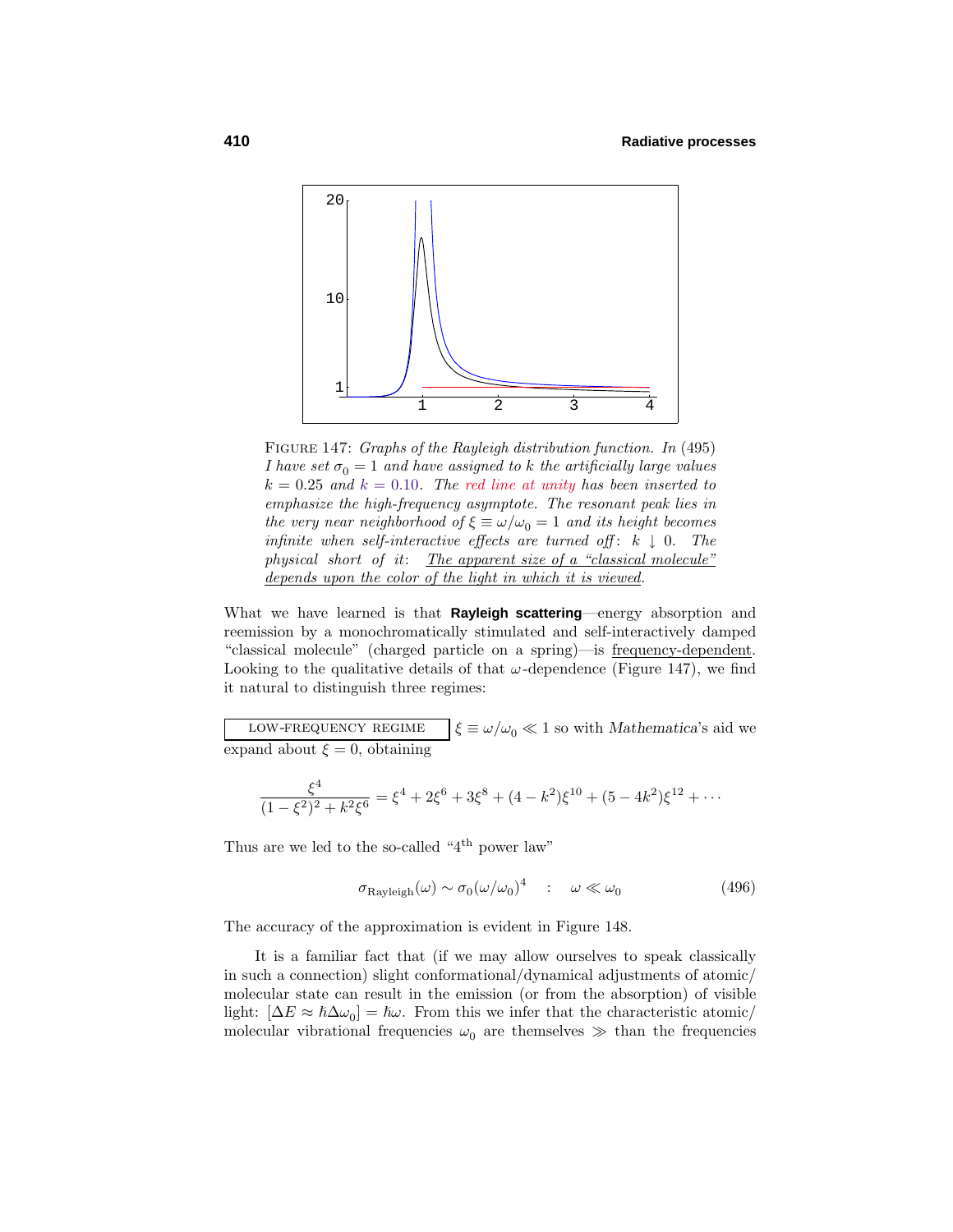

FIGURE 148: Graph—based upon (495)—of  $\sigma_{\text{Rayleigh}}$  with  $\xi \ll 1$ , compared with the scattering cross-section asserted by the 4<sup>th</sup> power law (496). In both cases I have set  $\sigma_0 = 1$ , and in the former case *I* have taken  $k = 0.00001$ . Naive arguments developed in the text suggest that atomic/molecular rotational/vibrational frequencies  $\omega_0$ are typically  $\gg$  than the frequencies present in the visible spectrum.

characteristic of visible light, $302$  and that the scattering of sunlight by air is therefore a "low-frequency phenomenon."<sup>303</sup>

resonance regimeHere  $\xi \sim 1$  (*i.e.*,  $\omega \sim \omega_0$ )  $\Rightarrow \sigma \sim \sigma_{\text{max}}$  and provides a classical intepretation of the phenomenon of resonance florencence. Let (495) be written

$$
\sigma_{\text{Rayleigh}} = \sigma_0 \frac{\xi^4}{(1+\xi)^2 (1-\xi)^2 + k^2 \xi^6}
$$

$$
\approx \frac{1}{4} \sigma_0 \frac{1}{(\xi-1)^2 + (\frac{1}{2}k)^2}
$$
(497)

For a comparison of the exact Rayleigh distribution function with its resonant approximation (497), see Figure 149. The nearlyGaussian appearance of the appoximating function leads us to observe that

$$
\int_{-\infty}^{+\infty} \frac{1}{4} \frac{1}{(\xi - \xi_0)^2 + (\frac{1}{2}k)^2} d\xi = \frac{\pi}{2} k^{-1} \quad : \quad \text{all } \xi_0
$$

and on the basis of that information to introduce the definition

$$
L(\xi - \xi_0, k) \equiv \frac{1}{2\pi} \frac{k}{(\xi - \xi_0)^2 + (\frac{1}{2}k)^2} \quad : \quad k > 0 \tag{498}
$$

<sup>&</sup>lt;sup>302</sup> For the former we might borrow  $\omega_0 = 2\pi (me^4/\hbar^3) = 2.60 \times 10^{17}$  Hz from the Bohr theory of hydrogen (see again page 392). For visible light one has  $4.0 \times 10^{14}$  Hz  $< \omega < 7.5 \times 10^{14}$  Hz.<br><sup>303</sup> PROBLEM 85.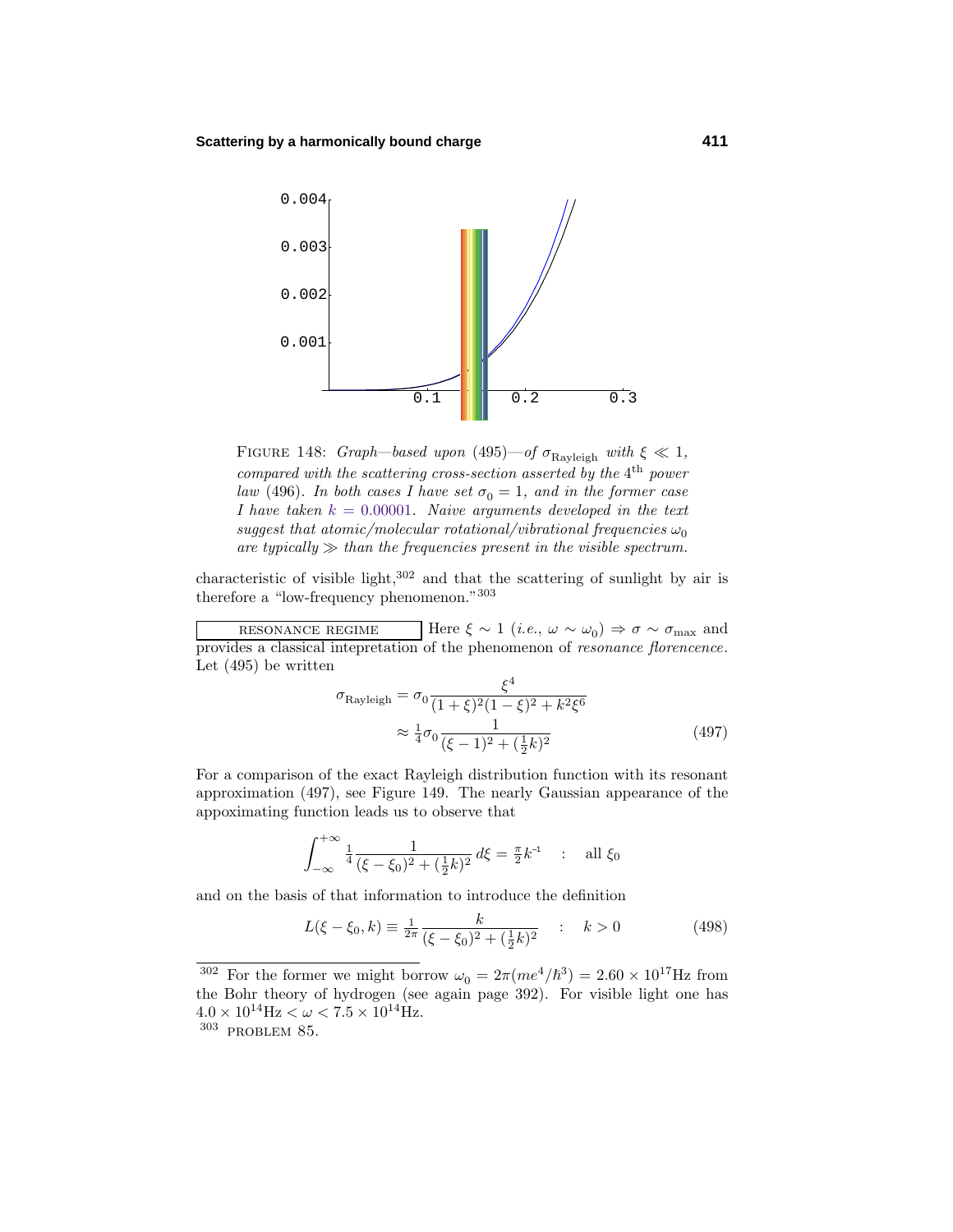

FIGURE 149: Comparison of the exact Rayleigh cross-section with its resonant approximation (497). In constructing the figure I have assigned *k* the unphysically large value  $k = 0.25$ . The fit—already quite good—becomes ever better as *k* gets smaller.

We will soon (in  $\S 9$ ) have unexpected occasion to inquire more closely into properties of the "Lorenz distribution function"  $L(\xi, k)$ , <sup>304</sup> but for the moment are content to observe that in this notation

$$
\sigma \approx (\pi/2k)\sigma_0 \cdot L(\xi - 1, k)
$$
 at resonance:  $\omega \sim \omega_0$ 

and that  $L(\xi, k)$  assumes its maximal value at  $\xi = 0$ :  $L(0, k) = \frac{2}{\pi}k^{-1}$  so

$$
\sigma_{\text{max}} = \sigma_0 / k^2 = (\sigma_0 / \tau^2) / \omega_0^2 = (\sigma_0 / \tau^2) / (2\pi\nu_0)^2 \tag{499.1}
$$

where  $\nu_0$  is the literal *frequency* of the resonant radiation and (below)  $\lambda_0 = c/\nu_0$ its wavelength. But (look back again to pages 398 and 406 for the definitions of  $\tau$  and  $\sigma_0$ )

$$
\sigma_0/\tau^2 = \frac{8\pi}{3} \left[ e^2 / 4\pi m c^2 \right]^2 / \left[ \frac{2}{3} e^2 / 4\pi m c^3 \right]^2 = 6\pi c^2
$$

so

$$
\sigma_{\text{max}} = 6\pi (c/2\pi\nu_0)^2 = \frac{3}{2\pi} \lambda_0^2
$$
 (499.2)  
\n
$$
\sim \begin{cases} \text{cross-sectional area of the smallest object} \\ \text{visible in radiation of resonant frequency} \end{cases}
$$

Radiation of resonant frequency, when incident upon a "gas" made of such "classical molecules," is scattered profusely(the gas becomes"florescent," and

 $304$  Also—and with better reason—called the "Cauchy distribution function." See Abramowitz & Stegun, Handbook of Mathematical Functions  $(1964)$ , page 930.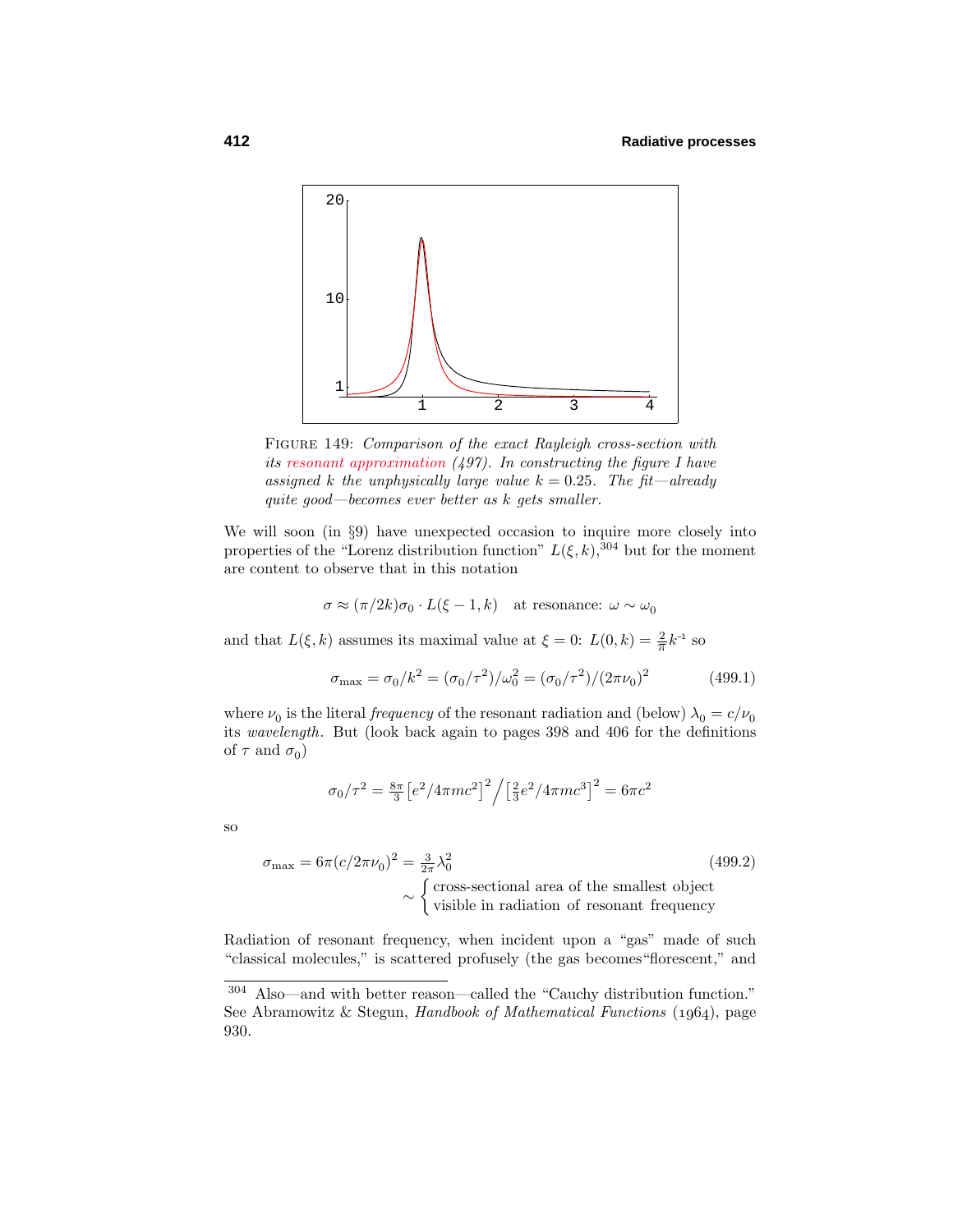#### **Classical theory of spectral line shape 413**

loses its transparency). Classically, we expect a molecule to possess a *variety* of normal modes *...* a varietyof "characteristic frequencies," and resonance florescence to occur at each. Notice that if we were to neglect the self-interaction (formally: let  $\tau \downarrow 0$  in (499.1)) then the resonant scattering cross-section would become infinite:  $\sigma_{\text{max}} \uparrow \infty$ . Here as in (for example) the elementary theory of forced damped oscillators, it is damping that accounts for finiteness at resonance.

high-frequency regime $\mathbb{E}$  If  $\xi \gg 1$  then (495) becomes

$$
\sigma_{\text{Rayleigh}} = \sigma_0 \cdot \frac{1}{1 + k^2 \xi^2}
$$

But  $k\xi = (\tau \omega_0)(\omega/\omega_0) = \omega/\Omega \ll 1$  except when—as previously remarked—  $\omega$  is so large as to render the classical theory meaningless. So the factor  $(1 + k^2 \xi^2)^{-1}$  can/should be abandoned. The upshot: Rayleigh scattering reverts to Thomson scattering at frequencies  $\omega \gg$  the molecular resonance frequency  $\omega_0$ . Physically, the charge is stimulated so briskly that it does not feel its attachment to the slow spring, and responds like a free particle. It was to represent this fact that the red asymptote was introduced into Figure 147.

**9. Radiative decay.** Suppose now that the incident light beam is abruptly switched off. We expect the oscillating electrona to radiate its energyaway, coming finally to rest. This is the process which, as explained below, gives rise to the classical theory of spectral line shape. The radiative relaxation of a harmonically bound classical electron is governed by

$$
\ddot{\boldsymbol{x}} - \tau \ddot{\boldsymbol{x}} + \omega_0^2 \boldsymbol{x} = \mathbf{0} \tag{500}
$$

which is just the homogeneous counterpart of (494). Borrowing  $\tau = k/\omega_0$  from page 408 and multiplying by  $\omega_0$  we obtain

$$
\omega_0 \ddot{\pmb{x}} - k \ddot{\pmb{x}} + \omega_0^3 \pmb{x} = \pmb{0}
$$

which proves more convenient for the purposes at hand. Looking for solutions of the form  $e^{i\omega t}$  we find that  $\omega$  must be a root of the cubic polynomial

$$
ik\omega^3 - \omega_0\omega + \omega_0^3 = 0
$$

*Mathematica* provides complicated closed-form descriptions of those roots, which when expanded in powers of the dimensionless parameter *k* become

$$
\omega_1 = +\omega_0 + i\frac{1}{2}\omega_0 k - \frac{5}{8}\omega_0 k^2 - i\omega_0 k^3 + \cdots
$$
  
\n
$$
\omega_2 = -\omega_0 + i\frac{1}{2}\omega_0 k + \frac{5}{8}\omega_0 k^2 - i\omega_0 k^3 - \cdots
$$
  
\n
$$
\omega_3 = -i\omega_0 \{k^{-1} + k - 2k^3 + 7k^5 - \cdots\}
$$

The root  $\omega_3$  we abandon as an unphysical artifact because

$$
e^{i\,\omega_3 t} = \exp\Bigl[\omega_0\bigl\{k^{-1} + k - \cdot\cdot\cdot\bigr\}t\Bigr] \quad \text{very rapidly blows up}
$$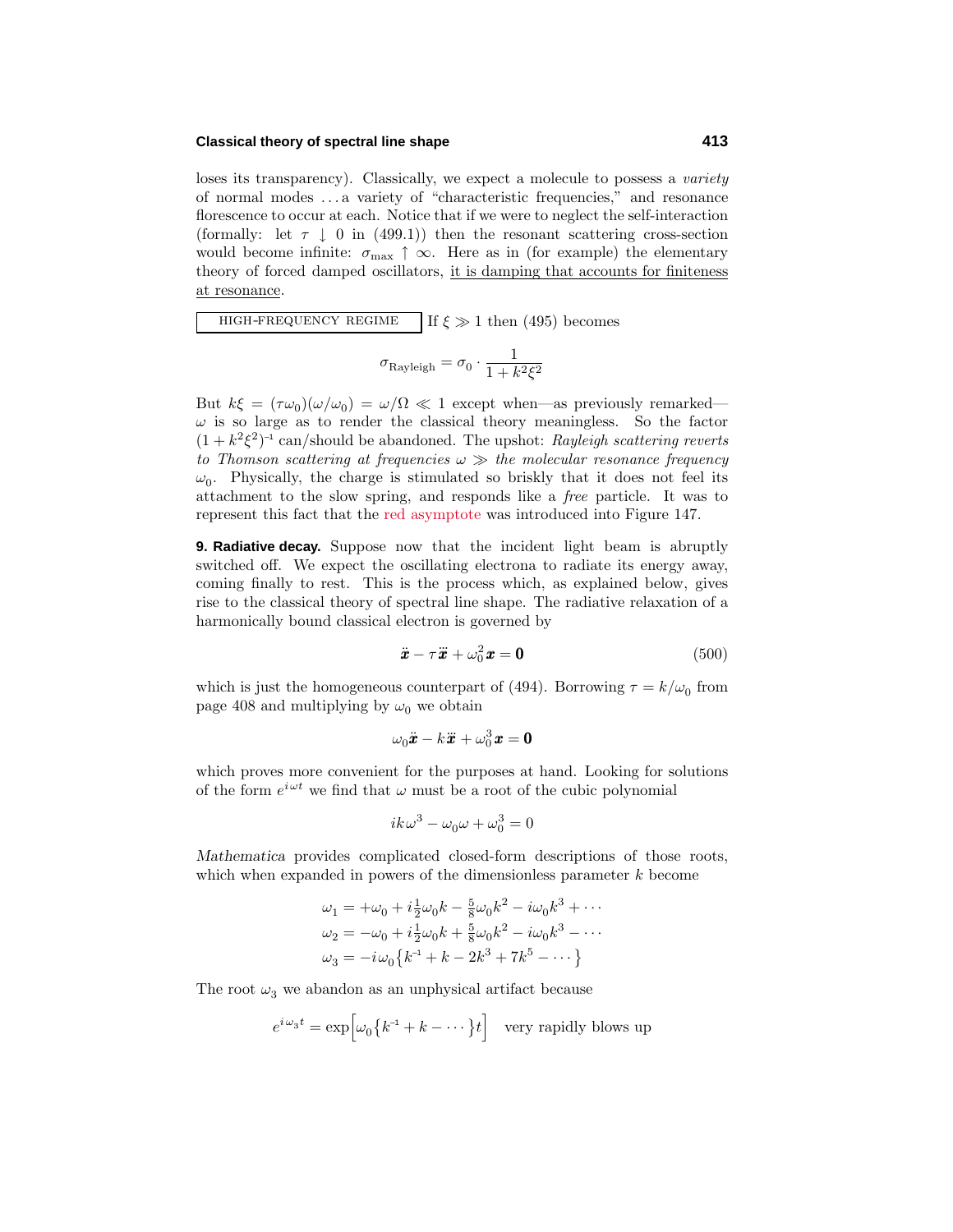That leaves us with two linearly independent solutions

$$
e^{-\omega_0(\frac{1}{2}k - k^3 + \cdots)t} \cdot e^{\pm i\omega_0(1 - \frac{5}{8}\omega_0 k^2 + \cdots)t}
$$

and with the implication that

$$
\boldsymbol{x}(t) = \boldsymbol{\mathcal{X}} e^{-\frac{1}{2}\omega_0 kt} \cos\left[ (\omega_0 - \frac{5}{8}\omega_0 k^2)t \right]
$$

is in excellent approximation<sup>305</sup> a particular solution of (500), and that so also is the function got by  $\cos \mapsto \sin$ . In a standard notation

$$
= \mathfrak{X} e^{-\frac{1}{2} \Gamma t} \cos \left[ (\omega_0 - \Delta \omega) t \right]
$$
 (501)

where

$$
\Gamma \equiv \omega_0 k \qquad \text{describes the damping coefficient}
$$
  

$$
\Delta \omega \equiv \frac{5}{8} \omega_0 k^2 \qquad \text{describes a small downward frequency shift}
$$

A function of the familiar design (501) is plotted in Figure 150.

Notice that it is *self-interaction*, as described by the small dimensionless parameter *k*, that is responsible both for the slow attenuation  $e^{-\frac{1}{2}Tt}$  and for the slight frequency shift  $\Delta\omega$ , and that attenuation causes the electronic oscillation (whence also the resulting radiation) to be not quite monochromatic. Turning to the Fourier transform tables (which in this instance serve better than *Mathematica*) we find<sup>306</sup>

$$
e^{-\beta y}\cos\alpha y = (\beta/\pi)\int_0^\infty \left\{\frac{1}{(x-\alpha)^2+\beta^2} + \frac{1}{(x+\alpha)^2+\beta^2}\right\} \cos yx \, dx
$$

The implication is that (501) can be expressed

$$
\mathbf{x}(t) = \mathbf{\mathcal{X}} \int_0^\infty S(\omega) \cos \omega t \, d\omega \tag{502.1}
$$
\n
$$
S(\omega) \equiv \frac{\Gamma}{2\pi} \left\{ \frac{1}{[\omega - (\omega_0 - \Delta \omega)]^2 + (\frac{1}{2} \Gamma)^2} + \frac{1}{[\omega + (\omega_0 - \Delta \omega)]^2 + (\frac{1}{2} \Gamma)^2} \right\}
$$

The second term is small even for  $\omega = 0$  and dies rapidly as  $\omega$  increases. We therefore abandon that term, and work in the good approximation that

$$
S(\omega) \approx \frac{\Gamma}{2\pi} \frac{1}{[\omega - (\omega_0 - \Delta\omega)]^2 + (\frac{1}{2}\Gamma)^2}
$$
(502.2)

<sup>305</sup> How excellent? *Mathematica* supplies

$$
\begin{aligned} \left\{ \omega_0 \frac{d^2}{dt^2} - k \frac{d^3}{dt^3} + \omega_0^3 \right\} e^{-\frac{1}{2}\omega_0 k \cdot t} e^{\pm i(\omega_0 - \frac{5}{8}\omega_0 k^2) \cdot t} \\ &= 0 + 0k + 0k^2 - i2\omega_0^3 k^3 + \frac{103}{64} \omega_0^3 k^4 + i\frac{105}{64} \omega_0^3 k^5 - \cdots \end{aligned}
$$

 $306$  A. Erdélyi et al (editors), Tables of Integral Transforms (1954), Volume I, Table 1.2#13 (page 8) and Table 1.6#19 (page 21).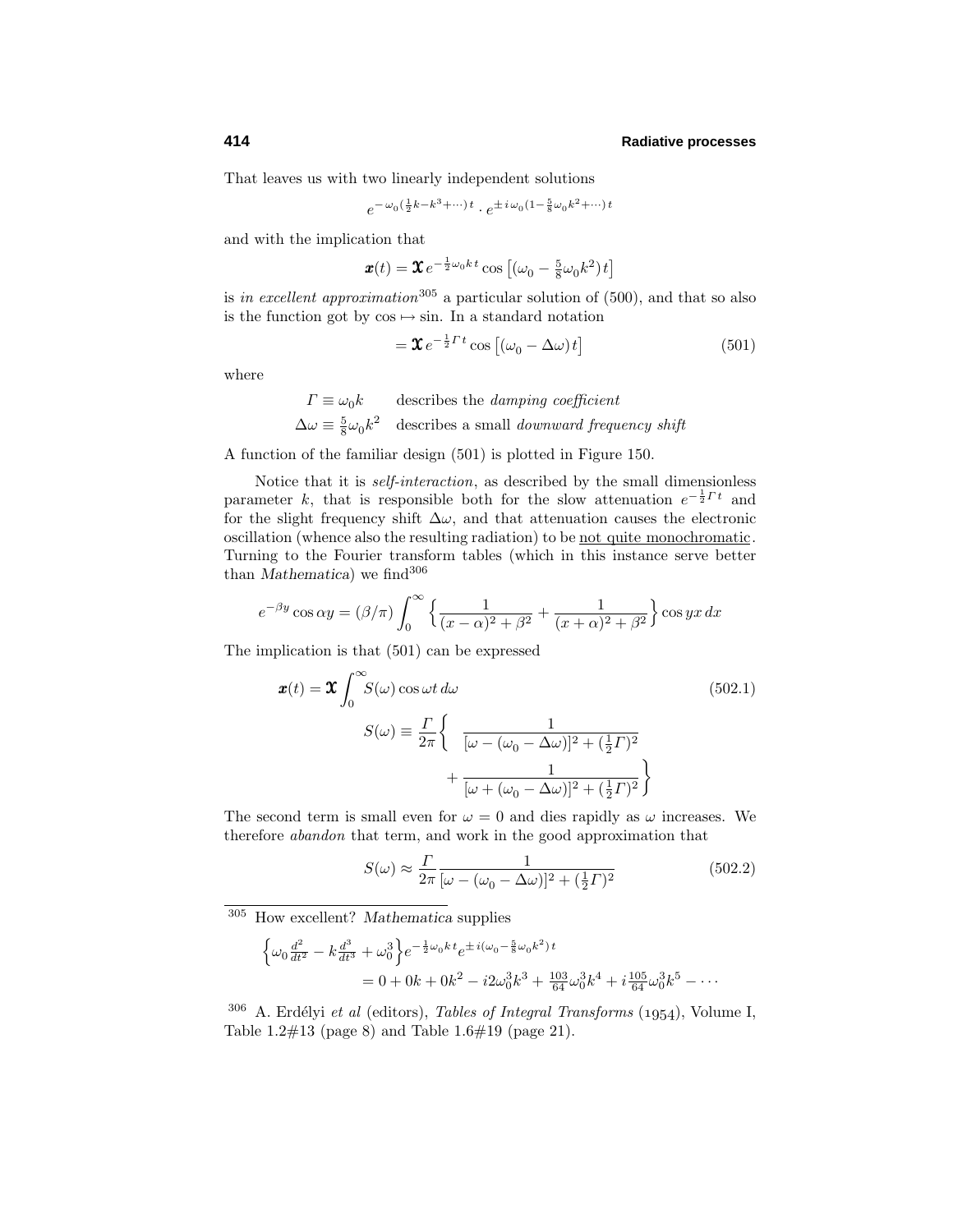

FIGURE 150: Above: diagram of the motion of a charge-on-a-spring (Rayleigh's "classical molecule") that, because it experiences periodic acceleration, slowly radiates away its initial store of energy. The figure derives from (501) with  $\omega_0 = 1$  and  $k = 0.05$ . The modulating  $exponential factor e^{-\frac{1}{2}\Gamma t}$  is shown in blue. The Fourier transform of that curve (below) can be interpreted as a description what would be seen by a physicist who examines the emitted radiation with the aid of a spectroscope. The "spectral line" has a "Lorentzian" profile.

At  $(502.2)$  we encounter once again—but this time in the frequency domain precisely the Lorentz distribution

$$
S(\omega) \approx L(\omega - [\omega_0 - \Delta \omega], \Gamma)
$$

first encountered at (498), and the basis for the statement that

$$
Classical line shape is Lorentzian
$$
\n
$$
(503)
$$

We digress to acquire familiarity with some of the basic properties of the Lorentz distribution function  $L(x, \Gamma) \equiv \frac{\Gamma}{2\pi} [x^2 + (\frac{1}{2}\Gamma)^2]^{-1}$ . Figure 151 shows the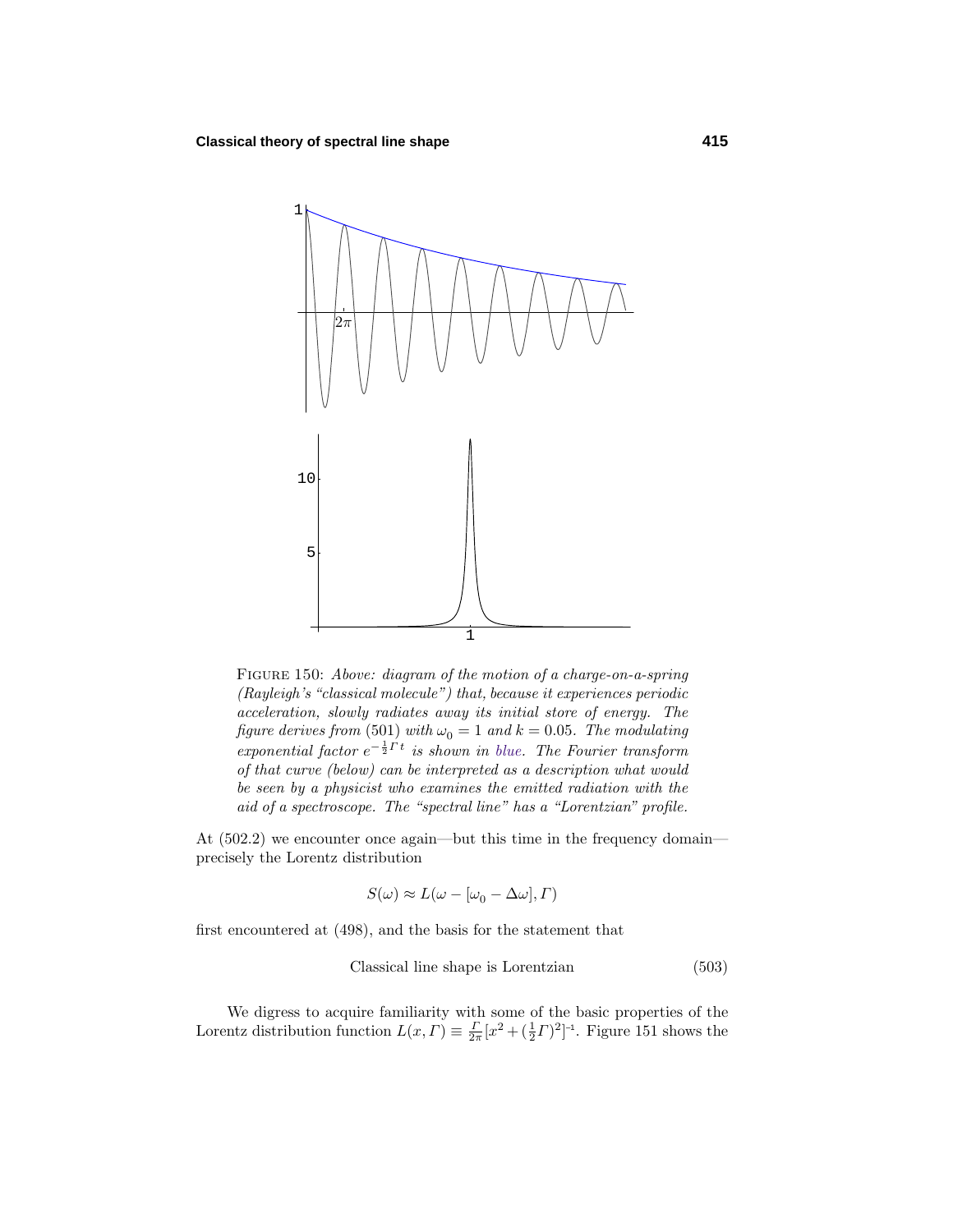

FIGURE 151: Characteristic shaped of what physicists usually call the "Lorentz distribution" but mathematicians know as the "Cauchy distribution." Arrows mark the half-max points, and *Γ* is shown in the text to be the distance between those points.

characteristic shape of the Lorentz distribution. It is elementary that

$$
L(x, \Gamma) \le L_{\text{max}} = L(0, \Gamma) = \frac{2}{\pi \Gamma}
$$

and that

$$
L(x, \Gamma) = \frac{1}{2}L_{\text{max}} \implies x = \pm \frac{1}{2}\Gamma
$$

so the parameter *Γ* can be interpreted

$$
\Gamma = \text{width at half-max} \tag{504}
$$

On casual inspection (Figure 152) the graphs of the Lorentz and Gaussian (or "normal") distributions appear quite similar, though the former has a noticeablysharper central peak and relativelywide hips. Richard Crandall's "The Lorentz distribution is a pig—too fat!" might seem uncharitable *...* until one looks to the moments of the two distributions. For the Gaussian the sequence

$$
\langle x^0 \rangle, \langle x^1 \rangle, \langle x^2 \rangle, \langle x^3 \rangle, \langle x^4 \rangle, \langle x^5 \rangle, \langle x^6 \rangle, \langle x^7 \rangle, \langle x^8 \rangle, \dots
$$

proceeds unremarkably

$$
1, \quad 0, \quad \frac{1}{2}a^2, \quad 0, \quad \frac{3}{4}a^4, \quad 0, \quad \frac{15}{8}a^6, \quad 0, \quad \frac{105}{16}a^2, \dots
$$

but in the case of the Lorentz distribution even the definition of the moments is a bit problematic (as *Mathematica* is quick to remind us): if we proceed from the definition  $\langle x^n \rangle \equiv \lim_{z \uparrow \infty} \int_{-z}^{+z} x^n L(x, \Gamma) dx$  we obtain

$$
1, \quad 0, \quad \infty, \quad 0, \quad \infty, \quad 0, \quad \infty, \quad 0, \quad \infty, \ldots
$$

So wide are the hips of the Lorentz distribution that (in particular)

$$
\Delta x \equiv \sqrt{\langle (x - \langle x \rangle)^2 \rangle} = \infty
$$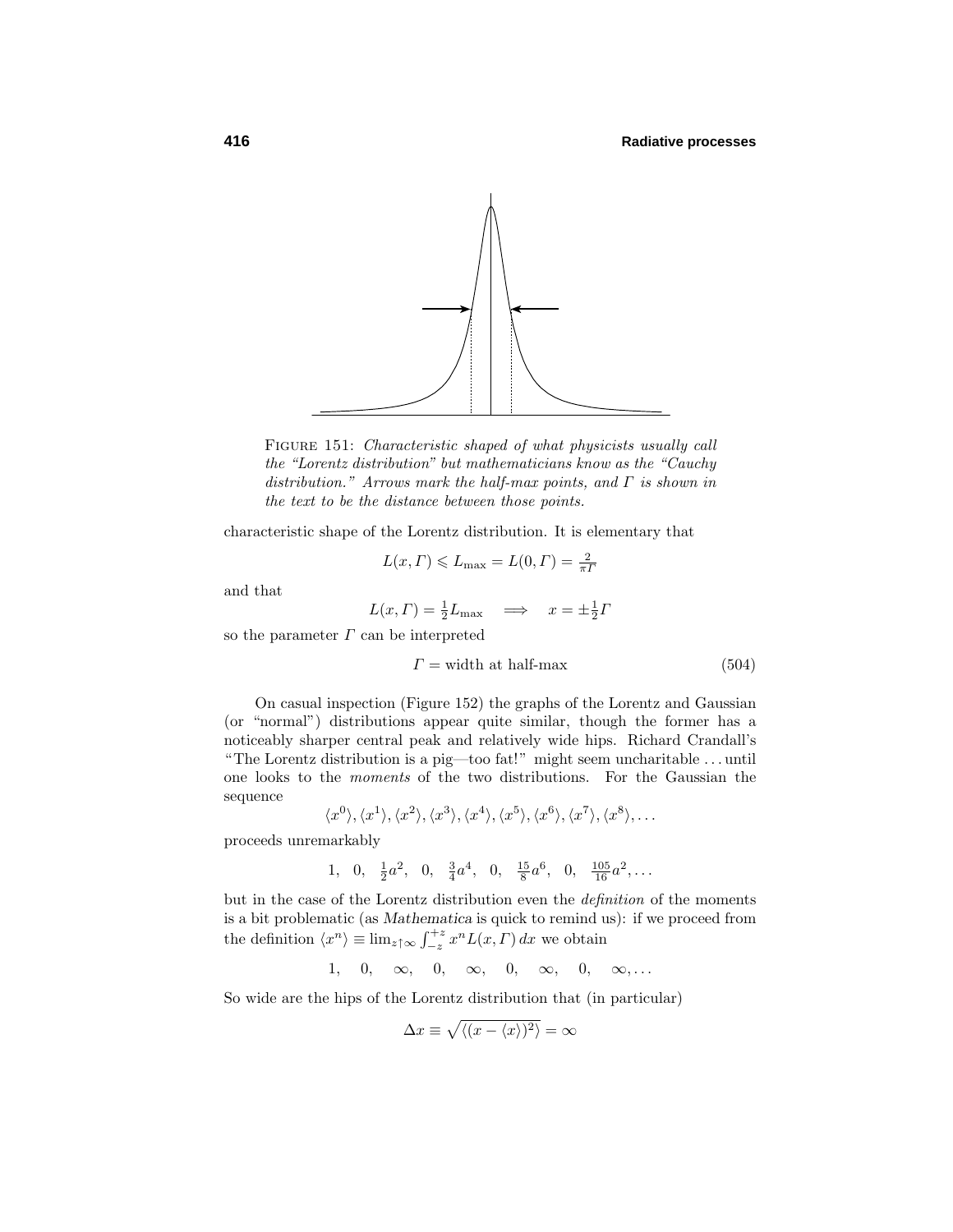

FIGURE 152: The Lorentz distribution  $L(x, \Gamma) \equiv \frac{\Gamma}{2\pi} [x^2 + (\frac{1}{2}\Gamma)^2]^{-1}$ has here been superimposed upon the Gaussian distribution

$$
G(x, a) \equiv \frac{1}{a\sqrt{\pi}} e^{-(x/a)^2}
$$

of the same height (set  $a = \frac{\sqrt{\pi}}{2} \Gamma$ ). The Lorentz distribution is seen to have a relatively sharp peak, but relatively broader flanks.

The standard descriptor of the "width" of the distribution is therefore not available: to provide such information one is forced to adopt (504). It is remarkable that, of two distributions that—when plotted—so nearly resemble one another,

- one is arguably"the best behaved in the world," and
- $\bullet\,$  the other one of the worst behaved.  $^{307}$

And it is in that light remarkable that in some other respects the Lorentz distribution is quite unexceptional: for example, it leads straightforwardly to a representation of the *δ*-function

$$
\delta(x - x_0) = \lim_{\Gamma \downarrow 0} L(x - x_0, \Gamma) = \lim_{\epsilon \downarrow 0} \frac{\epsilon / \pi}{(x - x_0)^2 + \epsilon^2}
$$

that often proves useful in applications. Returning now to the physics *...*

The classical theory of spectral line shape marks an interesting point in the history of physics, but leads to results which are of enduring interest only as zeroth approximations to their quantum counterparts. As such, they are

 $307$  It was known to Poisson already in  $1824$  that what came to be called the "Cauchy distribution" is a distribution to which the fundamental "central limit theorem" does not pertain. Cauchy himself entered the picture only in —the year of Lorentz' birth. My source here has been the footnote that appears on page 183 of S. M. Stigler's The History of Statistics (1986).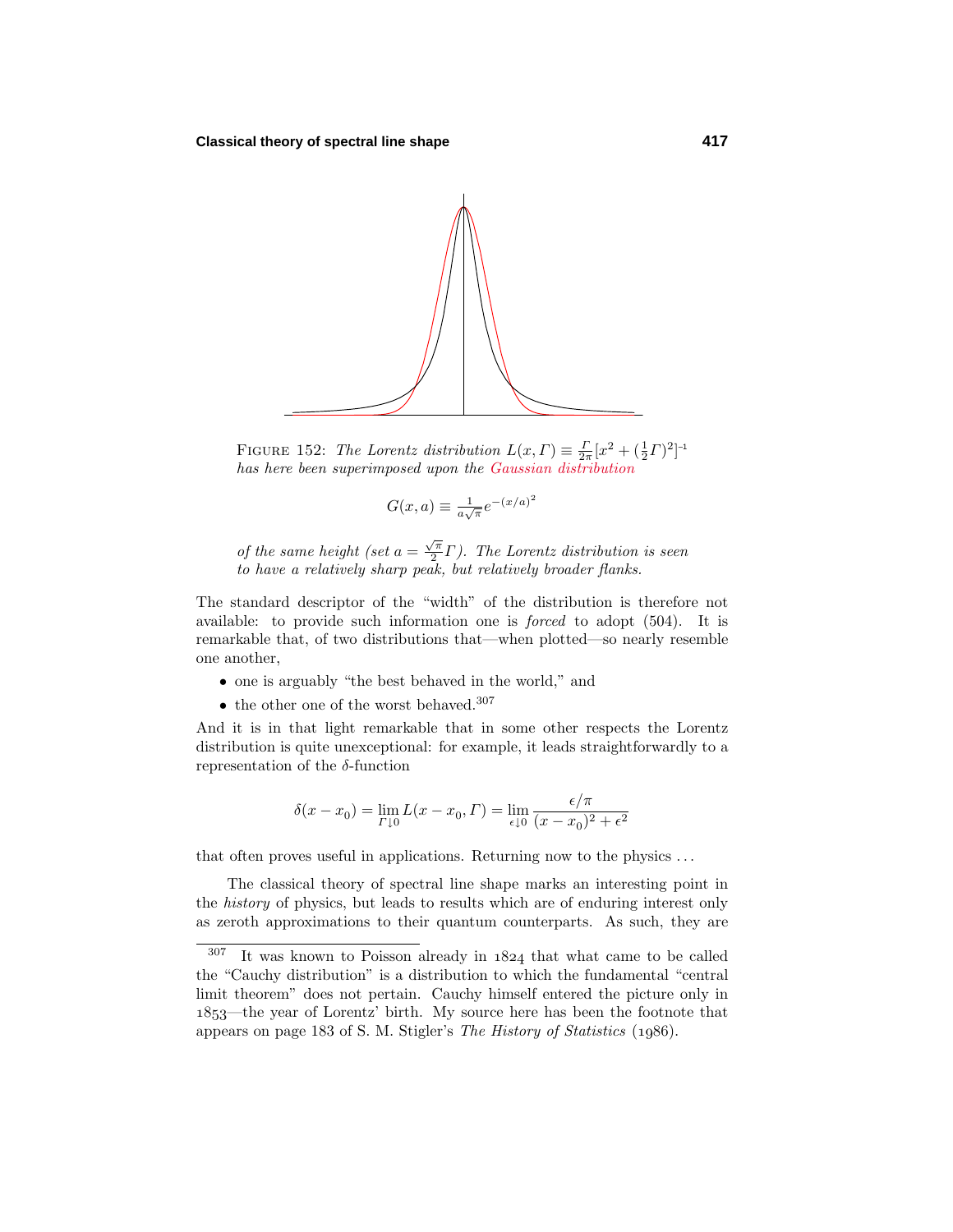remarkablygood. To illustrate the point: Reading from (501) we see that our "classical molecule" has a

$$
characteristic lifetime = 2/\Gamma
$$

while its

spectral linewidth = 
$$
\Gamma/2
$$

Evidently

$$
(\text{linewidth}) \cdot (\text{ lifetime}) = 1 \tag{505}
$$

Quantum mechanically, spectral line shape arises in first approximation (via  $E = h\nu = \hbar \omega$ ) from an instance of the *Heisenberg uncertainty principle*, according to which

 $\Delta E \cdot$  (lifetime)  $\gtrsim \hslash$ 

But  $\Delta E = \hbar \cdot$  (linewidth) so we are, in effect, led back again to the classical relation (505). Similar parallels could be drawn from the quantum theoryof electromagnetic scattering processes.<sup>308</sup>

**10. Concluding remarks.** Classical radiation theory, though latent in Maxwell's equations, is a subject of which Maxwell himself knew nothing. Its development was stimulated by Hertz' experimental production/detection of electromagnetic waves—a development which Maxwell anticipated, but did not live long enough to see—and especiallybythe technological effort which attended the invention of radio. It is a subject of which we have onlyscratched the surface: we have concentrated on the radiation produced byindividual accelerated charges, and remain as innocent as babies concerning the fields produced by the currents that flow in the antenna arrays that several generations of radio engineers have worked so ingeniously to devise.

The subject leads, as we have witnessed, to mathematical relationships notable for their complexity. But those intricate relationships among *E*'s, *B*'s, the elements of  $S^{\mu\nu}$ ...sprang from relatively simple properties of the potentials  $A^{\mu}$ . Indeed, the work of this entire chapter (chapter in the text, chapter in the history of pure/applied physics) can be viewed as an exercise in applied potential theory. It is curious that—in electrodynamics most conspicuously, but also elsewhere in physics—it appears to be the spooks who speak the language of God, and is in any event certainly the spooks who coordinate our effort to account for and describe the complexity evident in the observable/tangible world of direct experience.

Our progress thus far has (in 418 pages and  $\sim$  60 hours) taken us in a fairly direct path from the "beginning" or our subject to within sight of its "end" *...* from a discussion of first principles and historical roots into the realm where

. <u>. . . . . . . . . . . . . . .</u> .

 $308$  See, for example, W. Heitler, *Quantum Theory of Radiation* (1954).